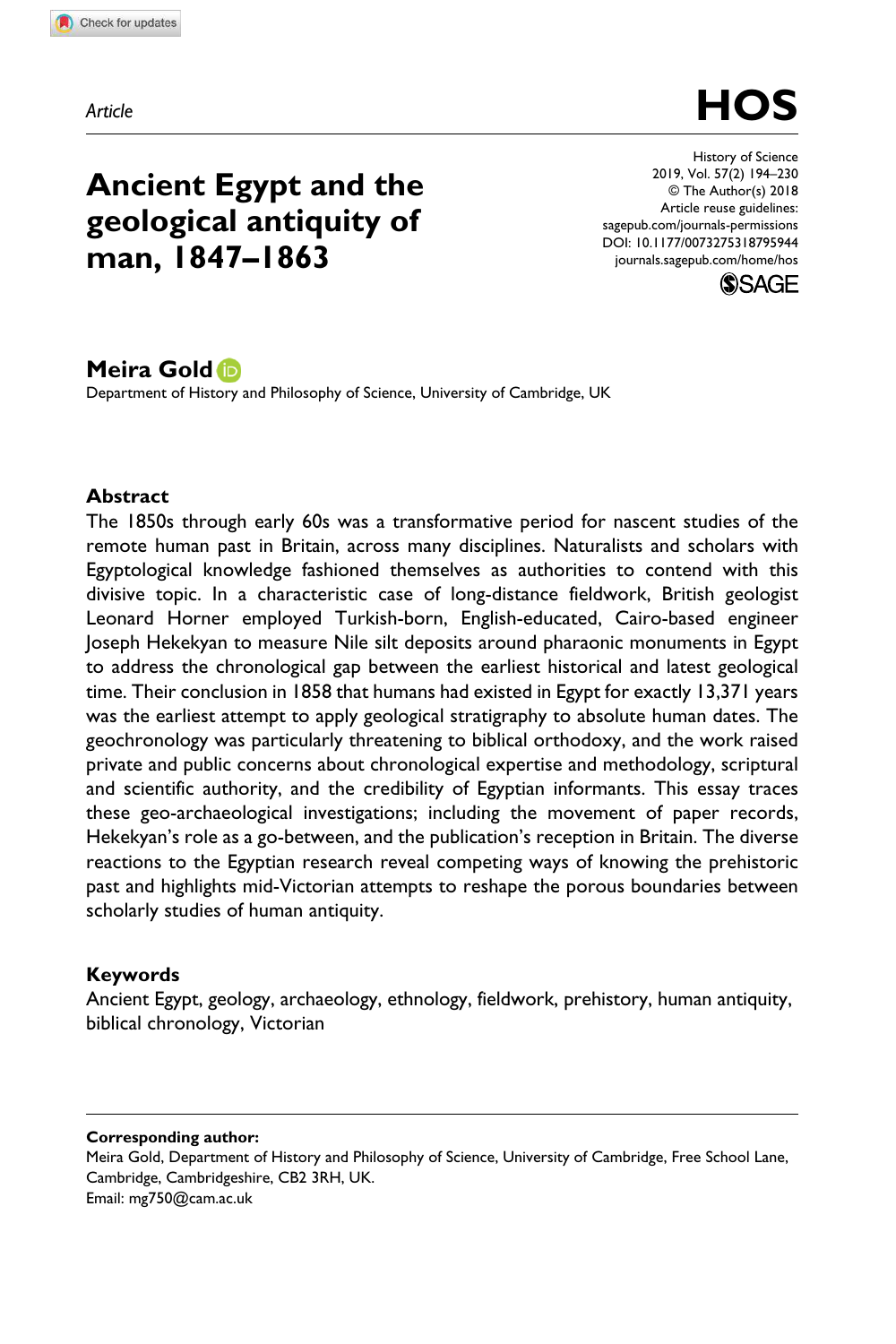Can we then wonder that they who decipher the monuments of Egypt, or the geologist who interprets the earth's autobiography, should arrive at views respecting the date of an ancient empire, or the age of our planet, irreconcilable with every one of these numerous and conflicting chronologies?<sup>1</sup>

Mid-nineteenth-century Victorians engaged in heated cross-disciplinary debates about the age, origin, and development of human civilization. British geologist Charles Lyell indicated a divisive question plaguing those involved: who had the expertise to provide authoritative chronologies? He also shared the common belief that Egypt contained some of the earliest evidence of civilized mankind. Naturalists and scholars alike looked to the country's artefacts to support their various claims. Strictly speaking, this was not a new practice. Seventeenth and eighteenth-century naturalists tackled ancient chronology, Hermetic philosophy, and pyramidology using pharaonic materials.<sup>2</sup> As new sources and tools became increasingly available in the nineteenth century, Egypt acquired unprecedented importance for understanding the "antiquity of man" – the partial title of Lyell's 1863 book.<sup>3</sup> This controversial topic was a continuation of older antiquarian and chronological traditions and, as this essay will demonstrate, became the shared focus of several key Victorian disciplines, notably geology, ethnology, and archaeology. Historians have discussed the geological acceptance of flint tools in 1859 and the subsequent disciplinary development of prehistoric archaeology,<sup>4</sup> as well as the relationship between Egyptology,

- 1. Sir Charles Lyell, *Principles of Geology*, 9<sup>th</sup> ed. (Boston: Little, Brown, and Co., 1853), pp. 659–60.
- 2. Anthony Grafton, "Joseph Scaliger and Historical Chronology: The Rise and Fall of a Discipline," *History and Theory* 14 (1975): 170–81; Paolo Rossi, *The Dark Abyss of Time: The History of the Earth and the History of Nations from Hooke to Vico*, trans. by Lydia G. Cochrane (Chicago: University of Chicago Press, 1984); Zur Shalev, "Measurer of All Things: John Greaves (1602–1652), the Great Pyramid, and Early Modern Metrology," *Journal of the History of Ideas* 63 (2002): 555–75; David Boyd Haycock, "Ancient Egypt in 17th and 18th Century England," in Timothy Champion and Peter Ucko (eds.) *The Wisdom of Egypt: Changing Visions through the Ages* (London: UCL Press, 2003), pp. 133–60; Brian Curran, *The Egyptian Renaissance: The Afterlife of Ancient Egypt in Early Modern Italy* (Chicago: University of Chicago Press, 2007); Daniel Stolzenberg, *Egyptian Oedipus: Athanasius Kircher and the Secrets of Antiquity* (Chicago: University of Chicago Press, 2013); Dmitri Levitin, "Egyptology, the Limits of Antiquarianism, and the Origins of Conjectural History, c. 1680–1740," *History of European Ideas* 41 (2015): 699–727.
- 3. Sir Charles Lyell, *The Geological Evidence for the Antiquity of Man* (London: John Murrray, 1863).
- 4. Donald K. Grayson, *The Establishment of Human Antiquity* (New York: Academic Press, 1983); George W. Stocking Jr., *Victorian Anthropology* (New York: The Free Press, 1987), pp. 69–74; A. Bowdoin Van Riper, *Men among the Mammoths: Victorian Science and the Discovery of Human Prehistory* (Chicago: University of Chicago Press, 1993); Clive Gamble and Robert Kruszynski, "John Evans, Joseph Prestwich and the Stone That Shattered the Time Barrier," *Antiquity* 83 (2009): 461–75; Clive Gamble and Theodora Moutsiou, "The Time Revolution of 1859 and the Stratification of the Primeval Mind," *Notes and Records of the Royal Society* 65 (2011): 43–63; Matthew R. Goodrum, "The Idea of Human Prehistory: The Natural Sciences, the Human Sciences, and the Problem of Human Origins in Victorian Britain," *History and Philosophy of the Life Sciences* 34 (2012): 117–45.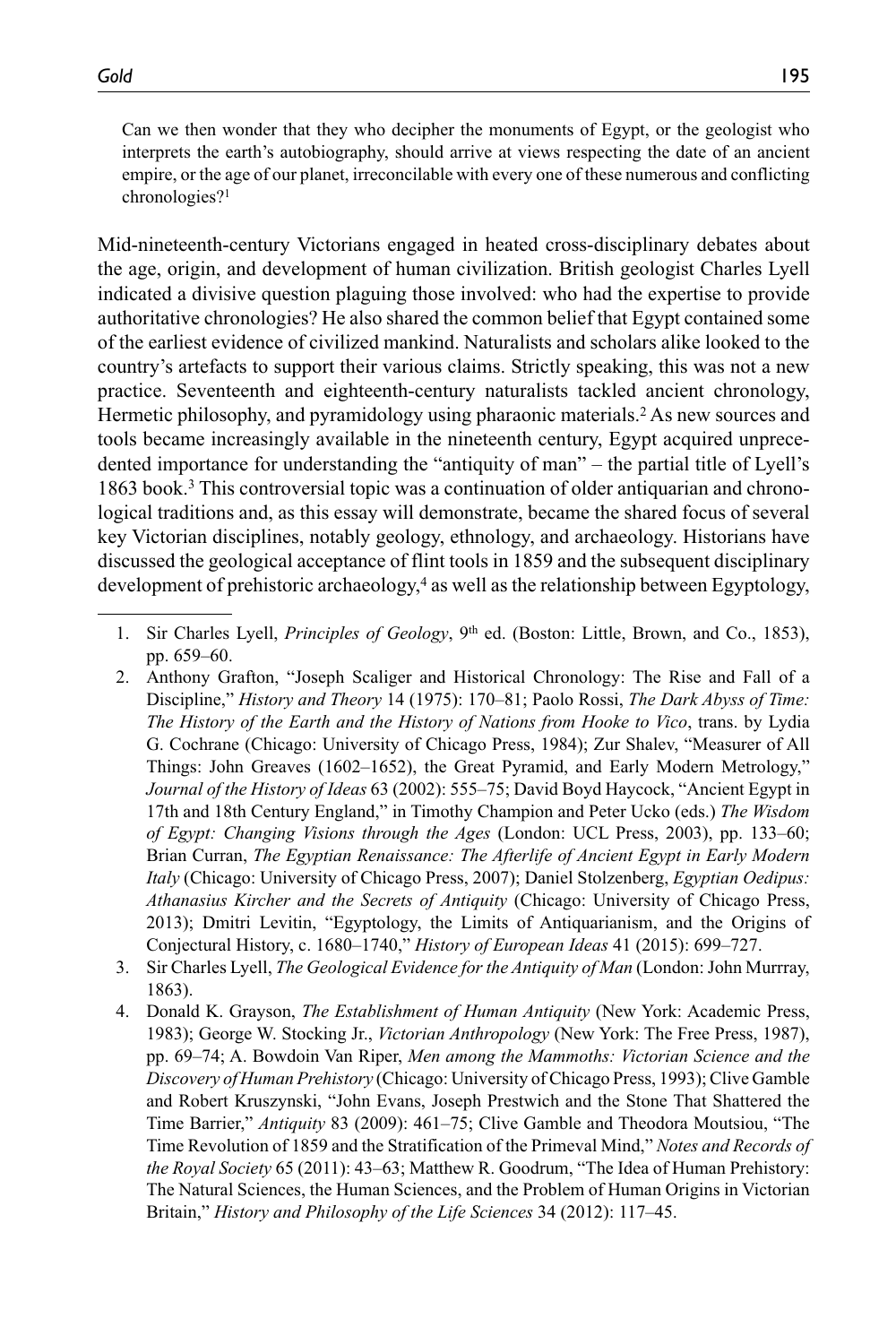ethnology, and anthropology during the second half of the century.<sup>5</sup> The pivotal role that Egypt occupied *across* these subject specialities on the eve of Darwinian evolution, particularly in geology, will be addressed here.

Representatives from each subject had distinct yet overlapping research programs. Geologists occupied themselves with deep-earth history, stratigraphy, paleontology, and mineralogy.<sup>6</sup> Ethnologists were concerned with the history of human races and engaged with comparative linguistics.<sup>7</sup> Historic and prehistoric archaeologists in Britain concentrated predominantly on that country's past.<sup>8</sup> Ancient Egypt was increasingly in the public spotlight due to new antiquities displays in the British Museum and Sydenham Crystal Palace, and with ever more translations, collections, and travel accounts. However, Egyptologists (then also described as Egyptologers, Hieroglyphicists, or Hierologists) were few in number. They formed a fragmented array of practitioners engaged with chronology, philology, exegesis, museology, travel writing and sketching, artefact collection and analysis.<sup>9</sup> Amongst all the topics that aroused the curiosity of these disparate groups mid-century, few inspired interdisciplinary transformations as much as the question of human antiquity, to which ancient Egypt was central.

With few exceptions, Egypt's place in histories of Victorian science has been overlooked. Historians of archaeology have recently argued that disregard of this sort for the antique sciences in the history of science is unjustified, as there is no legitimate reason to separate the history of artefacts from natural history.<sup>10</sup> Similarly, histories of Egyptology

- 7. Stocking Jr., *Victorian Anthropology*, p. 52 (note 4).
- 8. Philippa Levine, *The Amateur and the Professional: Antiquarians, Historians and Archaeologists in Victorian England, 1838–1886* (Cambridge: Cambridge University Press, 1986), pp. 7–39; Van Riper, *Men among the Mammoths*, pp. 15–43 (note 4); Bruce G. Trigger, *A History of Archaeological Thought*, 2nd ed. (New York: Cambridge University Press, 2006), pp. 133–47; Peter Rowley-Conwy, *From Genesis to Prehistory: The Archaeological Three Age System and Its Contested Reception in Denmark, Britain, and Ireland* (Oxford: Oxford University Press, 2007).
- 9. David Gange, *Dialogues with the Dead: Egyptology in British Culture and Religion, 1822– 1922* (Oxford: Oxford University Press, 2013), pp. 53–120.
- 10. Mirjam Brusius, "Towards a History of Preservation Practices: Archaeology, Heritage, and the History of Science," *International Journal of Middle East Studies* 47 (2015): 574–6;

 <sup>5.</sup> For instance, Timothy Champion, "Beyond Egyptology: Egypt in 19th and 20th Century Archaeology and Anthropology," in Timothy Champion and Peter Ucko (eds.) *The Wisdom of Ancient Egypt: Changing Visions through the Ages* (London: UCL Press, 2003), pp. 161–86; G. Blair Nelson, "'Men Before Adam!' American Debates over the Unity and Antiquity of Humanity," in David C. Lindberg and Ronald L. Numbers (eds.) *When Science and Christianity Meet* (Chicago: University of Chicago Press, 2003), pp. 161–82; B. Ricardo Brown, *Until Darwin: Science, Human Variety and the Origins of Race* (London: Pickering and Chatto, 2010), pp. 66–99; Debbie Challis, *The Archaeology of Race: The Eugenics Ideas of Francis Galton and Flinders Petrie* (London: Bloomsbury, 2013); Christina Riggs, *Unwrapping ancient Egypt* (London: Bloomsbury Academic, 2014), pp. 37–76; Alice Stevenson, "Egyptology, Archaeology, and Anthropology at Oxford, 1860–1960," in William Carruthers (ed.) *Histories of Egyptology: Interdisciplinary Measures* (London and New York: Routledge, 2015), pp. 19–32.

 <sup>6.</sup> James A. Secord, *Controversy in Victorian Geology: The Cambrian-Silurian Dispute* (Princeton: Princeton University Press, 1986), pp. 24–38; Van Riper, *Men among the Mammoths*, pp. 45–54 (note 4).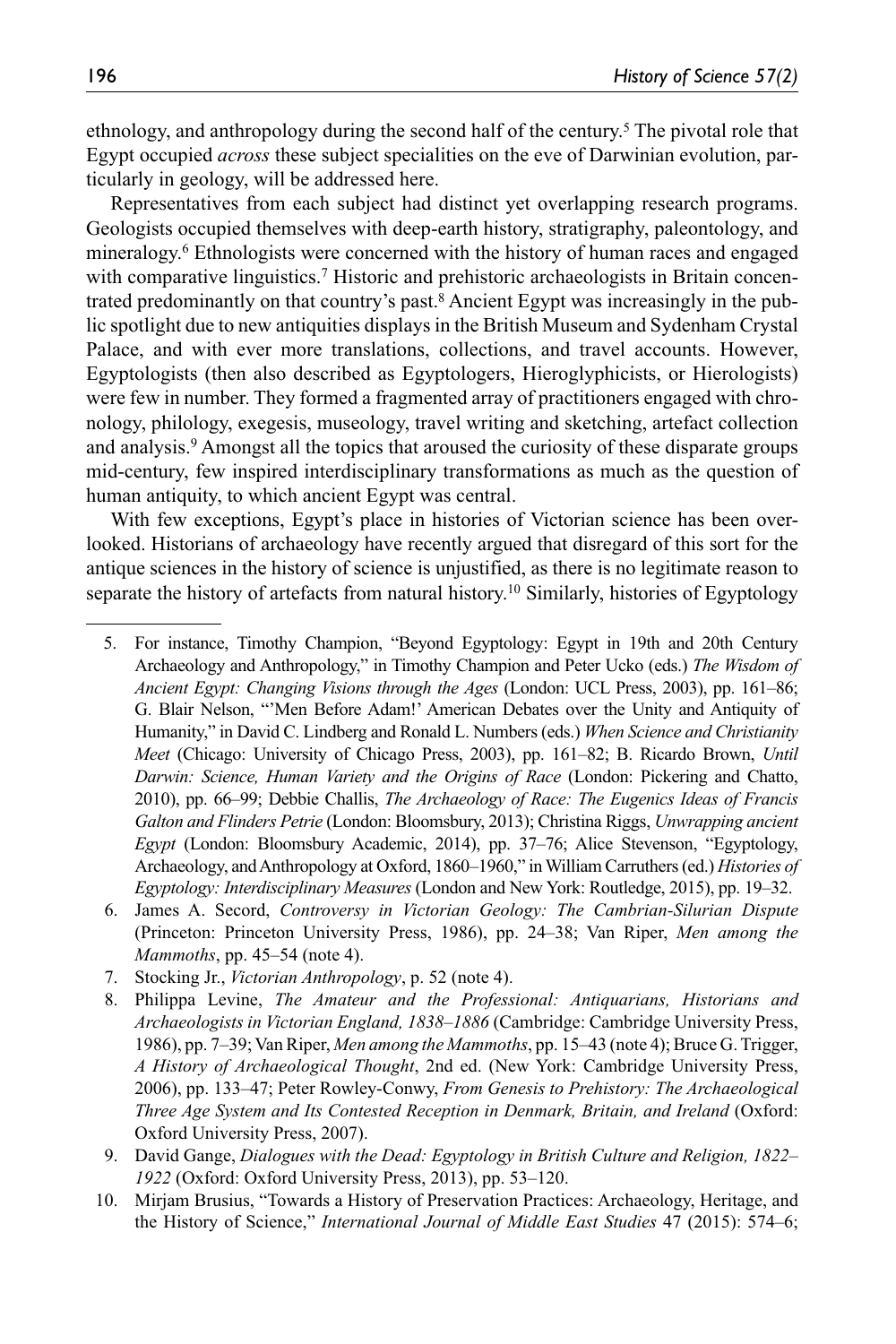tend to ignore their practitioners' engagements with other scholarly inquiries, like natural history.<sup>11</sup> Indeed, early nineteenth-century French concerns for the human past and natural world commonly convened around an enigmatic multifaceted Egypt, as a strategic political gateway to the Orient, a decayed country with peoples ripe for colonization, and the source of ancient knowledge.<sup>12</sup> These interests converged in the Napoleonic expedition to Egypt in 1798, after which Egyptian artefacts took on a central role in controversial debates about the age of antique civilizations. At its crux was an inscribed zodiac discovered in a Pharaonic temple in Dendera, Upper Egypt. French savants argued over the object's age and undeciphered hieroglyphs. Mathematicians, such as Joseph Fourier, believed it was evidence of advanced astronomical knowledge 15,000 years earlier, vastly predating the biblical account. Philologist Jean-François Champollion contended the object dated to the much later Greco-Roman period. While the latter opinion prevailed, the episode exemplifies how Egyptian artefacts were promoted as the basis for extreme human antiquity and, moreover, exposed competing ways of understanding the remote human past, as well as rising tensions between scientific and religious authority.<sup>13</sup>

In the following decades, practitioners from a wide range of disciplines shared a growing interest in the human past with little consensus on how to study it. Human antiquity was perhaps most troublesome for geologists. Late eighteenth-century savants had adapted the tools of human historiography to earth history, including temporal sequences pioneered by chronologers of universal histories, as well as local histories, inscriptions, and excavated artefacts. This integration of human and natural history underpinned the new science of geology, after which antiquities, ancient texts, fossils, and rocks became analogous material evidence to the deep past.<sup>14</sup> These studies referenced (explicitly or otherwise) the dominant historical model of biblical chronology, particularly the flood and Bishop James Ussher's creation date of 4004 BCE. However, by the 1830s, British geologists cautiously avoided human history. Geology became a battleground between elite members of the Geological Society of London, led by Lyell, and a body of "scriptural geologists" who were more than eager to address human chronologies. The former disassociated themselves to secure authority and avoid religious scorn, excluding any

Mirjam Brusius, "Hitting Two Birds with One Stone: An Afterword on Archaeology and the History of Science," *History of Science* 55 (2017): 383–91; William Carruthers and Stéphane Van Damme, "Disassembling Archaeology, Reassembling the Modern World," *History of Science* 55 (2017): 255–72.

 <sup>11.</sup> David Gange, "Beyond Disciplinary Histories of Egyptology," in William Carruthers (ed.) *Histories of Egyptology: Interdisciplinary Measures* (London and New York: Routledge, 2015), pp. 64–78.

 <sup>12.</sup> For instance, Charles Coulston Gillispie, "Scientific Aspects of the French Egyptian Expedition 1798–1801," *Proceedings of the American Philosophical Society* 133 (1989): 447–74; Simon Schaffer, "Oriental Metrology and the Politics of Antiquity in Nineteenth-Century Survey Sciences," *Science in Context* 30 (2017): 173–212.

 <sup>13.</sup> Jed Z. Buchwald and Diane Greco Josefowicz, *The Zodiac of Paris: How an Improbable Controversy over an Ancient Egyptian Artifact Provoked a Modern Debate between Religion and Science* (Princeton: Princeton University Press, 2010).

 <sup>14.</sup> Martin J. S. Rudwick, *Bursting the Limits of Time: The Reconstruction of Geohistory in the Age of Revolution* (Chicago: University of Chicago Press, 2005), pp. 181–94, 235–7.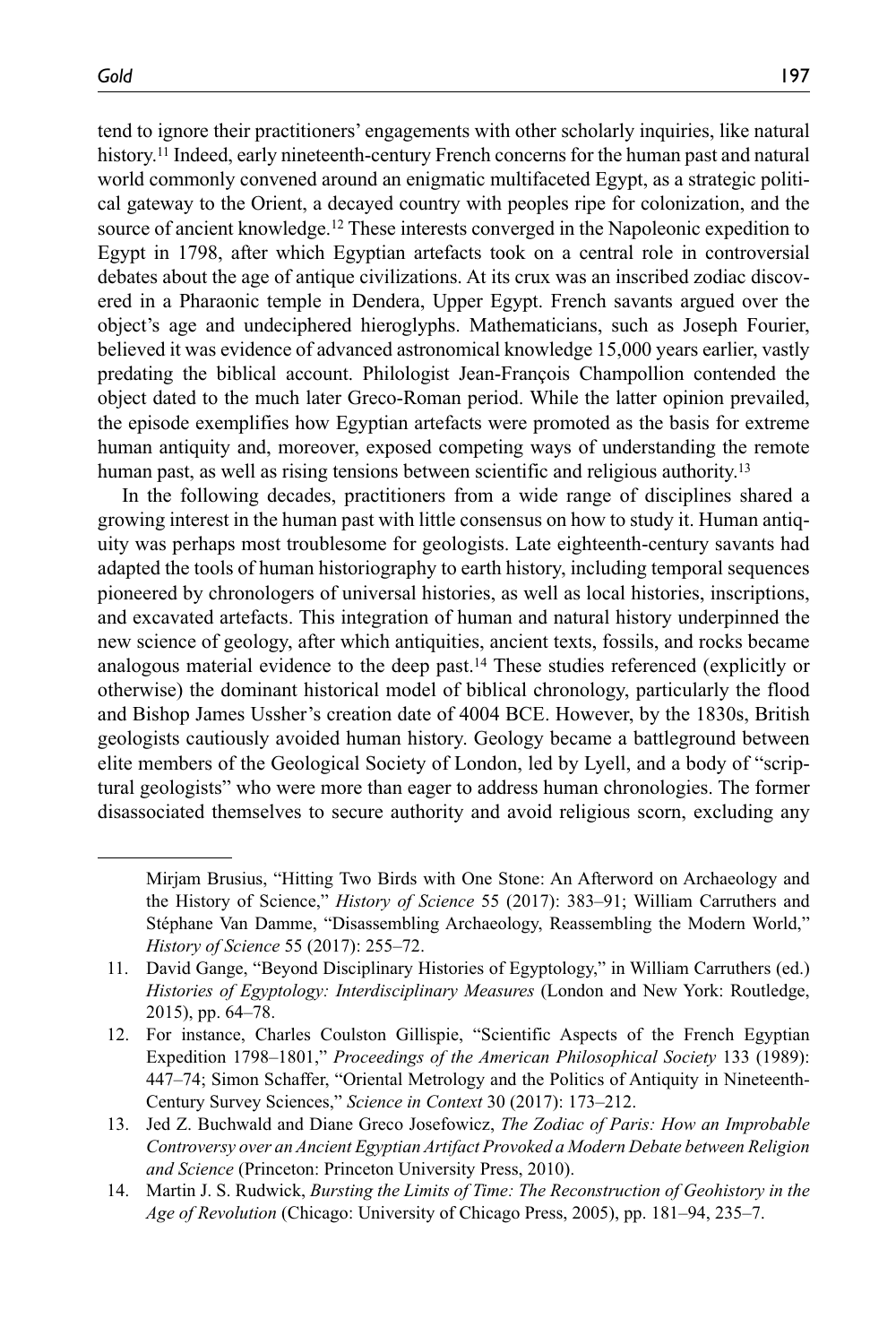scientific claims to the human past that used biblical or text-based arguments.<sup>15</sup> As their opponents' popular appeal subsided, gentlemanly geologists resumed their predecessors' inquiries by focusing on the most problematic moment between the end of the last geological period and the oldest human records. This is what prompted Cambridge geologist Adam Sedgwick in 1850 to ask: "Between the first creation of the earth and that day in which it pleased God to place man upon it, who shall dare define the interval?"<sup>16</sup> He was ultimately questioning how geologists could once again tackle the age of civilized humans.

Like French naturalists before them, British geologists sought a solution in Egypt. An autonomous state within the Ottoman empire, Egypt had semi-colonial status in the 1850s. European consuls and technicians held high positions in the country's administration, particularly in public works and communications. From 1852, Britain kept an increasing presence in the north to oversee the construction of the Cairo–Alexandria railway and maintenance of the overland trade route to India.<sup>17</sup> This renewed British occupancy proved useful for naturalists and scholars. During a period when most Victorians believed humans were only 6,000 years old, local Egyptian labor and knowledge of antiquities, geology, and engineering became vital for understanding human antiquity. One notable example of such expertise was Joseph Hekekyan, a Turkish– Armenian engineer educated in Britain and resident in Cairo, who supervised geoarchaeological excavations at the ancient sites of Heliopolis and Memphis. Hekekyan meticulously recorded his field observations in hundreds of letters, reports, sketches, and maps which he sent to geologist Leonard Horner in London. From afar, Horner analyzed the Nile flood sediments that had accumulated above and below pharaonic antiquities to produce the first geological chronology of ancient Egypt and to show that civilized humans had existed there for exactly 13,371 years. The excavations were jointly funded by the Royal Society of London and the Ottoman-Egyptian government of Abbas Pasha. They contributed to a research program, championed by Horner and his son-in-law Lyell, to measure alluvial sediments and assign absolute dates to the most recent geological period.

Hekekyan and Horner's excavations were the first initiative to apply stratigraphy – previously a relative dating tool in geology – to ancient Egyptian chronology and archaeology. This novel attempt to draw on earth history in order to understand human history had significant disciplinary implications. The incident does not merely point to the

 <sup>15.</sup> Martin J. S. Rudwick, "The Shape and Meaning of Earth History," in David C. Lindberg and Ronald L. Numbers (eds.) *God and Nature: Historical Essays on the Encounter between Christianity and Science* (Berkeley: University of California Press, 1986), pp. 312–14; Ralph O'Connor, "Young-Earth Creationists in Earth Nineteenth-Century Britain? Towards a Reassessment of 'Scriptural Geology'," *History of Science* 45 (2007): 388.

 <sup>16.</sup> Adam Sedgwick, *A Discourse on the Studies of the University of Cambridge*, 5th ed. (London: John W. Parker, 1850), pp. 110–11, quoted in Leonard Horner, "The Anniversary Address of the President," *The Quarterly Journal of the Geological Society of London* 17 (1861): lxx–lxxi.

 <sup>17.</sup> F. Robert Hunter, *Egypt under the Khedives, 1805-1879* (Cairo: The American University in Cairo Press, 1984), p. 93.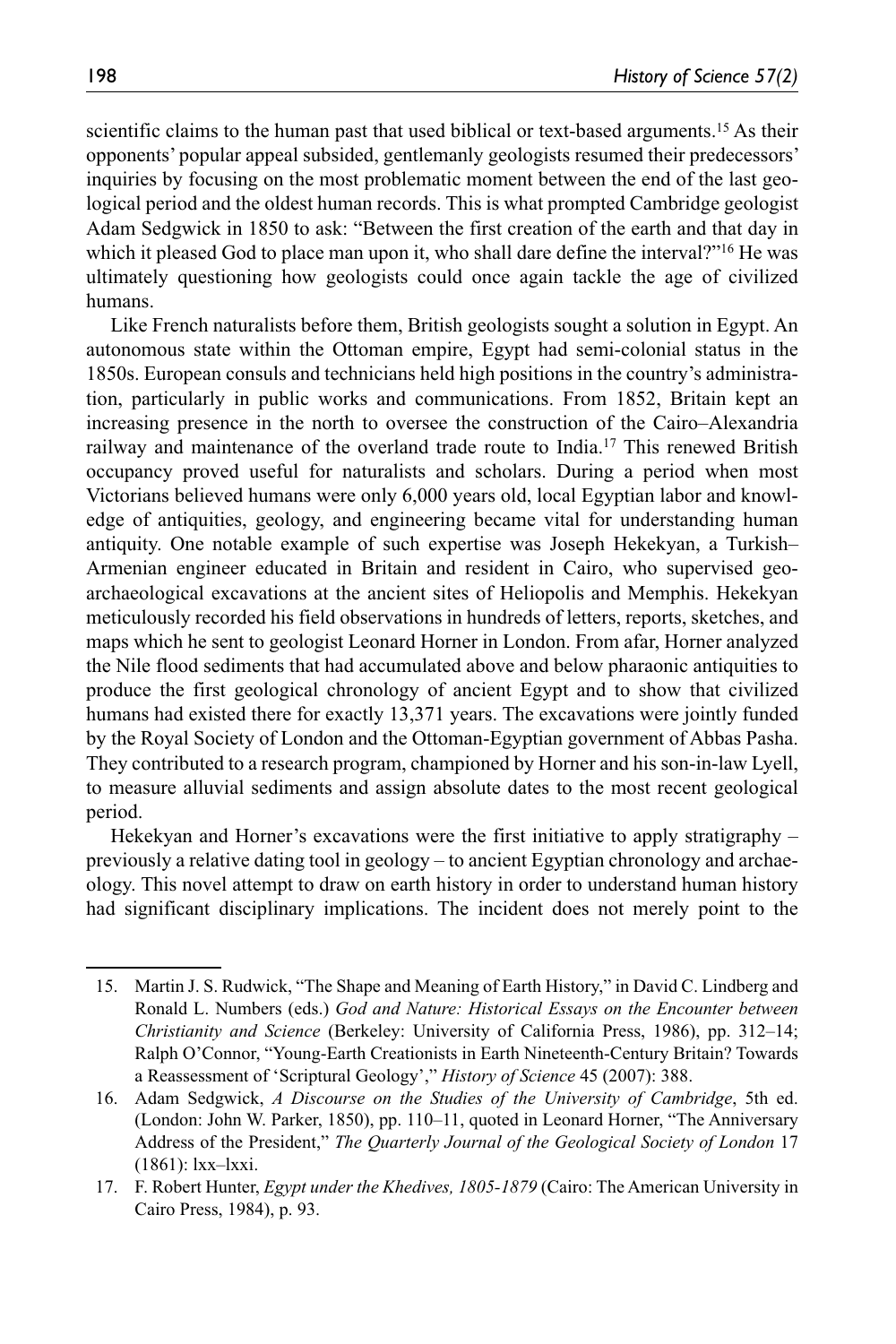*problem* of human antiquity in the 1850s, but rather, disputed *methods* of inquiry into that problem. The first part of this essay examines the making of this geological chronology and the management of knowledge it required. Hekekyan's papers are remarkable examples of how field records were used to communicate scientific information over long distances and across national borders. In the process, Hekekyan embraced the roles of an Oriental *go-between*, a geological field assistant, and a gentleman of science to satisfy multinational, and his own, interests.<sup>18</sup> I consider these aspects of the fieldwork to understand how practice, locality, trust, and race intersected from a global perspective. The second part investigates the chronology's mixed reception by several overlapping groups in Britain, notably Egyptologists, geologists, scriptural chronologists, monogenist and polygenist ethnologists, and the German higher criticism and universal chronology of Christian Charles Josias von Bunsen. The acceptance or rejection of Horner's conclusions reflected conflicting opinions about biblical authority, chronological expertise, observational techniques, and racial inferiority. The episode is both indicative of the many practical attempts in the 1850s and early 1860s to deal with the growing anxieties about human antiquity and highlights competing ways of knowing the ancient past. It further illuminates the prominence of local knowledge and ancient Egypt within these debates, as well as the changing disciplinary map during a transformative period in Victorian studies of the remote past.

#### **Geological chronology and the missing link**

At an annual meeting of the Geological Society of London on 19 February 1847, president Leonard Horner called upon his colleagues to start investigating "geological chronology," especially the most recent human period. This interest was new for geologists, who regularly ordered strata in relative sequences but did not date them. Horner suggested the "recent period" was ill-defined and needed clarification. Some geologists associated it with written documents and called it the "historical period." Others thought it synonymous with the first appearance of the human species and referred to the "human period." Charles Darwin used the term "recent" to refer to alluvial deposits that contained fossils of both existing and extinct species, although he objected to designating any epoch after humans.<sup>19</sup> Horner told his colleagues to start addressing the uncertainty clouding all time periods, including the most recent. He argued that geologists should now seek to "define a certain division of time in the history of *the whole earth*."<sup>20</sup>

Horner was in an authoritative position to advocate such a potentially divisive subject. The son of a wealthy Edinburgh merchant and younger brother to the celebrated

 <sup>18.</sup> For go-betweens see Simon Schaffer et al. (eds.), "Introduction," in *The Brokered World: Go-Betweens and Global Intelligence, 1770–1820* (Sagamore Beach: Science History Publications, 2009), pp. ix–xxxviii.

 <sup>19.</sup> Charles Darwin, *Geological Observations on South America* (London: Smith, Elder and Co., 1846), p. 13. Frederick Burkhardt et al. (eds.), *The Correspondence of Charles Darwin*, vol. 3, 1844–1846 (Cambridge: Cambridge University Press, 1987), p. 379.

 <sup>20.</sup> Leonard Horner, "The Anniversary Address of the President," *The Quarterly Journal of the Geological Society of London* 3 (1847): xxxvi.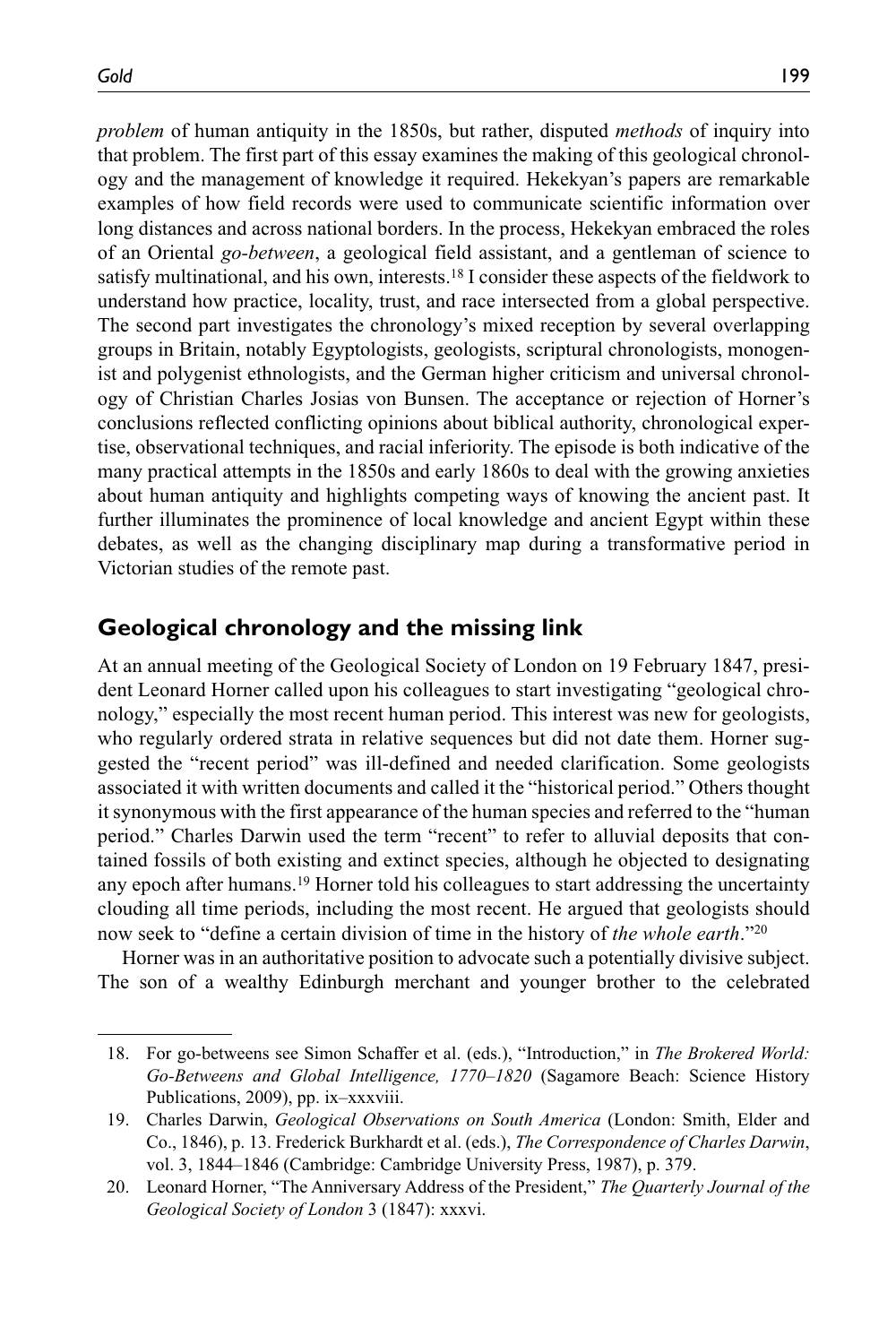politician Frances Horner, Leonard was the patriarch of one of the best-known Whig families in the country and widely recognized as an accomplished geologist, educationalist, and social reformer. Horner studied at the University of Edinburgh from 1799, where he took an interest in mineralogy after reading John Playfair's *Illustrations of the Huttonian theory of the Earth* (1802). He soon moved to London and became one of the earliest fellows of the Geological Society in 1808, then its secretary (1810–14), and thrice its president (1846, 1847 and 1860). His earliest geological papers earned him election as a fellow of the Royal Society in 1813 and he served as its Vice-President in 1857. As a Whig reformer, he founded the country's first mechanics institute, the Edinburgh School of Arts, to provide education in the natural sciences for the working class and was the first warden to the nonconformist University of London. He was named royal commissioner in 1833 to investigate the employment of children in factories and his first report became the basis for the Factory Act passed in Parliament that year, ensuring working children had access to part-time education. For twenty-six years, he traveled around the country as a factory inspector.<sup>21</sup>

Horner's busy schedule rarely allowed time to conduct his own geological fieldwork. In one rare 1831 interlude, he and his wife Anne moved their six daughters to live in Bonn, and Horner spent eighteen months studying the mineralogy of the Rhine valley. He presented his observations to the Geological Society in two papers in 1833 and 1835. In the former, he discussed the relative age of the Loess, the last deposit before the recent historical period.<sup>22</sup> In the latter, he described his investigations into the mean velocity of the Rhine. Horner experimented by bringing up gallons of water by rope from different depths of the river and then drying and analyzing the silt.<sup>23</sup> These were his earliest investigations into both recent geological time and alluvial excavations.

Lyell shared the enthusiasm for river sedimentation with his father-in-law. While he did not discuss human dates early on, Lyell's geological history always used an analogy with human antiquity. The first edition to *Principles of Geology* (1830) featured the Temple of Serapis in Naples on the frontispiece. Lyell studied the marine shells that had perforated the classical columns to show that the sea level had risen and fallen in antiquity in a steady state. Human history was the basis for his geohistory.<sup>24</sup> In his second visit to the USA in 1846, Lyell excavated on the alluvial plain of the Mississippi river

 <sup>21.</sup> Biographies of Horner in William John Hamilton, "The Anniversary Address of the President," *The Quarterly Journal of the Geological Society of London* 21 (1865): xxx–xl; "Obituary Notices of Fellows Deceased," *Proceedings of the Royal Society of London* 14 (1865): v–x; Bernice Martin, "Leonard Horner: A Portrait of an Inspector of Factories," *International Review of Social History* 14 (1969): 412–43; Colin M. Brown, "Leonard Horner, 1785–1864: His Contribution to Education," *Journal of Educational Administration and History* 17 (1985): 1–10; Patrick N. O'Farrell, *Leonard Horner: Pioneering Reformer* (Edinburgh: Heriot-Watt University, 2010).

 <sup>22.</sup> Leonard Horner, "On the Geology of the Environs of Bonn," *Transactions of the Geological Society of London*, 2nd series 4 (1836): 469.

 <sup>23.</sup> Leonard Horner, "On the Quantity of Solid Matter Suspended in the Water of the Rhine," *The Edinburgh New Philosophical Journal* 18 (1835): 103.

 <sup>24.</sup> Martin J. S. Rudwick, *Worlds before Adam: The Reconstruction of Geohistory in the Age of Reform* (Chicago: University of Chicago Press, 2008), pp. 299–300.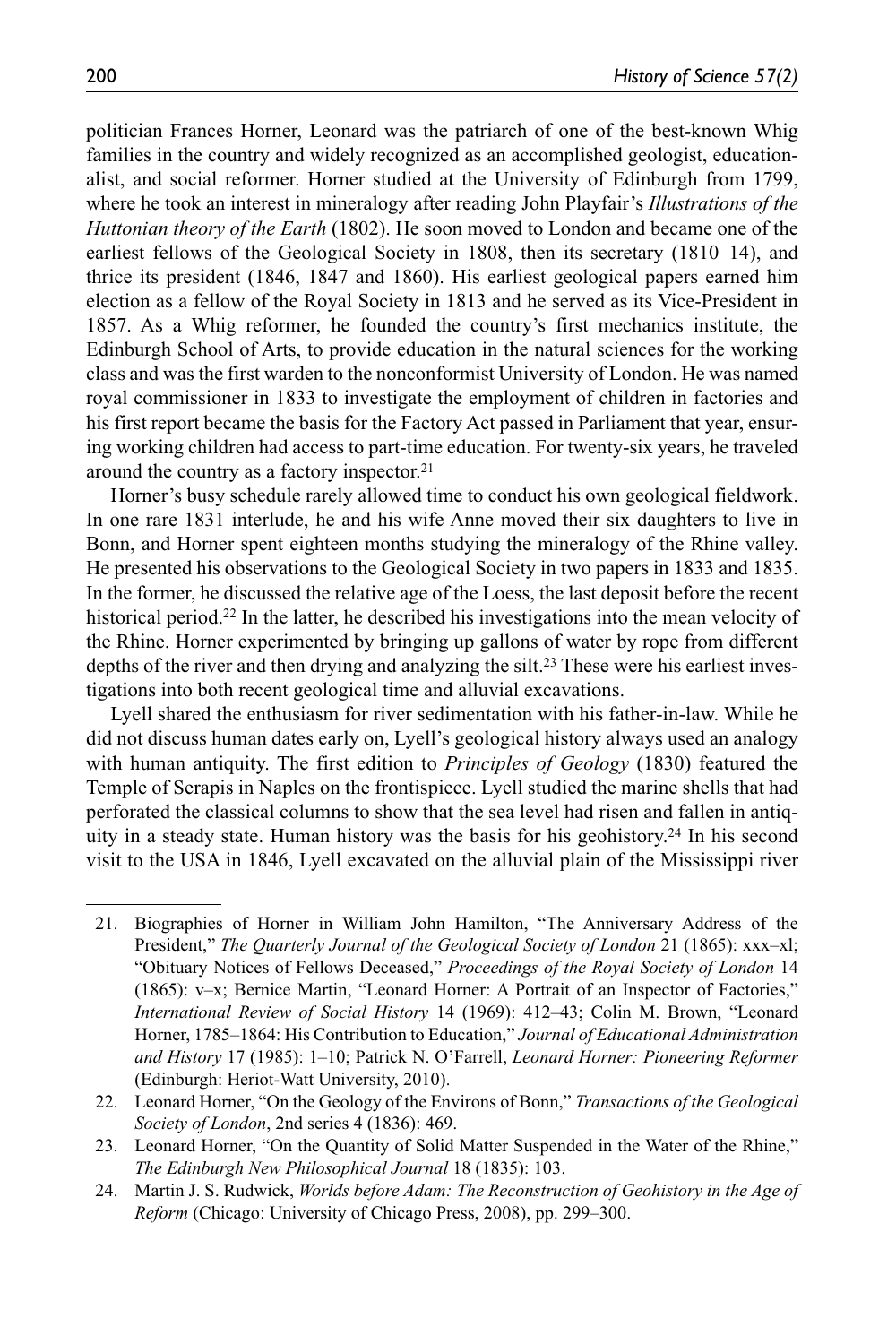and estimated the depth of the river bed and the amount of time it would have taken for the sediments to accumulate: a period of approximately sixty-seven thousand years.<sup>25</sup> According to Horner, this calculation was the first attempt "to give an approximate numerical value" to the most modern geological period. In the fifth edition of *Manual of Elementary Geology* (1855), Lyell further suggested that to understand the most recent human period, geologists needed to investigate the deposits that had accumulated at the bottom of lakes, seas, and rivers in the last several thousand years. If those sediments contained fossilized human bones, or "articles fabricated by the hands of man," then we could date them.<sup>26</sup> Despite his initial reluctance to address human antiquity, Lyell had long proposed using historical artefacts to quantify sedimentary layers.

Horner similarly argued that measurements of sedimentary deposits in river beds were highly effective for constructing absolute chronologies. They could contain traces of human activity and, moreover, they were evidence of past geological changes that were still in operation. In 1847, Horner proposed alluvial excavations along the Nile river: "If, as in Egypt, there were in the valley of the Mississippi monuments of human art of remote antiquity . . . we should be able to form a tolerably correct estimate."<sup>27</sup> The Nile had what the Mississippi river valley was lacking: antiquities of known dates. Egypt was the missing link. The Nile valley, Horner argued, would be of the highest interest to both geologists and historians.

Nowhere else on the face of the earth can we hope to find such a link connecting the earliest historical with the latest geological time. For in Egypt we have accurate records of the earliest periods of the human race . . . combined with records . . . of geological changes contemporaneous with history, and these last having such a degree of uniformity as to warrant us in carrying back the dates of changes of a like nature beyond that of the earliest historical documents.<sup>28</sup>

Horner's intention to unite late geological with early historical time owed much to the work of French savants half a century prior. Utilizing antiquarian and classical scholarship and extending Jean-André de Luc's geological analysis of the Rhine delta, geologist Déodat de Dolomieu first investigated the rate of sediment increase in the Nile valley to reconstruct the geological history of Egypt. Dolomieu argued in his *Mémoire sur la constitution physique de l'Egypte* (1793) that Nile silt deposits were the result of a finite period of geological activity limited to the last few millennia. Like Horner, his self-proclaimed novel methodology integrated "historical monuments with geological observations," and as Martin Rudwick argues, represented a shift towards the new science of geohistory.29 Dolomieu's subsequent participation in the Napoleonic expedition to Egypt

 <sup>25.</sup> Sir Charles Lyell, "On the Delta and Alluvial Deposits of the Mississippi . . ." *American Journal of Science and Arts* 3 (1847): 34–9; Sir Charles Lyell, *A Second Visit to the United States of North America*, vol. 2 (London: John Murray, 1849), p. 250.

 <sup>26.</sup> Sir Charles Lyell, *A Manual of Elementary Geology*, 5th ed. (London: John Murray, 1855), pp. 117–18.

 <sup>27.</sup> Horner, "Anniversary Address," (1847), p. xliv (note 20).

 <sup>28.</sup> Leonard Horner, "An Account of Some Recent Researches Near Cairo . . . Part I," *Philosophical Transactions of the Royal Society of London* 145 (1855): 108.

 <sup>29.</sup> Rudwick, *Bursting the Limits of Time*, pp. 321–4 (note 14).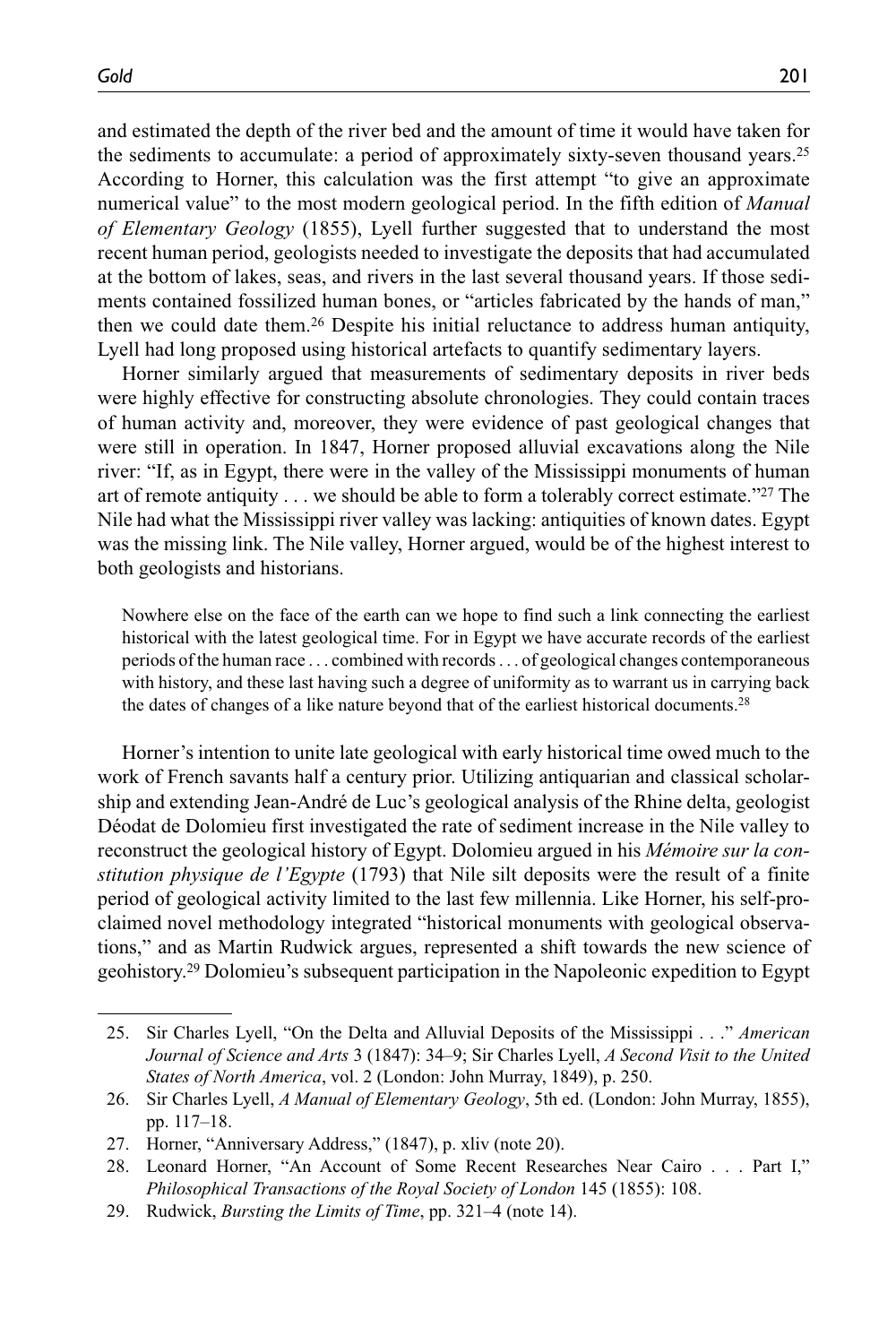was short-lived. However, the expedition's chief engineer, Pierre-Simon Girard, continued Dolomieu's line of inquiry by focusing on nilometers: monuments used in antiquity to measure the annual height of the Nile during inundation. In the *Description de l'Egypte*, Girard described two nilometers, one on the island of Elephantine in the south and another on the island of Rhoda near Cairo, arguing that the Nile rose much higher in modern times than it had in antiquity. He concluded that the river water had risen at an average rate of 0.126 meters per century and that river sediments accumulated at the same speed.<sup>30</sup> Horner surmised Girard's analysis was useful but insufficient. Calculating a mean rate of soil increase was not accurate because surely Nile sediments accumulated in different amounts throughout the valley. The same kind of calculations needed to be performed at specific locations, where a monument of a known date could act as a fixed point in time. Horner saw his research as a continuation of Girard's important work.<sup>31</sup>

Horner was equally inspired by the Prussian philologist Karl Richard Lepsius's observations on ancient Nile levels. Lepsius was commissioned by Frederich Willhelm IV to lead an expedition to Egypt and the Sudan from 1842–6. Modeled after the Napoleonic expedition, this was a huge state-funded mission undertaken at the recommendation of orientalist Johann Eichhorn, naturalist Alexander von Humboldt, and diplomat–scholar Christian Charles Josias von Bunsen. While exploring the cliffs of Semne in Nubia, Lepsius found marks cut into the solid rocks and foundation stones of a fortress from the time of Sesostris II and two temples of Thutmoses III. He inferred that the river bed had lowered approximately twenty-eight feet in the intervening 4,000 years since the buildings were occupied. Contrary to Girard's findings, Lepsius believed the Nile flowed higher in antiquity than in the present day. Horner presented these conclusions to the Geological Society in April 1850 and published a critique in the *Edinburgh Philosophical Journal* three months later.<sup>32</sup> Lepsius's results presented a conundrum for Horner. He rejected Lepsius's conclusion, but he could not offer an alternative explanation. The answer could only be found if Horner investigated ancient Nile levels himself.

#### **Excavations in Heliopolis and Memphis, 1851–4**

Horner's objective was to measure the depth of Nile sediments that had accumulated above and below some of the oldest known monuments in Egypt. However, he was still occupied as a factory inspector and did not have the opportunity to travel and conduct

 <sup>30.</sup> Pierre-Simon Girard, "Observations Sur La Vallée d'Égypte, et Sur l'exhaussement Séculaire Du Sol Qui La Recouvre," in *Mémoires de l'Académie Royale Des Sciences de l'Institute de France* (Paris, 1817), p. 266.

 <sup>31.</sup> Leonard Horner, "An Account of Some Recent Researches Near Cairo . . . Part II," *Philosophical Transactions of the Royal Society of London* 148 (1858): 80–4.

 <sup>32.</sup> Leonard Horner, "Observations on the Discovery, by Professor Lepsius, of Sculptured Marks on Rocks in the Nile Valley in Nubia," *Quarterly Journal of the Geological Society* 6 (1850): 384–5; Leonard Horner, "Observations on the Discovery, by Professor Lepsius . . .," *Edinburgh New Philosophical Journal* 49 (1850): 126–44; Richard Lepsius, *Letters from Egypt, Ethiopia, and the Peninsula of Sinai*, trans. by Joanna B. Horner and Leonora Horner (London: H. G. Bohn, 1853).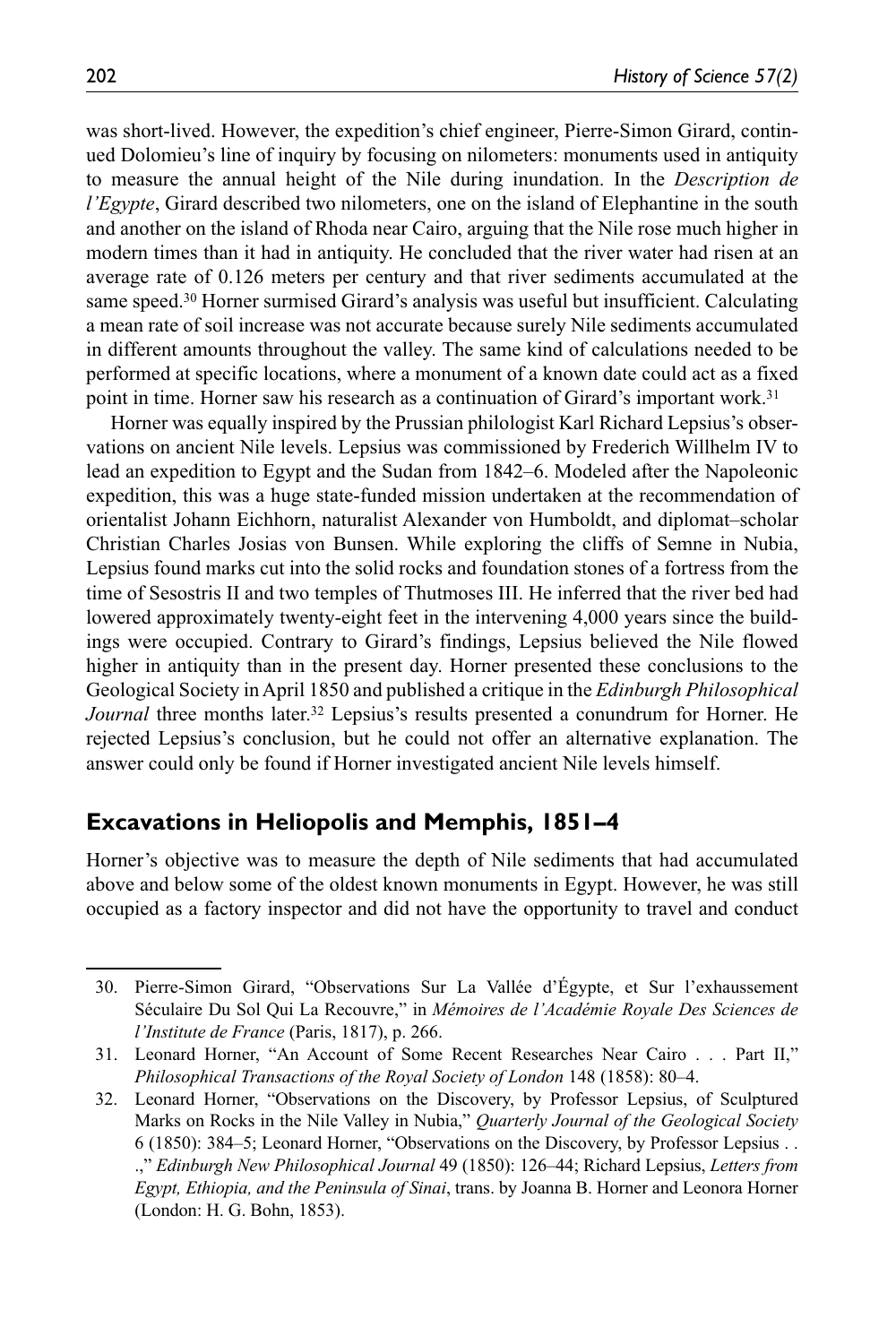fieldwork. Late in 1850, family friend Florence Nightingale presented him with a solution. Nightingale had recently toured up the Nile and described a British antiquarian she had met in Alexandria named Anthony Charles Harris who might be able to assist him.<sup>33</sup> Horner wrote Harris to propose excavations at Heliopolis and inquired whether he could direct them on his behalf. He stressed that the excavations would only be viable if they were under the supervision of someone of "trustworthy value."<sup>34</sup> Horner also explained his plan to Charles Augustus Murray, the British Consul-General in Egypt. Murray, in turn, requested help from the newly appointed Viceroy of Egypt, Abbas Pasha. Murray had some leverage with the Viceroy, who had recently authorized that a British railway be built between Alexandria and Cairo as a partial alternative to the Frenchfinanced Suez Canal project. Abbas Pasha agreed to subsidize Horner's excavation, which was funded by the Royal Society, supplying corvée (forced) labor and tools.<sup>35</sup> All three proposed an engineer in the Egyptian government's service named Joseph Hekekyan to supervise the excavations, and Hekekyan was instructed "to make the required researches" wherever he was directed.<sup>36</sup>

Hekekyan was a native of Istanbul and raised in an Armenian Catholic family. His father was a translator for the Khedive of Egypt, Muhammad Ali Pasha. In 1818, at the age of ten, the Viceroy sponsored Hekekyan to study abroad in England and put him under the care of Samuel Briggs, the former British Consul in Alexandria. Hekekyan received seven years of English education, first at Clapham Academy and then at the prestigious Catholic Stonyhurst College. There he was introduced to natural philosophy, chemistry, and geology, and excelled in arithmetic, geometry, geography, English, French, handwriting, and especially "drawing and sketching from nature."<sup>37</sup> At the Khedive's order, Hekekyan undertook an additional five-year apprenticeship in theoretical and practical mechanics at Bramah's Engineering Factory in Pimlico, studying steam engines, machinery, hydraulics, surveying, and irrigation, and visited Manchester and Glasgow factories to study spinning and weaving techniques. He simultaneously attended lectures in mechanics institutes and read widely on natural philosophy, mineralogy, geology, and architecture, and drew "plans, elevations, and sections of Pumps and Steam Engines."<sup>38</sup> He returned to Egypt in 1830 so that Muhammad Ali could "derive some practical benefit" from his studies abroad, and quickly became active in the country's educational and industrial reform.39 He was appointed Chief Overseer in several cotton

38. Journal Entry, 37448.184, Hekekyan MSS.

 <sup>33.</sup> Katharine M. Lyell (ed.), *Memoir of Leonard Horner*, vol. 2 (London: Women's Printing Society, 1890), pp. 178–9.

 <sup>34.</sup> Leonard Horner to Anthony Charles Harris, 25 December 1850, 37459.2, Hekekyan Papers, British Library (hereafter cited as Hekekyan MSS).

 <sup>35.</sup> Donald M. Reid, *Whose Pharaohs? Archaeology, Museums, and Egyptian National Identity from Napoleon to World War I* (Berkeley: University of California Press, 2002), p. 62.

 <sup>36.</sup> Joseph Hekekyan to Anthony Charles Harris, 11 March 1851, 37460.2 and 37448.215, Hekekyan MSS.

 <sup>37.</sup> Journal Entry, 37448.179, Hekekyan MSS.

 <sup>39.</sup> Journal Entry, 37448.166–214, Hekekyan MSS; Paul Sedra, *From Mission to Modernity: Evangelicals, Reformers and Education in Nineteenth Century Egypt* (New York: Palgrave Macmillan, 2011), pp. 63–6.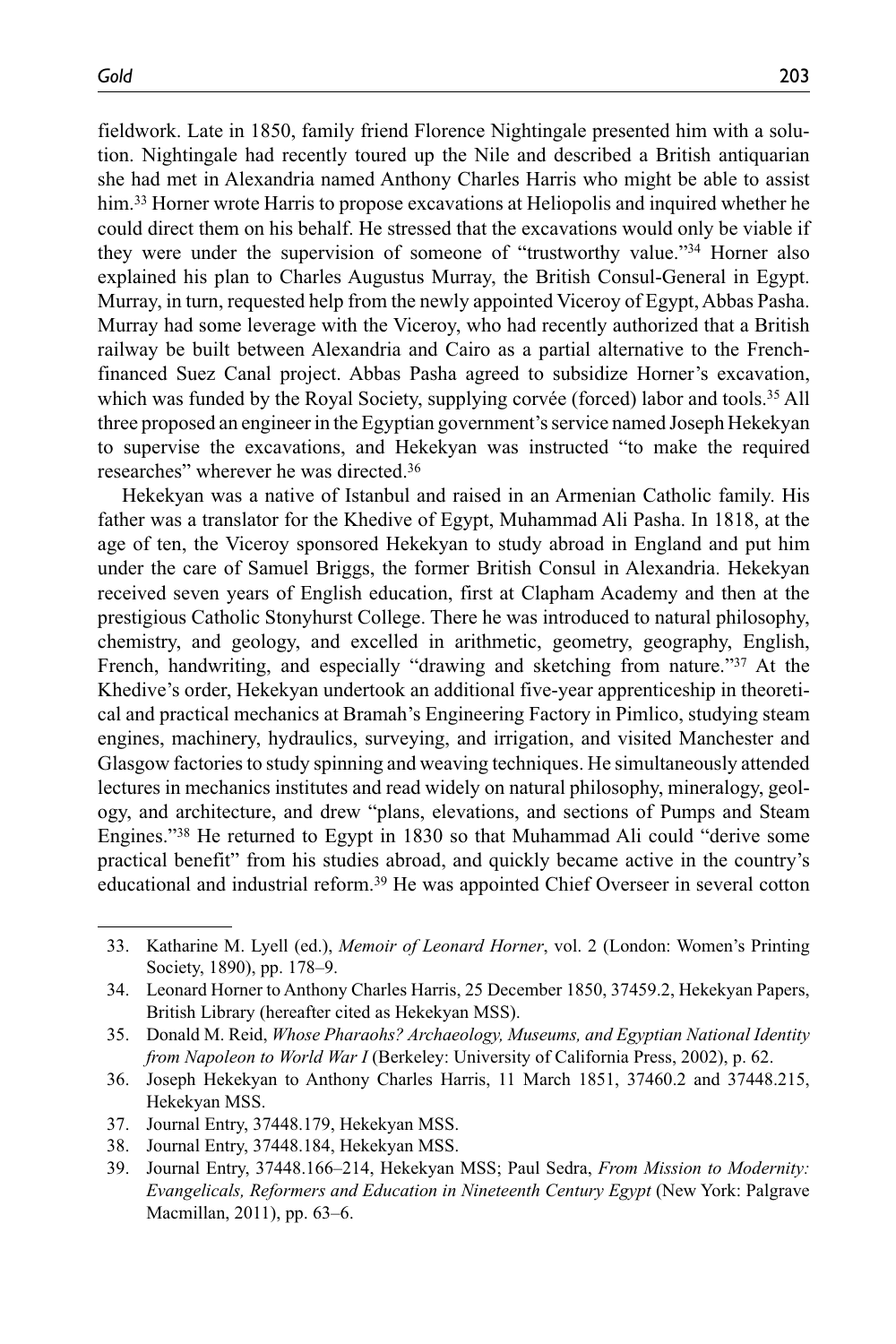

**Figure 1.** Sketch of Joseph Hekekyan c. 1858, signed Esperon. Caption reads "angry at the Viceroy for suspending the works in a most arbitrary spirit." (c) British Library Board, MS37454.1.

mills, trained students from Qasr al-Ayni College in geometry and mechanics, headed the new Polytechnic engineering school in Bulaq, and helped establish the Egyptian School in Paris.40 He was also engaged in several additional government projects; he was president of the Board of Health from 1849, oversaw the construction of roads and bridges, and directed three coal mining expeditions into the Egyptian deserts.

Hekekyan was one of several Europeanized Armenians who were educated abroad and became members of Egypt's bureaucratic elite during the reign of Muhammad Ali. They were multilingual, held high-ranking government positions (commonly as translators, in education, or foreign affairs and commerce), and enjoyed close ties to European consuls. In an effort to extend their personal power and influence, Armenian officials strategically advocated on behalf of European, rather than Turkish or Egyptian interests.<sup>41</sup> Hekekyan illustrates this point. His background and education alienated him from his adopted Egypt. He was raised among polite gentry and returned from overseas as Joseph, not Yusuf. He spoke several European languages but had temporarily forgotten his native Turkish. He even dressed differently, wearing gloves and stockings, and sporting a large moustache (Figure 1). He did not fit neatly into other cultural subsets. He was not a British citizen, nor an Egyptian; he had studied in Britain when Muhammad Ali had sent forty-four Egyptian students to study in Paris. Donald Reid argues that, following his return to Egypt, Hekekyan increasingly embraced "European stereotypes of Muslim fanaticism," partially because his closest friends were European visitors and settlers.

 <sup>40.</sup> Ahmed Abdel-Rahim Mustafa, "The Hekekyan Papers," in Peter Malcolm Holt (ed.) *Political and Social Change in Modern Egypt: Historical Studies from the Ottoman Conquest to the United Arab Republic* (London: Oxford University Press, 1968), p. 69; Darrell Dykstra, "Joseph Hekekyan and the Egyptian School in Paris," *Armenian Review* 35 (1982): 165–82; Sedra, *From Mission to Modernity*, pp. 75–83 (note 39).

 <sup>41.</sup> Hunter, *Egypt under the Khedives*, pp. 92–3, 111–7 (note 17).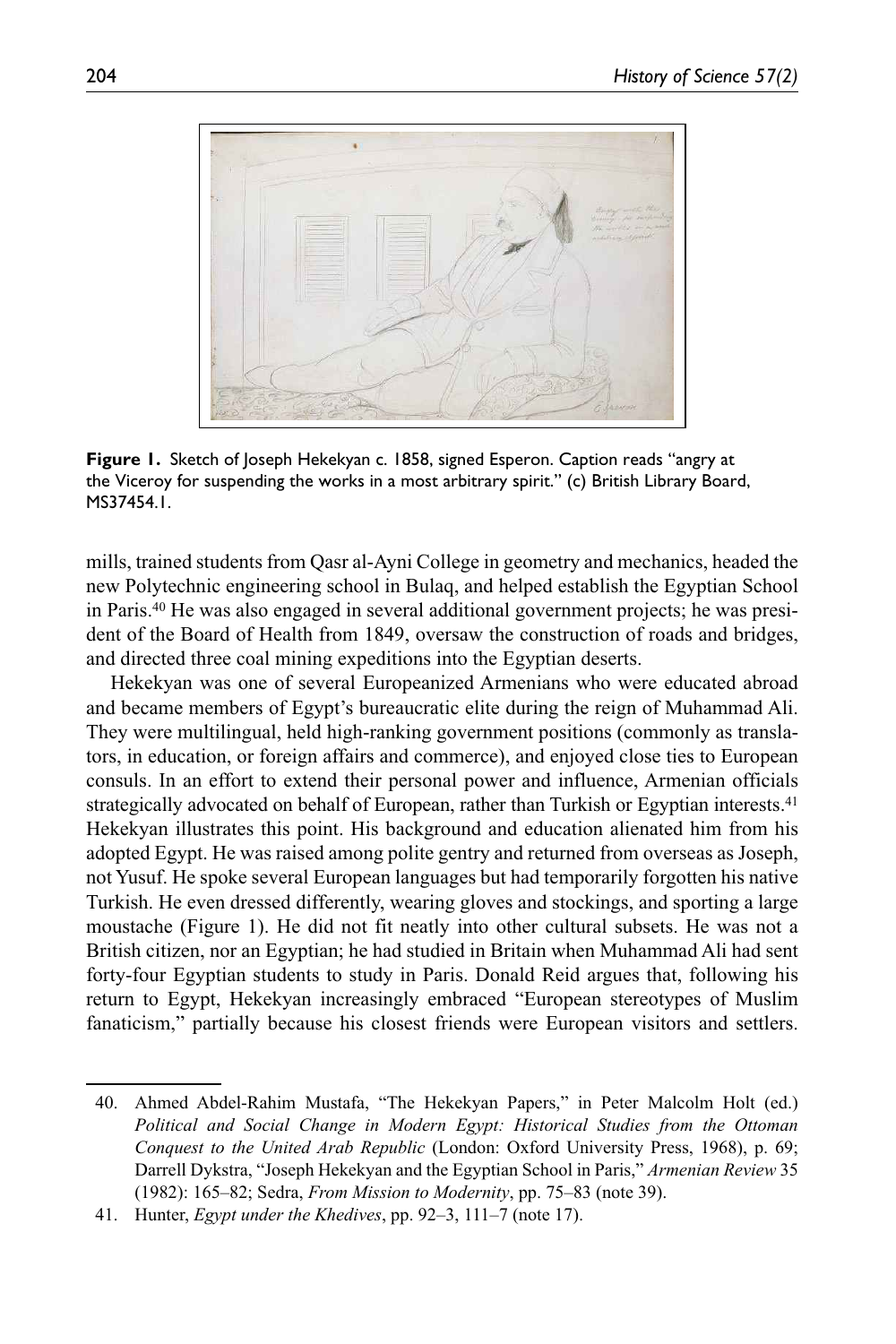Egyptian colleagues regarded him as an "English infidel" while westerners thought he was "a very exceptional type of the Europeanized Oriental."<sup>42</sup> He was particularly fond of British progressive ideologies such as industrial growth, free trade, and the superiority of European civilization.

Hekekyan's British partiality and idiosyncrasy affected his attitude towards the contested antiquities ordinances of the era. Muhammad Ali's 1835 *Antiqakhana* decree sought to restrict the European exportation of Pharaonic materials and to establish a national museum in Ezbekiyeh. The Pasha enlisted the Egyptian scholar and technician Rifa'a al-Tahtawi to manage the collection and Hekekyan to design the building (although it was never built). While Tahtawi, an Egyptian-born, Frencheducated Muslim, focused his scholarly efforts towards educating his fellow Egyptians about their Pharaonic heritage, Hekekyan deliberately channeled western concerns for antiquities conservation, believing artefacts would fare better under the protection of European museums.<sup>43</sup> Hekekyan also cofounded the Egyptian Society in Cairo (or Société Égyptienne), which had been established in 1836 to replace the defunct Institut d'Égypte. The society was a rendezvous for Europeans traveling through the country and its members included Hekekyan's British colleagues Harris and Murray. As an Armenian in the Egyptian court, Hekekyan had enjoyed French and Ottoman protection under the reign of Muhammad Ali. When political circumstances changed in 1850, Hekekyan found himself concerned for his family's safety and urgently wrote Briggs to ask for "English protection."<sup>44</sup> Hekekyan resigned from the government's service a year later, supposedly because of his chronic ophthalmia. Horner's 1851 research proposal was timed well. Hekekyan's agreement to work for him reinforced his British allegiance.

As excavation plans were negotiated, the project quickly expanded from "the sinking of a few pits" to a huge geological project requiring many bodies. Fieldwork began in June 1851 around the still-standing obelisk of Sesostris I in Heliopolis near Cairo. The next three summers' work was performed around the fallen colossal statue of Ramses II

 <sup>42.</sup> Mustafa, "Hekekyan Papers," p. 69 (note 40); David G. Jeffreys, "Joseph Hekekyan at Heliopolis," in Anthony Leahy and William John Tait (eds.) *Studies on Ancient Egypt in Honour of H. S. Smith* (London: Egypt Exploration Society, 1999), p. 158; Reid, *Whose Pharaohs?*, pp. 49, 59–63 (note 35); David G. Jeffreys, "Introduction: Two Hundred Years of Ancient Egypt: Modern Egypt and Ancient Archaeology," in David G. Jeffreys (ed.) *Views of Ancient Egypt since Napoleon Bonaparte: Imperialism, Colonialism and Modern Appropriations* (London: UCL Press, 2003), p. 9.

 <sup>43.</sup> Reid, *Whose Pharaohs?*, pp. 54–63 (note 35); Elliott Colla, *Conflicted Antiquities: Egyptology, Egyptomania, Egyptian Modernity* (Durham, NC: Duke University Press, 2007), pp. 116–20.

 <sup>44.</sup> Joseph Hekekyan to Samuel Briggs, 29 April 1851, 37452.48–9, Hekekyan MSS. Most Armenian high officials were relatives and part of a bureaucratic faction, enjoying group protection. Hekekyan and his wealthy brother-in-law Artin Bey, Egypt's Director of Foreign Affairs and Commerce, were both vocally critical of the new Khedive's autocratic power. Artin Bey fled Egypt in 1850 with a large sum of money, which angered Abbas Pasha and prompted Hekekyan's fears over his family's safety. See Hunter, *Egypt under the Khedives*, pp. 112–15 (note 17) and Mustafa, "Hekekyan Papers," p. 70 (note 40).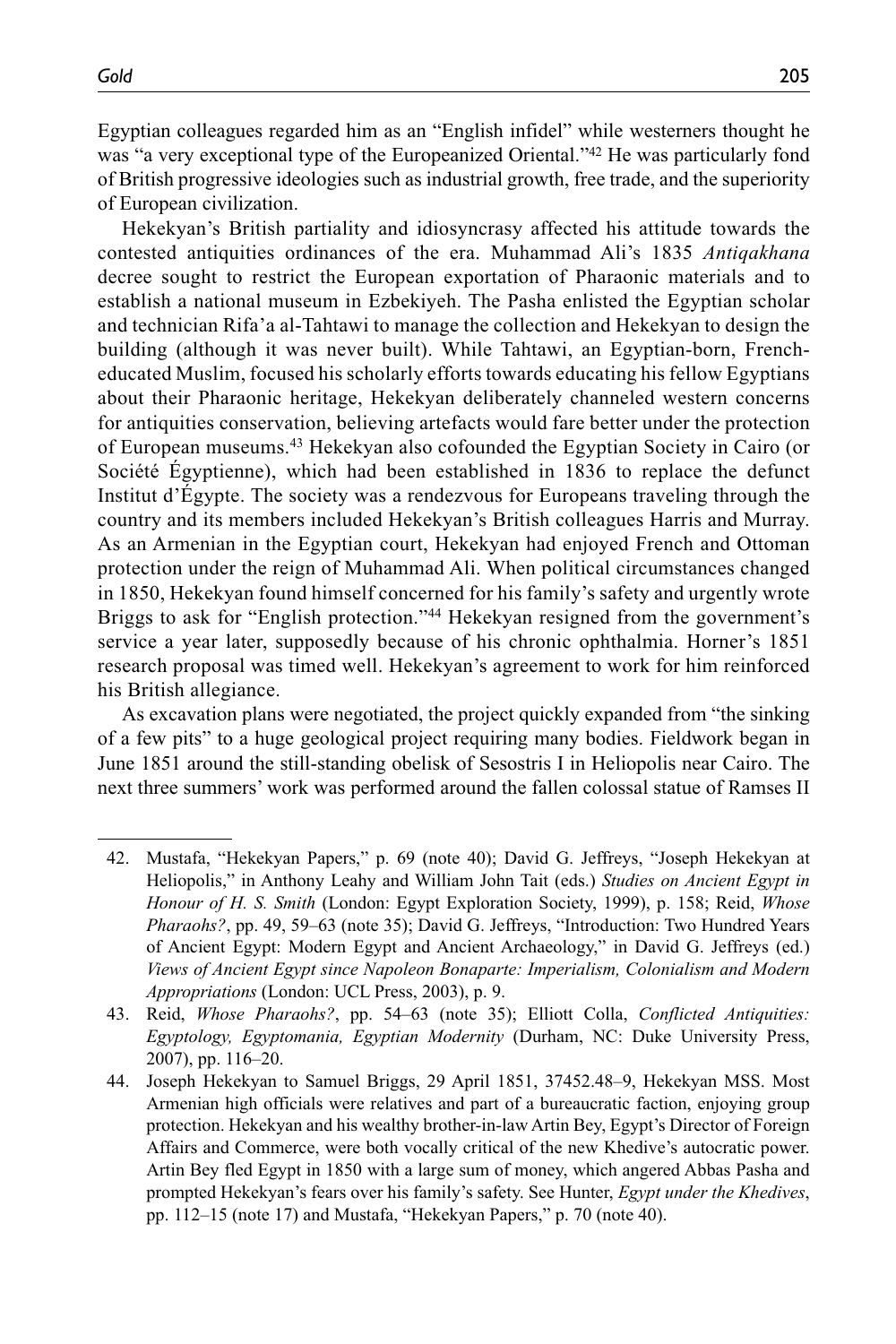

**Figure 2.** Sketch of fieldwork in progress. Hekekyan, standing center, was always differentiated by his suit and hat and because he never drew himself digging, but only pointing or writing. Hekekyan was accompanied by a number of Egyptian supervisors, foremen, and laborers, including children. (c) British Library Board, MS37453.2.

in nearby Memphis, while ninety-five additional probings were made along the Nile flood plain. The work was no small feat. Excavations took four years of fieldwork and cost more than 3,000 guineas expenditure. Some funding, approximately fifty pounds, came from the Royal Society of London, but the cost was mostly offset by the Ottoman– Egyptian government.

British and French archaeological concessions in Egypt during the early decades of the nineteenth century were decentralized. As part of Muhammad Ali's corvée labor policy and development of a partial wage economy in reforming Egypt, he and his Ottoman governors commissioned village *shaykhs* to enlist local excavators, including men, women and children. As Wendy Doyon shows, the workforce normally included several experienced foremen, or *ru'asa* (singular *ra'is*), who represented "a new class of go-betweens with a kind of diplomatic status."<sup>45</sup> The excavations in Heliopolis and Memphis indicate these labor practices continued during Abbas Pasha's transitional reign, from 1848 to 1854. Throughout Hekekyan was assisted by several military and engineering officers appointed to him by the Viceroy, particularly Hekekyan's friend Omar Effendi, the Adjutant of Artillery who had similarly studied statistical geography, natural philosophy, and English in Britain.46 Hekekyan appointed his engineering students from the Polytechnic School as site supervisors because they were "practiced in the art of surveying." His drawings suggest additional foremen oversaw excavations (Figure 2).

 <sup>45.</sup> Wendy Doyon, "On Archaeological Labor in Modern Egypt," in William Carruthers (ed.) *Histories of Egyptology: Interdisciplinary Measures* (London and New York: Routledge, 2015), pp. 141–56.

 <sup>46.</sup> Journal Entry, 37448.56, Hekekyan MSS.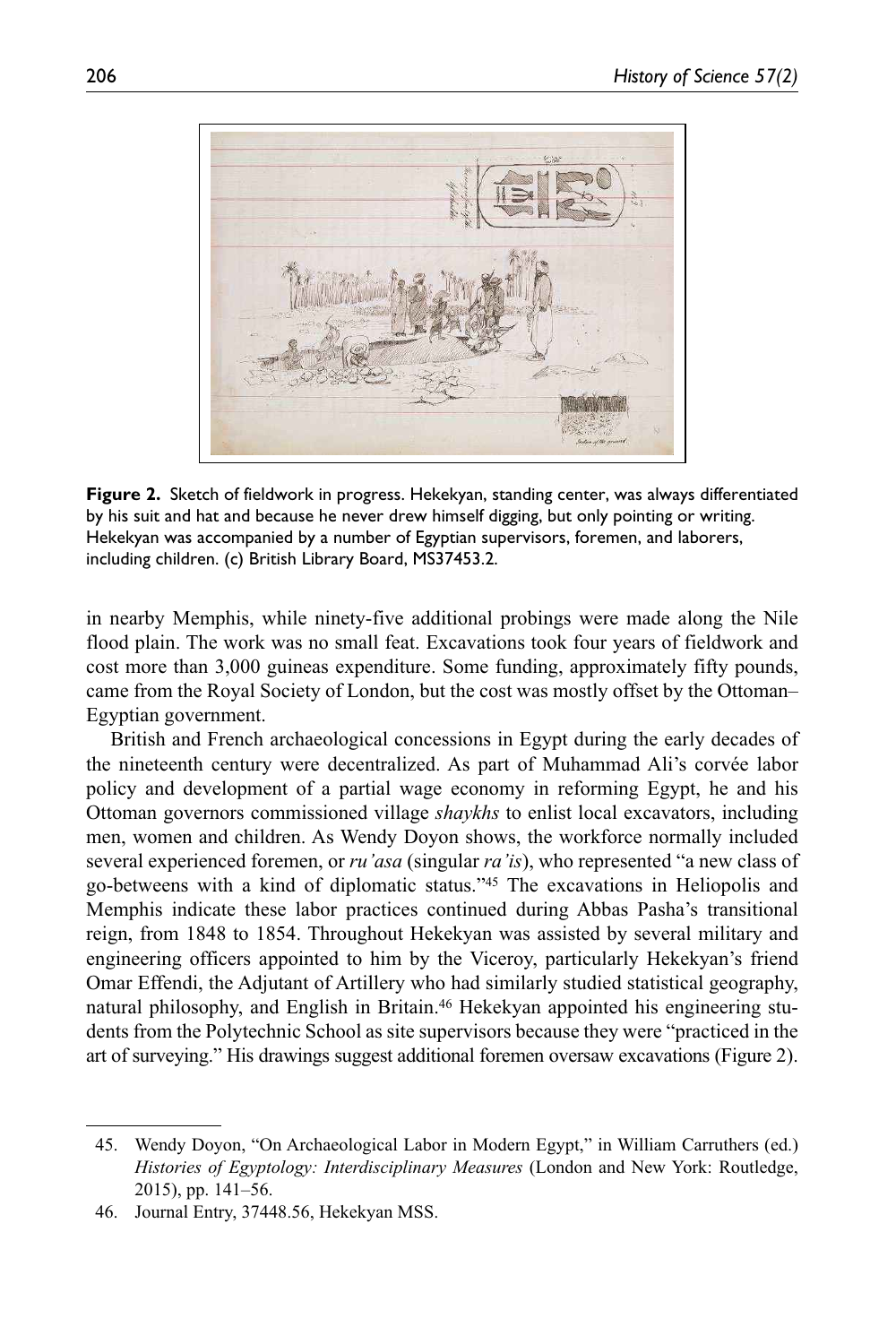Approximately sixty local Egyptian youths, peasant farmers, and Bedouin were recruited and subdivided into groups of ten for maximum productivity.<sup>47</sup> As was typical, tasks were organized according to class, gender, and age; foremen managed workers, men cleared stones and dirt using their own hoes, boys (and possibly girls) carried dirt away in baskets, while women provided food and water.48 This hierarchical and social organization was considered necessary for research on such a large scale. The Egyptian laborers were supervised by Egyptian foremen and engineers higher in rank, who looked to Hekekyan for guidance, who in turn reported to Horner.

Hekekyan and Horner's corresponding relationship was built upon a social contract. Horner, a gentlemanly geologist, would have been all too familiar with the standard literature on observational practices. Both John Herschel and Henry De la Beche spoke to the advantages of a "division of labour" between observer and theorist; this system had benefited geology in particular because any hard worker able to "[set] aside all theoretical views" could prove useful in the field.<sup>49</sup> Those industrious helpers were expected to observe specific phenomena, record facts numerically and consistently, note the circumstances of their observations, and transmit their records for theoretical analysis. This is precisely what Horner demanded, likely regarding Hekekyan as a specialist field assistant – an essential role in De la Beche's large-scale Geological Survey of Great Britain (whose *Memoirs* Horner greatly admired).50 Horner addressed Hekekyan as his "coadjutor on the spot," pointing both to his reliance on and superiority to him. Hekekyan was instructed where to dig, how to probe, observe, collect, record, preserve specimens, and how to ship them to London.<sup>51</sup> By directing the work at a distance, Horner self-identified as his project's primary theoretician.

Horner was "startled to find a gentleman and a scholar" among the officers of the Egyptian government and vetted Hekekyan thoroughly, requesting Briggs send him a character reference.52 Briggs confirmed Hekekyan's education in England, his perfect knowledge of English and French, and most importantly, his familiarity with gentlemanly society. Horner was assured that Hekekyan's "principles and feelings are those of an English Gentleman and he justly enjoys the respect and esteem of all who know him."53 This vote

 <sup>47.</sup> Horner, "Recent Researches near Cairo," (1855), p. 121 (note 28); Horner, "Recent Researches near Cairo," (1858), pp. 54–5 (note 31).

 <sup>48.</sup> For more on Egyptological labor in the nineteenth and early twentieth centuries, see Doyon, "On Archaeological Labor" (note 45) and Stephen Quirke, *Hidden Hands: Egyptian workforces in Petrie excavation archives, 1880–1924* (London: Ducksworth, 2010).

 <sup>49.</sup> John F.W. Herschel, *A Preliminary Discourse on the Study of Natural History* (London: Longmans, Rees, Orme, Brown, and Green, 1831), pp. 131–4; Henry De la Beche, *How to Observe: Geology* (London: Charles Knight, 1835), pp. iii–iv.

 <sup>50.</sup> James A. Secord, "The Geological Survey of Great Britain as a Research School, 1839– 1855," *History of Science* 24 (1986): 223, 235, 254.

 <sup>51.</sup> Leonard Horner to Joseph Hekekyan, 27 April 1851, 37459.5–6 and 37460.3–4, Hekekyan MSS; Leonard Horner to Joseph Hekekyan, n.d., 37460.43, Hekekyan MSS.

 <sup>52.</sup> Leonard Horner to Anthony Charles Harris, 18 December 1852, 37459.54–5, Hekekyan MSS.

 <sup>53.</sup> Samuel Briggs to Leonard Horner, June 1852, 37459.58–9 and 37460.35–6, Hekekyan MSS.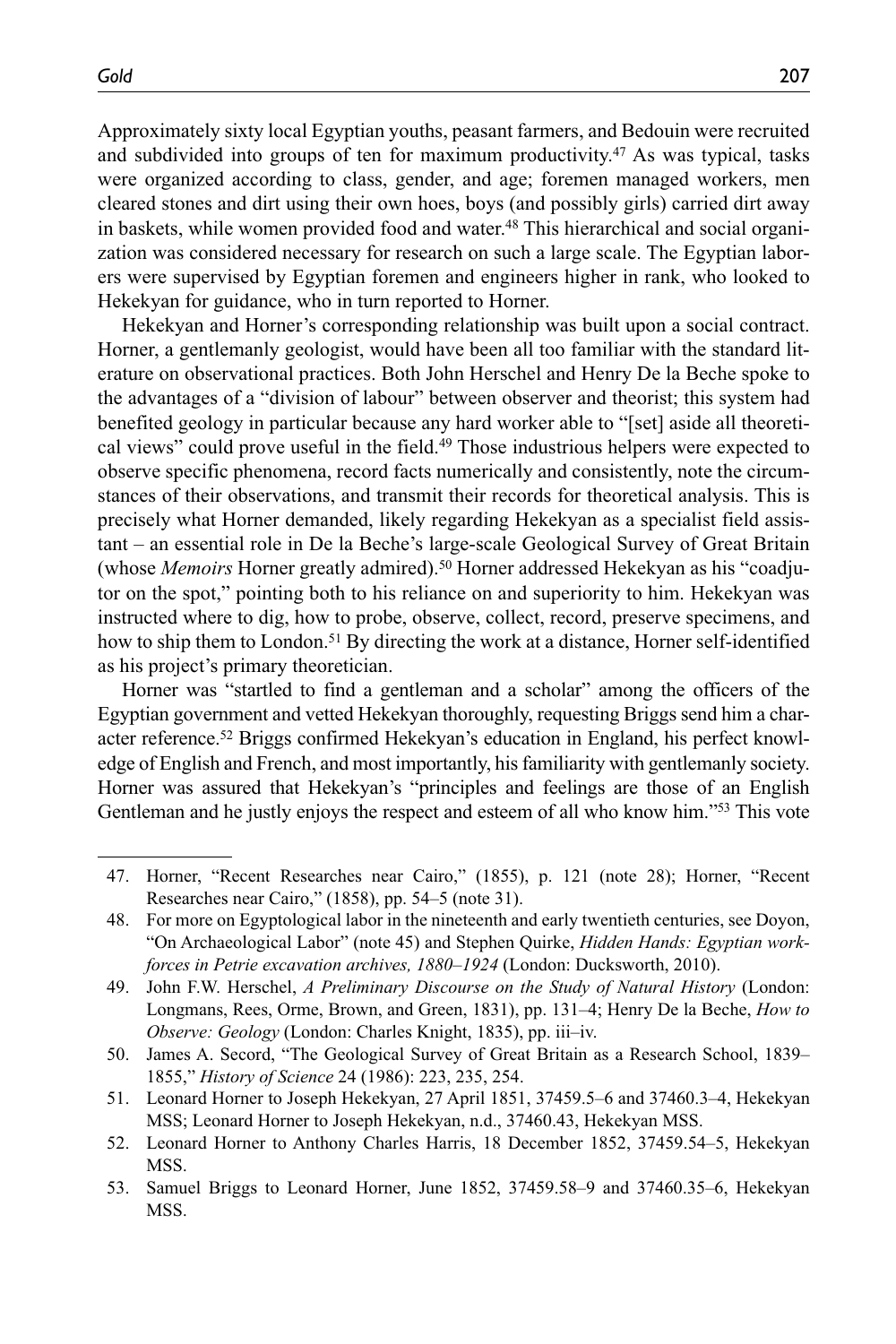of confidence was a necessary precondition to the Egyptian excavations. Horner would need to rely on gentlemanly trust to become a virtual witness from afar.<sup>54</sup>

Hekekyan fulfilled his contract with Horner zealously by inscribing his observations in thorough field records. These paper spaces – notebooks, journals, correspondence, reports, drawings, and maps – were proxy pictures.<sup>55</sup> They stood in the field's place, mobilizing information between the field site and Horner's study, and acting as substitutes for parts of the field that, unlike small artefacts and soil samples, were not transportable and therefore inaccessible to Horner. Hekekyan recorded his daily observations, the progress of work, the nature of the soil, and the water levels in field notebooks. He later redacted all the information into a journal, where the data was presented in narrated form. He included numerical tables and lists with dates and times of observations and measurements of the Nile's elevation in ancient Egyptian cubits, English inches, and French meters. This was helpful for Horner's comparison with Girard's earlier work, but also crucial in an era when European surveys in the Orient were focused on representing ancient objects through their own metrological standards.56 Moreover, Hekekyan provided outstanding visuals: plans and cross-sections of the excavation areas, detailed topographical maps, watercolors and more. He developed a unique system for stratigraphic units, making both simple and complicated versions (Figure 3). This geological tool was entirely new to Egyptology, where it was used for the first time to date artefacts, independent of historical records or inscriptions. Hekekyan's visual language was equally informed by his communication with Horner, his engineering background, his education in natural philosophy and geology, and his artistic expertise. His journals and drawings provided the basis for Horner's analysis.

While he performed his duties thoroughly, Hekekyan did not accept the role of passive informant or assistant – he aspired to gentlemanly status. He identified as quasi-British, was acquainted with wealthy European naturalists and travelers, and he was not paid personally for the fieldwork. He presented himself as superior to his Egyptian students and laborers, as evident through the sketches of fieldwork he sent Horner. Hekekyan consistently drew himself in a suit and hat while pointing to his underlings or writing in his notebook (Figure 2). He often redrew the same excavation scene between his notebook, journal, and final report, strategically removing peasants and fieldworkers and instead portraying himself as the master surveyor with an objective overview of the site (Figure 4). Hekekyan also used Horner's project to further his own agenda. He desired acknowledgment for his artistic ingenuity, his knowledge of geology, archaeology, and engineering, and above all, his theoretical input. Over the four years of fieldwork for Horner, Hekekyan simultaneously excavated nearby areas and began writing his own monograph on Egyptian chronology, which he intended for publication in Britain. Therefore, there was some tension between both parties' expectations. It benefited both

 <sup>54.</sup> Steven Shapin and Simon Schaffer, *Leviathan and the Air-Pump: Hobbes, Boyle, and the Experimental Life* (Princeton: Princeton University Press, 1985), pp. 60–5; Steven Shapin, *A Social History of Truth: Civility and Science in Seventeenth-Century England* (Chicago: University of Chicago Press, 1994), p. 245.

 <sup>55.</sup> On proxy pictures see Rudwick, *Bursting the Limits of Time*, pp. 75–80 (note 14).

 <sup>56.</sup> Schaffer, "Oriental Metrology" (note 12).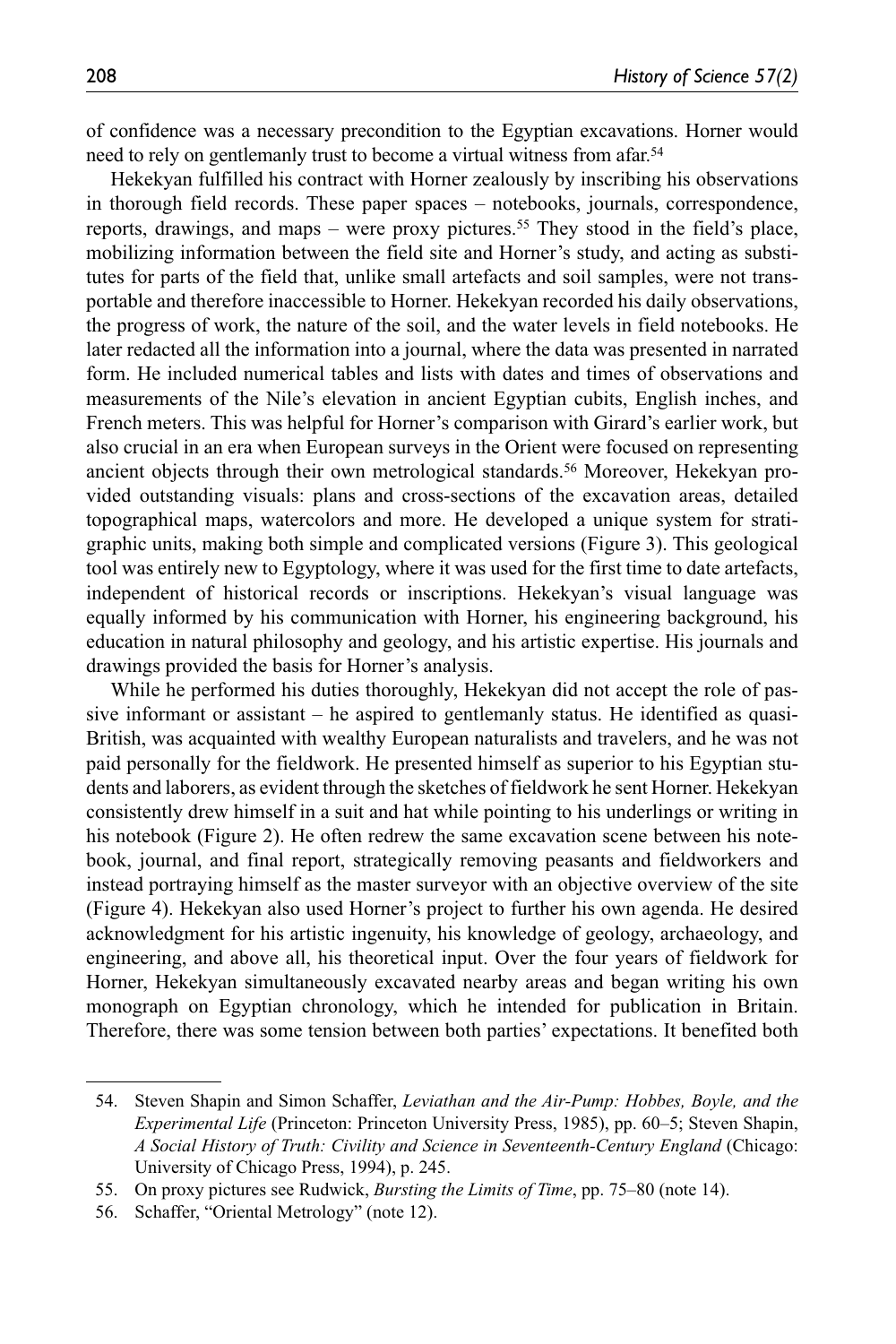| If superfield lable of the Executations made of the Telegrates district in 1831, channing the                                                                                                                                        |
|--------------------------------------------------------------------------------------------------------------------------------------------------------------------------------------------------------------------------------------|
| state wear, some timeled, wear, the state by the main only forth at the state.<br>I take that of states with state in Easter in the subdivision that is a signal and in the state.<br>States and states in continua ranged states in |
| of the hideston of the School and ten Blatick                                                                                                                                                                                        |
| Paint production and placed a linker have given.<br><b>BARTING MARKET</b>                                                                                                                                                            |
|                                                                                                                                                                                                                                      |
| 1011 Apple Commission for the construction on 1862                                                                                                                                                                                   |
|                                                                                                                                                                                                                                      |
|                                                                                                                                                                                                                                      |
|                                                                                                                                                                                                                                      |
|                                                                                                                                                                                                                                      |
|                                                                                                                                                                                                                                      |
|                                                                                                                                                                                                                                      |
|                                                                                                                                                                                                                                      |
|                                                                                                                                                                                                                                      |
|                                                                                                                                                                                                                                      |
| School - Helenedie States The Indian in G. School                                                                                                                                                                                    |
| dark brinar lathe depoid with<br>Rinh staling sat frongoismle of<br>Lincoalma, in Legild Herma<br>samley octonical siel,                                                                                                             |

**Figure 3.** A detailed stratigraphy of one boring with soil descriptions (left). Stratigraphies of several borings arranged alongside one another (right). (c) British Library Board, MS37459.455 and MS37459.572.

b.e.  $E \lesssim \epsilon$ v.  $J.5.4$ Po. 5  $E.S.$  $9.0.4c$  $E.Q.$ Foru.

**Figure 4.** Three sketches of the base of an obelisk in Memphis. The first is from Hekekyan's field notebook, 1854 (left). The letters on either side are soil descriptions and two workers were drawn above the trench for scale and context. The image was transformed for Hekekyan's journal (center), where he added more visual detail in the antiquities and stratigraphy and replaced the simple letters with a complicated referencing system, explained in the body of the surrounding text. He also highlighted the hieroglyphs from the monument, changed the placement of the two workers, and added himself beside them. The last version (right) was sent to Horner with the final field report in 1857. Hekekyan omitted all workers, showing only himself on a donkey atop a more detailed landscape. A new referencing system was explained in the accompanying text. (c) British Library Board, MS37454.129, MS37452.261, and MS37459.566.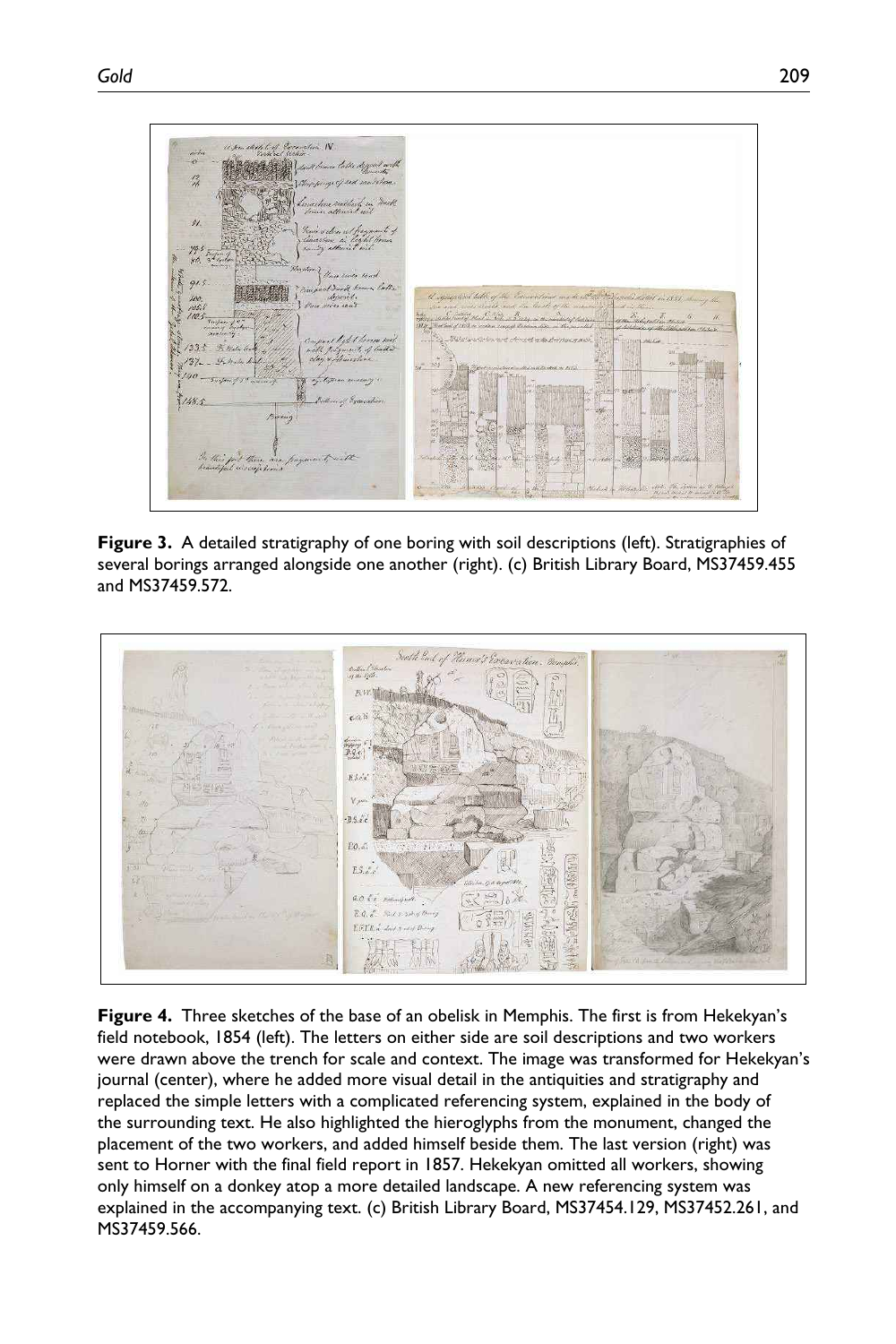| Laver*.        | Thickness of<br>layer+. | Depth of the<br>bottom of the<br>laver from the<br>surface of the<br>ground. | Nature of the soils.                                                                                                                                                                                                                                                               |
|----------------|-------------------------|------------------------------------------------------------------------------|------------------------------------------------------------------------------------------------------------------------------------------------------------------------------------------------------------------------------------------------------------------------------------|
| T.             | inches.<br>7.875        | inches.<br>                                                                  | The surface layer at the superior ridge of the excavation, a brown sandy<br>argillaceous earth, with a mixture of white sand, and small fragments<br>of limestone and burnt brick. It closely resembles the standard<br>specimen E, described in Part I. of this Memoir, page 127. |
| H.             | 23.625                  | 31:500                                                                       | Undistinguishable from I., except in being of a lighter colour.                                                                                                                                                                                                                    |
| Ш.             | 15.750                  | $47 - 250$                                                                   | Scarcely distinguishable from L, except in being more indurated, like<br>dried clay, and containing fragments of pottery.                                                                                                                                                          |
| IV.            | $31 - 500$              | 78.750                                                                       | Similar in all respects to III.                                                                                                                                                                                                                                                    |
| V.             | 35.375                  | 114.125                                                                      | Searcely distinguishable from II. and III.                                                                                                                                                                                                                                         |
| VI.            | 27.520                  | 141.645                                                                      | Almost identical with V., with fragments of limestone and brick.                                                                                                                                                                                                                   |
| VII.           | 15.730                  | 157.375                                                                      | Very similar to III. and VI., with fragments of burnt brick.                                                                                                                                                                                                                       |
| VIII.          | 39.375                  | 196-750                                                                      | Nearly identical with VII.                                                                                                                                                                                                                                                         |
|                |                         |                                                                              | 16 feet, 44 inches. Filtration water, 4 August, 1852.                                                                                                                                                                                                                              |
| Boring layers. |                         |                                                                              |                                                                                                                                                                                                                                                                                    |
| IÑ.<br>X.      | 8.000<br>48.000         | $204 - 75$                                                                   | Light brown sandy argillaceous earth, with fragments of burnt brick.                                                                                                                                                                                                               |
|                |                         | 252-75                                                                       | Dark brown argillaceous earth, with fragments of burnt brick and parti-<br>cles of pottery.                                                                                                                                                                                        |
| XI.            | 48.000                  | $300 - 75$                                                                   | Similar to X., with fragments of limestone.                                                                                                                                                                                                                                        |
| XII.           | 24.000                  | $324 - 75$                                                                   | Similar to X., with fragments of burnt brick and pottery.                                                                                                                                                                                                                          |
| XIII.          | 12.000                  | 336-75                                                                       | Similar to IX., with fragments of burnt brick, pottery and limestone.                                                                                                                                                                                                              |
| XIV.           | 12.000                  | $348 - 75$                                                                   | A mixture of IX. and transparent quartzose sand.                                                                                                                                                                                                                                   |
| XV.            | 12:000                  | 360.75                                                                       | Similar to XIV., but the earth of a lighter colour.                                                                                                                                                                                                                                |
| XVI.           | $24 - 000$              | 384.75                                                                       | Shining black sand, composed of rounded and crystalline grains of<br>magnetic iron, and a few round grains of transparent quartz.                                                                                                                                                  |
| XVII.          | $12 - 000$              | $396 - 75$                                                                   | Same as preceding, with a mixture of argillaceous earth.                                                                                                                                                                                                                           |
| XVIII.         | $12 - 000$              | 408.75                                                                       | Same as XVI.                                                                                                                                                                                                                                                                       |
| XIX.           | $12 - 000$              | $470 - 75$                                                                   | Same as XVII.                                                                                                                                                                                                                                                                      |
| XX.            | $12 - 000$              | $432 - 75$                                                                   | Same as XVII., with darker-coloured argillaceous earth.                                                                                                                                                                                                                            |
| XXI.           | $24 - 000$              | $456 - 75$                                                                   | Same as XX., but with fragments of burnt brick and pottery.                                                                                                                                                                                                                        |
| XXII.          | $24 - 000$              | 480.75                                                                       | Same as XVI.                                                                                                                                                                                                                                                                       |
|                |                         |                                                                              | 40 feet from the surface of the ground.                                                                                                                                                                                                                                            |



Horner and Hekekyan to promote the latter's identity to legitimize the research. However, for the conclusions to be accepted by Britain's scientific elite, Horner needed to present them as his own.

Hekekyan's textual and visual tools allowed Horner to become an authority at a distance and to recreate Heliopolis and Memphis in his London study. Once received, Horner laid all the maps, drawings, reports, and correspondence on his desk and began to "extract and arrange" them.<sup>57</sup> While Hekekyan's drawings were necessary, it was not obvious to Horner that they were appropriate for his geological audience. He did not showcase any of them in his presentations to the Royal Society in 1855 or 1858, or in the subsequent publications. Instead, Horner synthesized everything into a handful of lists, plans, and stratigraphies (Figure 5). His factory job was a resource for this transformation of data. There he was concerned with inspecting technical systems and labor forces managed by others, and this experience proved useful when judging Hekekyan's activities from afar. Horner's geological lists were further inspired by his factory reports. Like those produced under his colleague De la Beche for the Geological Survey, Horner's

 <sup>57.</sup> Leonard Horner to Joseph Hekekyan, 6 July 1852, 37459.103 and 37460.50–1, Hekekyan MSS.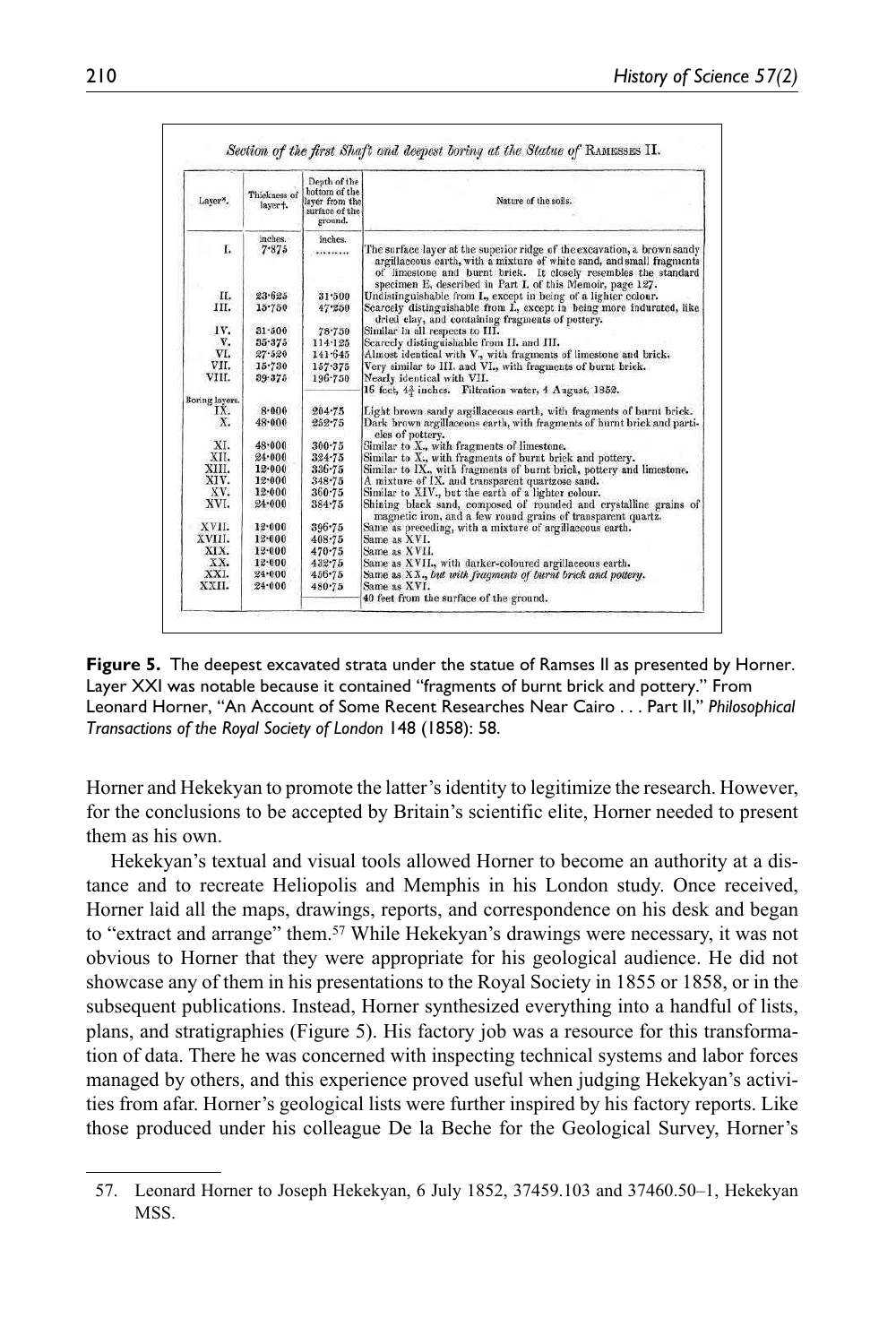were similarly modelled after large population surveys, part of the social and educational reforming movements of the era.<sup>58</sup> Horner's visuals would have been familiar to his geological audience, who were used to viewing large tables of statistical data.

Horner intended to address the archaeological results in a separate monograph, although this was never completed. Most of the artefacts were apparently inappropriate for presentation to the Royal Society because of their historical character.<sup>59</sup> Nonetheless, Horner listed some of the more important objects in his second paper. One set of artefacts was so remarkable that it served as the basis for his conclusions. In the lowest depths of one excavation pit, thirty-nine feet below the statue of Ramses II, Hekekyan's workmen used their boring instrument to retrieve a soil sample and found fragments of burnt brick and pottery contained within it. Horner had the fragments shipped to London where he showcased them to the Royal Society and described their importance in the *Philosophical Transactions*. He also explained his method for analyzing the rate of sediment increase. Horner took Hekekyan's measurements of the sedimentary deposits that accumulated above the foundation of the Egyptian monuments, divided that amount by the number of centuries that had elapsed since they were erected, and applied that same chronometric scale to the sediments below the monuments. He calculated that near Cairo, the Nile river had risen approximately three-and-a-half inches per century. Accordingly, the entirety of Dynastic Egypt belonged to the recent geological period. The archaeological finds were "a record of the existence of man" 13,371 years earlier, suggesting that humans were civilized enough at that time to "fashion clay into vessels."<sup>60</sup>

Horner did not ignore the second-hand nature of his analysis but instead promoted Hekekyan in the *Philosophical Transactions*, portraying him as an exceptional Europeanized Oriental and referring to him as his "very able coadjutor." In the body of the 1855 paper, Hekekyan was described as "an Armenian gentleman resident in Cairo" with "an earnest desire to be employed in a scientific enquiry of this nature." By the 1858 paper, Hekekyan's lengthy biography was relegated to the appendix. There Horner emphasized how entirely rare it was "that a subject of the Grand Sultan, and one resident in Egypt, should be distinguished by attainments in science and literature." He highlighted Hekekyan's intellectual and bodily suitability for the work and sold him as a better alternative than himself. Hekekyan was uniquely qualified to supervise the excavations because they "could not have been undertaken by a European, by any one not thoroughly inured to the climate of Egypt." Hekekyan had a rare combination of skills. He was "acquainted with pursuits in physical science," he was "familiar with the language of the numerous persons to be employed, of whom a large proportion must be common labourers," and yet, "he writes English like a native." Horner marketed him as a trustworthy gentleman of science without whose help the work would not have been accomplished.<sup>61</sup> Hekekyan was a go-between – an agent mobilizing his observations through correspondence, notes, and sketches, and translating and mediating between

 <sup>58.</sup> Secord, "Geological Survey" (note 50).

 <sup>59.</sup> Leonard Horner to Joseph Hekekyan, 2 January 1864, 37459.770, Hekekyan MSS; Horner, "Recent Researches near Cairo," (1855), p. 132 (note 28).

 <sup>60.</sup> Horner, "Recent Researches near Cairo," (1858), pp. 71–6 (note 31).

 <sup>61.</sup> Horner, "Recent Researches near Cairo," (1858), p. 78 (note 31).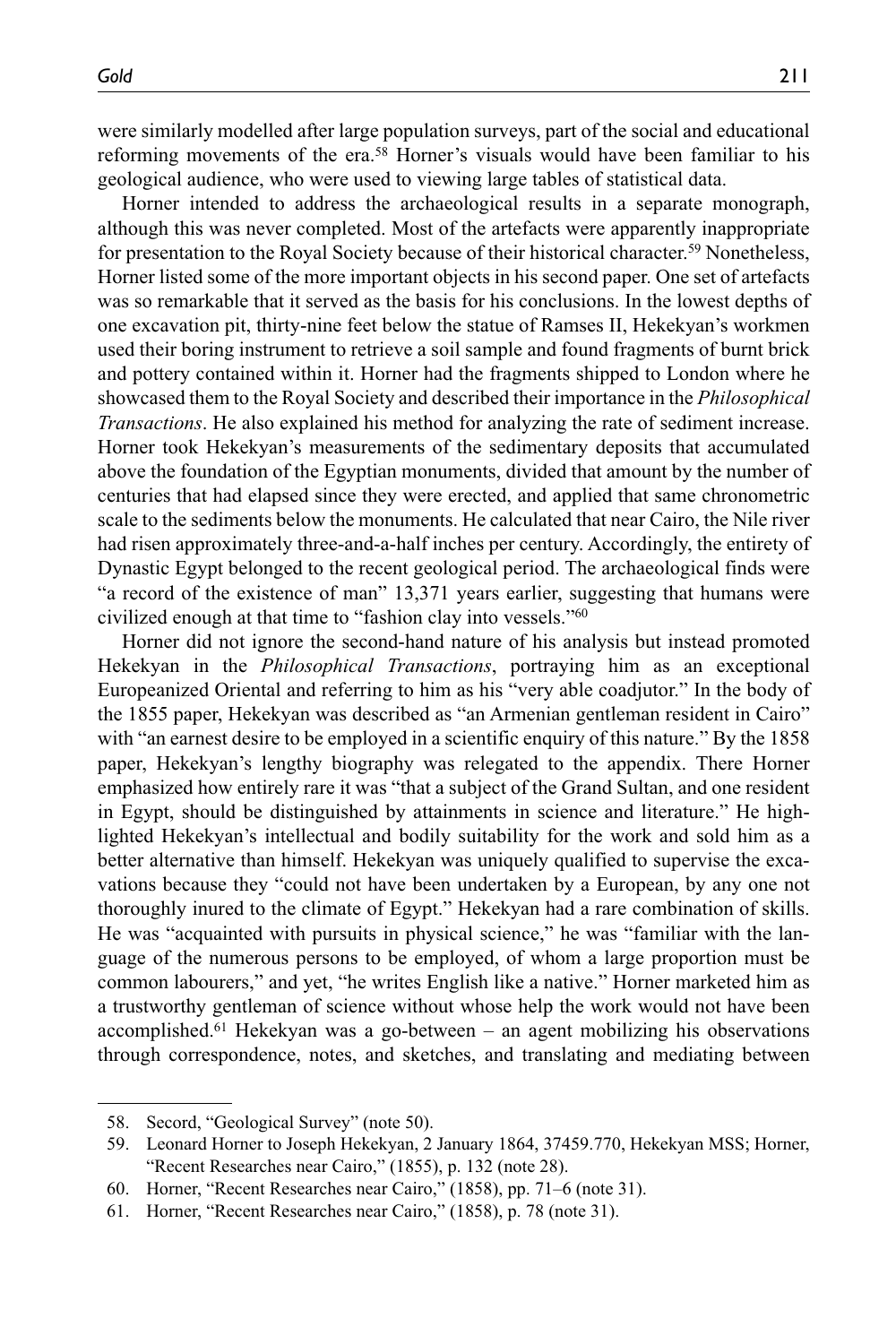Arabic-speaking fieldworkers and students, Turkish-speaking government officials, and English, French, and German-speaking scholars. British audiences may have been temporarily disposed to welcoming Hekekyan, who identified as an Ottoman and British ally in the wake of the Crimean War. And yet, Hekekyan could not be pigeonholed. He maintained a liminal status that put Horner in a double bind: Hekekyan both intrigued and agitated audiences in Britain.

## **The geological chronology's reception**

## *Egyptological disagreements*

The first to review Horner's paper was biblical chronologist and Egyptologist Samuel Sharpe, best known for helping prepare the Egyptian court at the 1854 Sydenham Crystal Palace. Sharpe was president of the eclectic Syro-Egyptian Society of London, a group whose members were the public face of British Egyptology and closely associated with the Unitarian movement. The society's aim was to "establish a secular, chronological context for biblical events," and members were sympathetic to dissenting chronologies and rational interpretations of scripture.<sup>62</sup> Sharpe discussed Horner's results in a meeting of 8 March 1859 and claimed his conclusions rested on two faulty assumptions. First, he challenged Horner's analysis of the Nile sediments' secular increase. Sharpe pointed out that a large embankment would have likely surrounded the statue of Ramses II in antiquity preventing any mud from being deposited around it. It would only be possible to measure alluvial deposits from the period in which the city was abandoned, and the enclosure wall neglected – a date which could not be known for certain. The sediments had likely been deposited only in the last eight hundred years.<sup>63</sup> Horner read Sharpe's critique after it was summarized in the *Athenaeum* and the two corresponded on the matter. Sharpe explained that Horner's findings were impossible for a second reason –there were no buildings in Egypt as old as 2000 BCE, therefore no mud brick could exist from that time. While there could be pottery that dated to an earlier period, he wrote: "your diggings near Memphis hardly proves even that."<sup>64</sup> The author of an unsigned article in the *Quarterly Review* agreed that "there is not a single known structure of burnt brick" in pre-Roman Egypt.<sup>65</sup>

Both criticisms were problematic for Horner, who complained to his daughter, "If, as is probable, there was an embankment, Sharpe's objection is good; but as to the amount to which it will affect the rate of secular increase, nothing can be said until we know at what period the Nile inundation again overflowed the site . . . "<sup>66</sup> Horner followed up with Harris and Hekekyan, to whom he sent copies of both reviews. Harris thought that Sharpe's embankment theory was probably correct; however, he had examples of burnt

 <sup>62.</sup> Gange, *Dialogues with the Dead*, pp. 95–120 (note 9).

 <sup>63. &</sup>quot;Societies: Syro-Egyptian" (editorial), *The Athenaeum*, 19 March 1859, p. 293.

 <sup>64.</sup> Samuel Sharpe to Leonard Horner, 13 April 1858, 2216.27–8, Horner Papers, National Library of Scotland (hereafter cited as Horner MSS).

 <sup>65. [</sup>Sir William Smith], "Bunsen's Egypt and the Chronology of the Bible," *Quarterly Review* 105 (April 1859): 421.

 <sup>66.</sup> Lyell, *Memoir of Leonard Horner* 2, pp. 285–6 (note 33).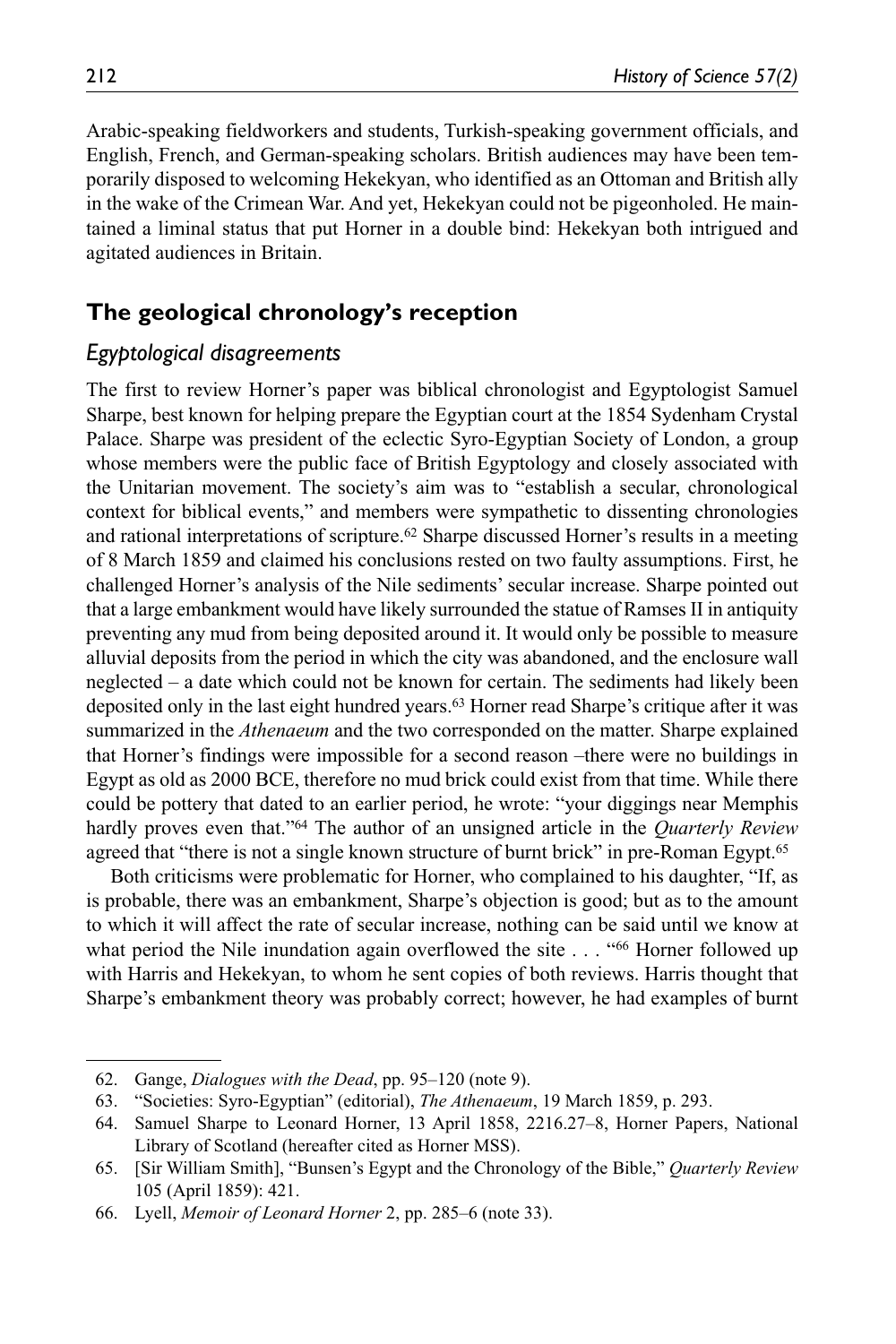brick with hieratic inscriptions in his private collection that suggested the second criticism was unfounded. Sharpe's critique was overall "worthy of attention" but his calculations were probably wrong.<sup>67</sup> Pleased with this feedback, Horner surmised that the article in the *Quarterly Review* "was in part at least, written in the British Museum, and it will not be difficult for me, I apprehend, to point to pottery in that collection more than a thousand years old before the existence of Rome."<sup>68</sup>

Hekekyan's response did not come quickly and Horner grew frustrated. He worried that Sharpe was correct that the pottery fragments were Roman, not Egyptian: "Now is this assertion true? If it is, then it is a most astounding and incomprehensible fact that you found fragments of burial brick at the lowest depths in so many of the borings excavations!"<sup>69</sup> Hekekyan was occupied performing additional excavations and compiling his monograph. He eventually replied to reassure Horner that Egyptians undoubtedly made burnt brick thirteen thousand years earlier. There was simply a problem of preservation, so "the ruins of only a few of the most solid have survived dilapidation to our time."<sup>70</sup> While Hekekyan was not personally acquainted with Sharpe, he promised to send the scholar "a list of eight geochronological sections" to prove his point. However, this never came to fruition.<sup>71</sup>

Two years later Hekekyan was finally close to finishing his book and told Horner that it "will contain embodied in it my answer to the attacks made on the general results of your late researches."<sup>72</sup> Published with Horner's assistance in London, his book was titled *A Treatise on the Chronology of Siriadic Monuments* (1863). It introduced the term "geo-astronomy" and suggested that the Pharaonic dynasties recorded by the Egyptian priest Manetho in the third century BCE were based on astrogeological Nile observations. Ancient Egyptian monuments, he believed, were designed with advanced knowledge and concretized measurements relating to the movement of Sirius. He attempted to show that those who built Siriadic monuments were far more skilled than their modern descendants and that the Egyptian race had not evolved unidirectionally.<sup>73</sup> This view was inspired by the French savants Hekekyan regularly cited, especially Girard, who attempted to recover and repurpose what he believed was the extreme metrological precision contained within Egyptian hydraulic monuments.<sup>74</sup> Hekekyan appropriated this Napoleonic idea in order to align himself with those superior ancients and their European descendants.

Hekekyan's book only referred to his excavations with Horner allegorically, through a fictional discussion in ancient Heliopolis between Manetho and a visiting Greek scholar. Hekekyan likened himself to Manetho (thus to an ancient chronologist), telling

 <sup>67.</sup> Anthony Charles Harris to Leonard Horner, 21 July 1859, 2216.35–6, Horner MSS.

 <sup>68.</sup> Lyell, *Memoir of Leonard Horner* 2, p. 287 (note 33).

 <sup>69.</sup> Leonard Horner to Joseph Hekekyan, 1 July 1859, 37459.671, Hekekyan MSS.

 <sup>70.</sup> Joseph Hekekyan to Leonard Horner, 20 July 1859, 2216.33–4, Horner MSS.

 <sup>71.</sup> Joseph Hekekyan to Leonard Horner, July 1859, 37459.675–6, Hekekyan MSS.

 <sup>72.</sup> Leonard Horner to Joseph Hekekyan, 10 April 1861, 37459.741, Hekekyan MSS.

 <sup>73.</sup> Joseph Hekekyan, *A Treatise on the Chronology of Siriadic Monuments* (London: Taylor and Francis, 1863), pp. v, ix.

 <sup>74.</sup> Schaffer, "Oriental Metrology," pp. 182–4 (note 12).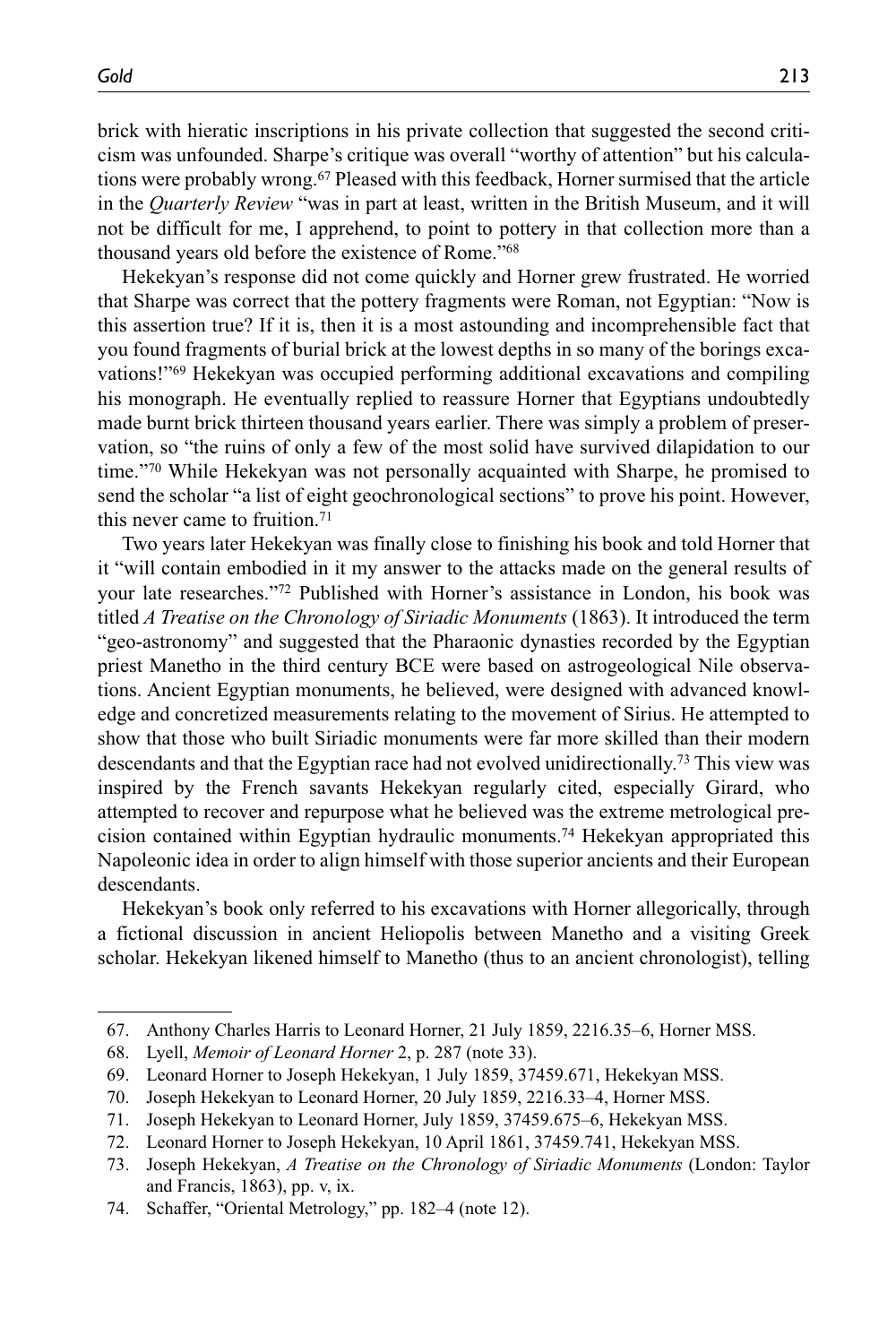the Greek about an excavation in Memphis forty years earlier that "was found studded with remnants of the work of man" and "an abundance of baked clay fragments." That deepest stratum was 8,280 years old and the country had been occupied by humans since that time. The Greek lamented that he does not "know how these things will be received in Athens, where it is the general belief that the world itself was created only 4,004 years before the fall of Troy" – a reference to Ussher's creation date of 4004 BCE.<sup>75</sup> Evidently, Manetho's absolute dates represented Hekekyan and Horner's chronology while the Greek's reluctance represented those who dismissed those dates because of their deviance from scripture.

Just prior to the book's publication, Hekekyan visited England for the London Exposition of 1862, during which time he finally met Horner and dined with his family and the Lyells. After returning to Egypt in 1863, Horner wrote confirming the publication and distribution of Hekekyan's book. Much to Horner's disappointment, the book never directly disputed Sharpe. Horner was moreover saddened and shocked "to find that in your conversation with Sir Charles Lyell you left an impression on him, that you consider Mr Sharpe's objection to be valid. I thought that you considered me right all along on this fundamental posit."<sup>76</sup> Hekekyan did not respond before Horner's death in March 1864, and Sharpe's criticism remained a problem for the legacy of Horner's chronological scale.

#### *Geologists' reluctance*

The responses to Horner's research from gentlemanly naturalists were overwhelmingly respectful. He was Vice-President of the Royal Society at the time of publication and enjoyed the high praise of his peers. Horner was particularly well situated because his Bloomsbury household regularly provided the elite social spaces for scientific discussion and debate.<sup>77</sup> Darwin was a regular attendee at Horner's home and refereed both his publications for the Royal Society. He recommended the second be published in full, "considering the importance of any investigation leading to the result that Man had existed in Egypt for between 13,000 & 14,000 years." He believed the article would be "of great assistance to some future investigator."78 Most members of the scientific establishment eventually deduced Sharpe's embankment theory obliterated Horner's specific conclusions, but they nevertheless believed his research was highly valuable. They agreed that the method by which Horner came upon his data – through Hekekyan's keen observations and detailed records – was more than satisfactory.

This was emphasized in some of the early books on prehistory. Many dismissed Horner's conclusions but repeated his words verbatim that Hekekyan was "well qualified

 <sup>75.</sup> Hekekyan, *Chronology of Siriadic Monuments*, pp. xiii–xiv, xxx–xxxi, xxxiii (note 73).

 <sup>76.</sup> Leonard Horner to Joseph Hekekyan, 21 November 1863, 37459.766, Hekekyan MSS.

 <sup>77.</sup> James A. Secord, *Victorian Sensation: The Extraordinary Publication, Reception, and Secret Authorship of Vestiges of the Natural History of Creation* (Chicago: University of Chicago Press, 2000), pp. 410–6.

 <sup>78.</sup> Frederick Burkhardt et al. (eds.), *The Correspondence of Charles Darwin*, vol. 7, 1858- 1859 (Cambridge: Cambridge University Press, 1991), p. 53.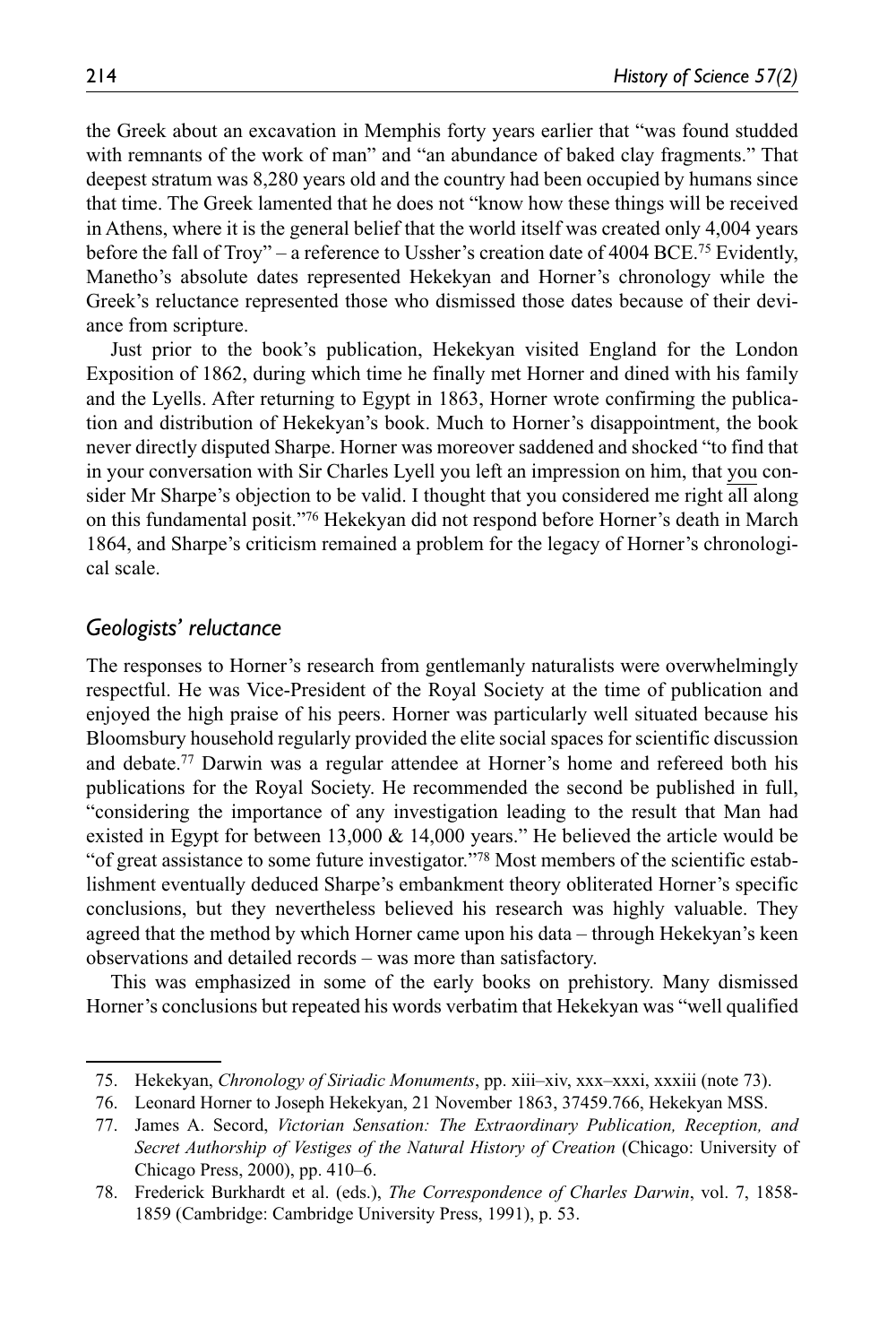for the task" and that the work was very important. In *Prehistoric Man* (1862), Daniel Wilson compared Horner's conclusions to other suspect archaeological claims, cautioning his readers that man-made objects are frequently given incorrect and premature dates. Horner's "speculations relative to the age of pottery and burnt brick" were uncertain, but "his researches were carried out on a comprehensive scale, by observers well qualified for the task."<sup>79</sup> In *Pre-historic Times* (1865), John Lubbock praised Horner's thoroughness but thought "the calculations very doubtful." He reasoned that the pedestal of the fallen statue of Ramses II could have been at a lower or higher elevation in antiquity than Horner proposed – either way, his dating would be incorrect. Lubbock also grappled with the embankment issue and could not accept Horner's claims without reservation. He nonetheless conceded that "his experiments are of great importance."<sup>80</sup>

Horner found his most ardent geological supporter in Lyell. Early in 1859, Lyell proudly advertised Horner's papers on Egypt, "proving that pottery was made there 13,000 years ago."<sup>81</sup> Yet a few months later in his presidential address to the British Association for the Advancement of Science (BAAS), he focused on the antiquity of man but did not even mention Horner.<sup>82</sup> This was likely because Lyell had failed to dispel the doubts from Sharpe's embankment theory in the interim. However, in preparation for his *Geological Evidence for the Antiquity of Man*, Lyell strove to defend Horner against the criticism that his burnt bricks were Roman. He consulted Samuel Birch, the Keeper of Oriental Antiquities at the British Museum, while dining together at Horner's home in 1860. Birch confided that Sharpe and the *Quarterly Review* were wrong because he had two burnt bricks in his collection with hieroglyphic inscriptions that were from the second millennium BCE.<sup>83</sup> On the topic of Horner's methods, Lyell also told his readers about Hekekyan who "was in every way highly qualified for the task." The sixty workmen were also suitable because they were "men inured to the climate and able to carry on the sinking of shafts and borings during the hot months . . . in a season which would have been fatal to Europeans." Lyell defended Horner against any racial suspicions that "Arabs can always find whatever their employers desire to obtain" and argued anyone "well acquainted with the sagacity and energy of Hekekyan Bey" would not "suspect him of having been deceived."<sup>84</sup> There may have been flaws with the final conclusions, but according to Lyell and his colleagues, Hekekyan and Horner's collaboration was entirely credible.

 <sup>79.</sup> Daniel Wilson, *Prehistoric Man: Researches into the Origin of Civilisation in the Old and the New World* (Cambridge: Macmillan & Co., 1862), p. 48.

 <sup>80.</sup> John Lubbock, *Pre-Historic Times: As Illustrated by Ancient Remains, and the Manners and Customs of Modern Savages* (London: Williams and Norgate, 1865), pp. 320–3.

 <sup>81.</sup> Katharine M. Lyell (ed.), *Life, Letters and Journal Sir Charles Lyell*, vol. 2 (London: John Murray, 1881), p. 320.

 <sup>82.</sup> Sir Charles Lyell, "On the Occurrence of Works of Human Art in Post-Pliocene Deposits," in *Report of the Twenty-Ninth Meeting of the British Association for the Advancement of Science* (London: John Murray, 1860), pp. 93–5.

 <sup>83.</sup> Charles Lyell to Samuel Birch, 16 December 1861, MS 3477, Middle East Library, British Museum; Lyell, *Antiquity of Man*, p. 37 (note 3).

 <sup>84.</sup> Lyell, *Antiquity of Man*, pp. 33–6 (note 3).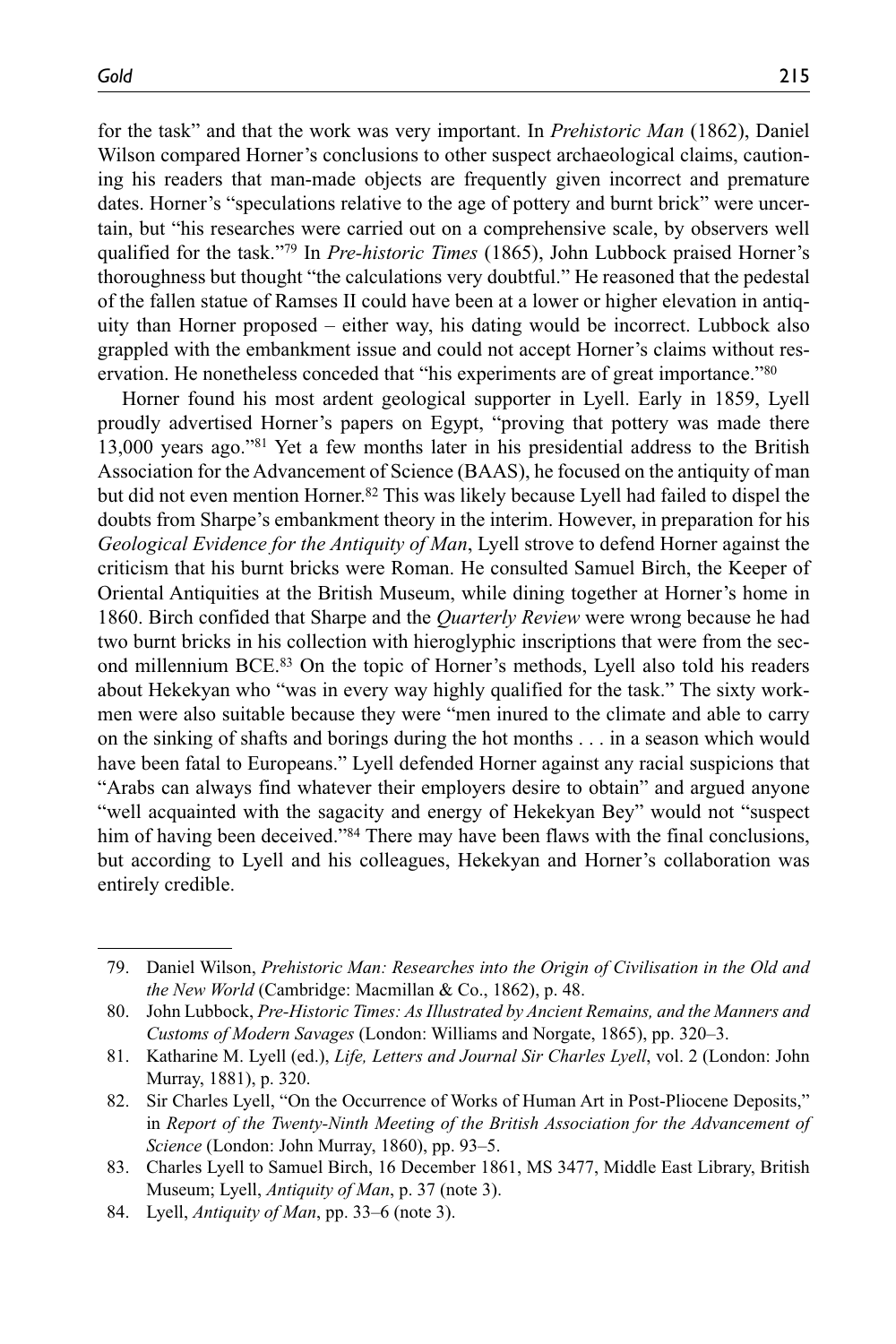Geologists' tepid reactions to Horner's chronology can be understood as a reflection of their attitudes towards absolute dating. Victorian geologists eagerly assigned relative chronologies to strata by the objects, rocks, or fossils found within them, arguing that one layer was sequentially older than another. However, attempts to definitively date any of those objects were controversial. Prehistoric artefacts without inscriptions on them were even harder to read than rocks. Many avoided doing so or commenting about those who did. Lyell shared Horner's ideologies and therefore did not shy away but settled on roughly one hundred thousand years for the age of humans in *Antiquity of Man*. <sup>85</sup> The precision of Horner's 13,371 figure was irrelevant, as Horner's general claim for remote antiquity supported Lyell's. Geologists such as Lubbock, who similarly dismissed Horner's absolute dates but highlighted the importance of the research, ultimately conceded one hundred thousand years or more for the age of man.

Others thought Lyell's figure was too extreme and settled on the ten thousand years proposed by geologist Joseph Prestwich. Among the latter camp were John Phillips and James David Forbes, neither of whom were supporters of Lyell's uniformitarianism.<sup>86</sup> In their anonymous reviews of Lyell's book, both criticized Horner for assigning absolute dates to his strata, suggesting there was not enough data to do so with certainty. Phillips, who had previously had a good relationship with Horner, said the estimation of the strata was vague and mocked Lyell for allowing "that Egyptologists regard the experiments as inconclusive, and the period consumed in the deposition . . . as still undetermined." The calculations from the alluvial sediments of both the Mississippi and Nile were "manifestly inadequate" to support the "immense antiquity" of humans in Europe.<sup>87</sup> Forbes similarly wrote that Horner's calculations were "liable to even greater uncertainties" than Lyell's from the Mississippi Valley. Forbes highlighted all the "very serious doubts" that had been raised against the calculations by Egyptologists, then thanked Lyell for explaining them and absolving the reader "from the task of analyzing these considerations."<sup>88</sup> Both followers of Lyell and Prestwich thought the Egyptologists' critiques invalidated Horner's absolute dates; only the former agreed that the general claim could be retained because his methodology and analysis were sound.

#### *Credibility at stake*

In contrast to the geologists, the Tory *Quarterly Review* suggested Horner's chronology was not credible because he had not been to Egypt to supervise the work personally, and indeed because no European had directly witnessed the excavations. The anonymous author was (Sir) William Smith, a lexicographer known for making classical and biblical history accessible to a wide audience. Smith's popular approach mimicked those of the earlier scriptural geologists and opposed elite geologists like Lyell, who had long been accused of only producing complicated works restricted to scientific experts. Smith

 <sup>85.</sup> Lyell, *Antiquity of Man*, p. 204 (note 3).

 <sup>86.</sup> Van Riper, *Men among the Mammoths*, pp. 151–65 (note 4).

 <sup>87. [</sup>John Phillips], "Antiquity of Man," *Quarterly Review* 114 (1863): 384, 416; Jack Morrell, *John Phillips and the Business of Victorian Science* (Aldershot: Ashgate, 2005), pp. 360–3.

 <sup>88. [</sup>James D. Forbes], "Lyell on the Antiquity of Man," *Edinburgh Review* 118 (1863): 289.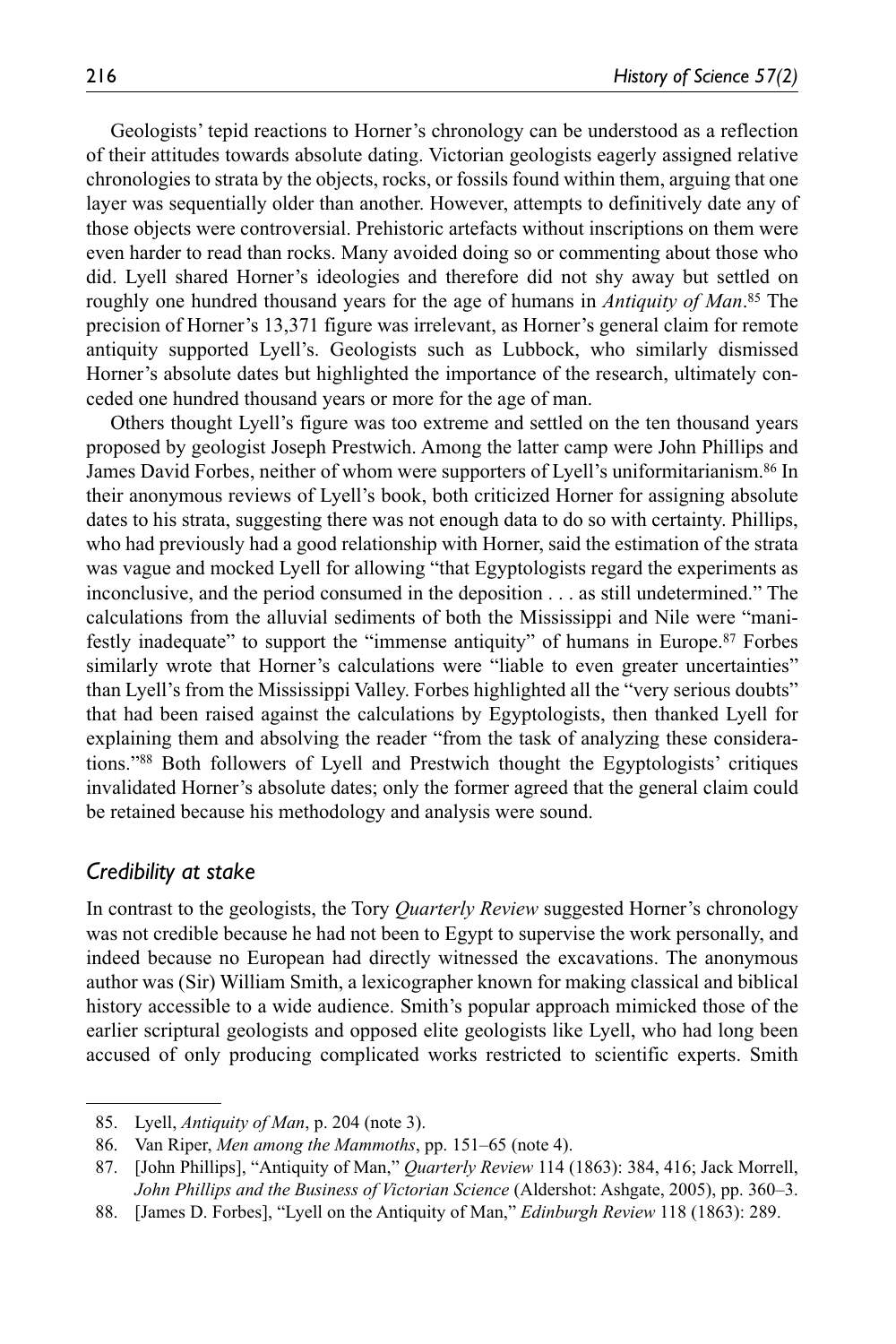dismissed Horner's research supposedly because it was lacking first-hand observations and relied instead on unknown field informants.

Mr Horner is both a sound geologist and a man of honour, and he certainly would not intentionally deceive us. But unfortunately, his testimony in this case is of little or no value, as he is not an independent witness, but simply a reporter of the observations of others. If he had been personally present, and had seen with his own eyes the boring-instrument bring up from a depth of thirty-nine feet of Nile-deposit a piece of pottery, we should have the testimony of a worthy and competent witness; but his mere belief of the alleged fact, without personal observation, is of no value whatever in a scientific point of view . . . We know nothing of the credibility or competency of the person or persons who made the discovery. But we do know that in all such cases, whatever is wanted is always found . . . all who have had experience in these matters attach no importance to such specimens, unless the alleged discoverer is a scientific observer of whose character and competency there can be no question.<sup>89</sup>

The damning review concluded that "instead of establishing the existence of man in Egypt more than 13,000 years" ago, all Horner supplied was "convincing proof of the worthlessness of [his] theory."

Many of the negative reviews that followed cited Smith and highlighted the absurdity of Horner's reliance on someone they claimed was a virtually unknown informant. The Assyriologist Reverend Edward Hincks thought it likely that Horner's potsherd was "a contrivance of some Arab Douster-swivel" – a reference to a German swindler in Walter Scott's *The Antiquary* (1816).<sup>90</sup> Smith's article was also quoted by Reginald Stuart Poole, a young numismatist at the British Museum who had spent years living and working in Egypt with his uncle, famed Orientalist Edward William Lane. Poole had published *Horae Aegyptiacae, or the Chronology of Ancient Egypt* (1851) at the age of seventeen and quickly became a proponent of an Egyptian chronology that agreed with Biblical accounts and was supported by fixed astronomical dates supplied by George Airy.<sup>91</sup> He was one of a small handful of traveling Egyptologists known for their first-hand explorations. By contrast, members of the Syro-Egyptian Society such as Sharpe and Birch never went to Egypt. They relied on travelers, collectors, and antiquaries to observe and communicate information back to them. Horner was grouped with the latter.

In an appendix to the sixth edition of his uncle's *Manners and Customs of the Modern Egyptians* (1860), Poole described Horner's excavations as "a series of so-called scientific investigations (not conducted by himself)." He reiterated that Horner's conclusions were not trustworthy because he did not go to Egypt personally. He further objected to the geologist widening his disciplinary scope to include historical dates.

 <sup>89. [</sup>Smith], "Bunsen's Egypt," pp. 418–21 (note 65).

 <sup>90.</sup> Dr. Rev. Edward Hincks, "Bunsen's Egypt," *Dublin University Magazine* 54 (July 1859): 21.

 <sup>91.</sup> Reginald Stuart Poole, *Horae Aegyptiacae, or the Chronology of Ancient Egypt* (London: John Murray, 1851), p. 217; Reginald Stuart Poole, "Chronology," in William Smith (ed.) *A Dictionary of the Bible*, vol. 1 (London: John Murray, 1863), p. 327.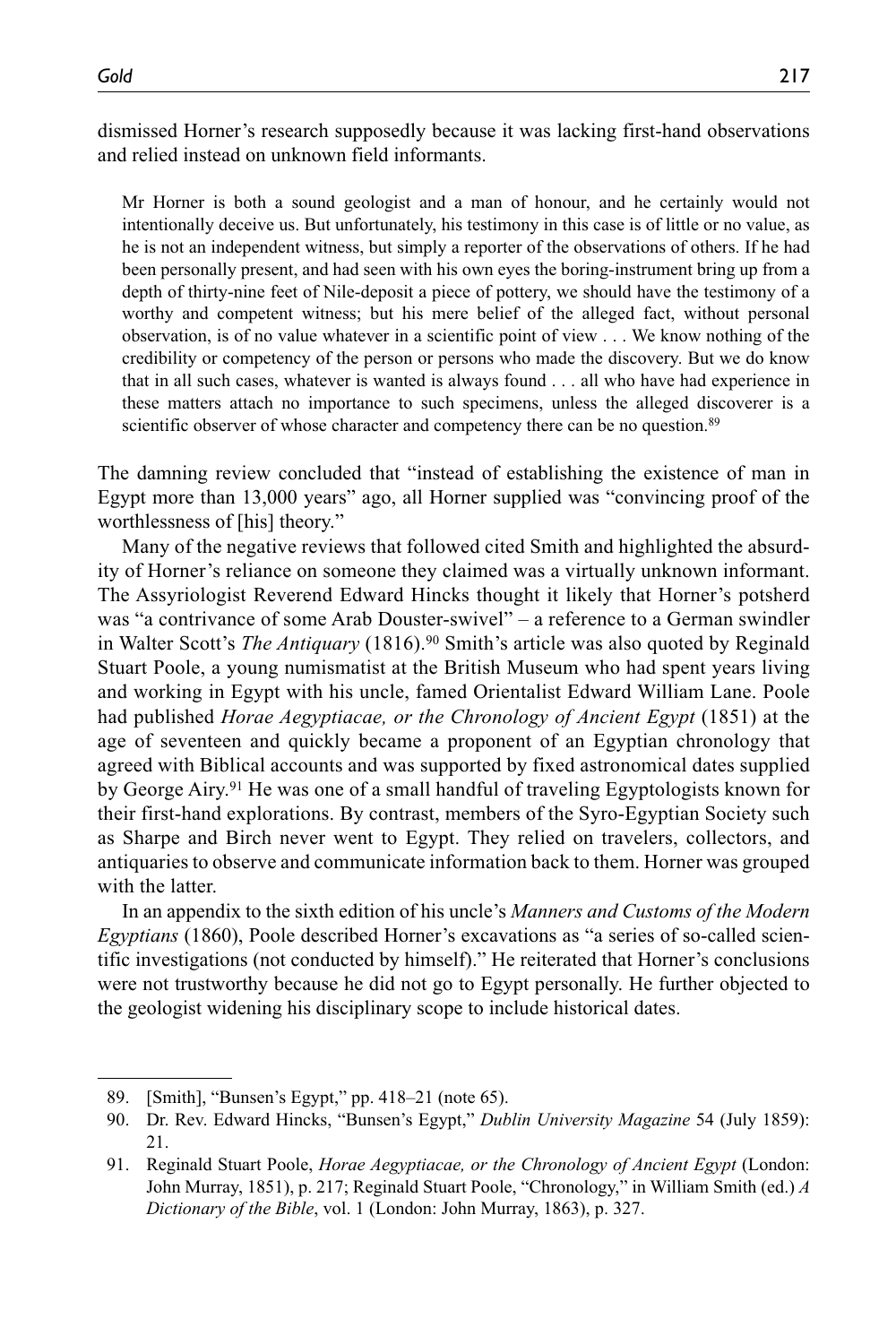If Mr Horner had confined himself to the purely scientific question, the depth, etc. of the plain of Egypt in various sections, his results, supposing them to be trustworthy, would have been a contribution to the literature of the subject, and would have given important help to any really historical facts hereafter to be obtained . . . Mr. Horner's so-called historical facts being worthless, we may be asked what prospect there is of trustworthy evidence that may establish a synchronism between science and history. The chance appears remote, indeed.<sup>92</sup>

Poole argued that geologists should stick to rocks and sequencing sedimentary layers while chronologers like himself continued to preside over human history. In his view, their research programs and disciplinary authorities were only compatible if distinct. These attacks on Horner's locality and Hekekyan's expertise were undoubtedly frustrating for Horner, who had gone to great lengths to confirm Hekekyan's trustworthiness. Horner's geological colleagues approved of the collaboration, as did Sharpe, who told Horner "I can see no fault in the manner in which your investigations have carried on. I think them most valuable."<sup>93</sup> Despite Horner's best efforts to certify him, there was permanent racial distrust of Hekekyan; it was only mobilized by those who considered it beneficial to their agendas. Poole and Smith criticized Horner's methodology and questioned Hekekyan's credibility because the historicity of scriptural chronology was threatened by Horner and Hekekyan's geological chronology.

### *Scriptural chronology and the German threat*

The negative reviews were exacerbated by Horner's close association with Christian Charles Josias von Bunsen, a high-ranking Prussian protestant diplomat and scholar in Britain, a proponent of German higher criticism and comparative philology, and one of the most influential and controversial writers on ancient Egypt from the 1840s through 1860s.<sup>94</sup> Bunsen's most divisive work was his five-volume *Egypt's Place in Universal History*, which garnered wide attention in Britain following the German to English translations of the first three volumes in 1848, 1854, and 1859. Bunsen argued Egyptian texts supported the chronologies supplied by classical authors. The books were part of his larger research program on universal linguistic diffusion. His chronology was accepted by fellow continental Egyptologers Lepsius and Vicomte Emmanuel de Rougé, and his good friend Birch, who edited the final two English volumes posthumously, calling them "the most critical work yet published on the subject of Egyptian history."<sup>95</sup>

Horner quoted Bunsen in his publication and Bunsen included a summary of Horner's research in the introduction to his third English volume. The affiliation was mutually beneficial as both men corroborated one another and attempted to push back human

 <sup>92.</sup> Reginald Stuart Poole, "On the Increase of the Nile-Deposit," in Edward William Lane, *An Account of the Manners and Customs of the Modern Egyptians*, 5th ed. (London: John Murray, 1860), pp. 593–8.

 <sup>93.</sup> Samuel Sharpe to Leonard Horner, 27 April 1859, 2216.29–30, Horner MSS.

 <sup>94.</sup> John Rogerson, *Old Testament Criticism in the Nineteenth Century: England and Germany* (London: SPCK, 1984), pp. 121–9; Gange, *Dialogues with the Dead*, pp. 98–101 (note 9).

 <sup>95.</sup> Quoted in Gange, *Dialogues with the Dead*, p. 98 (note 9).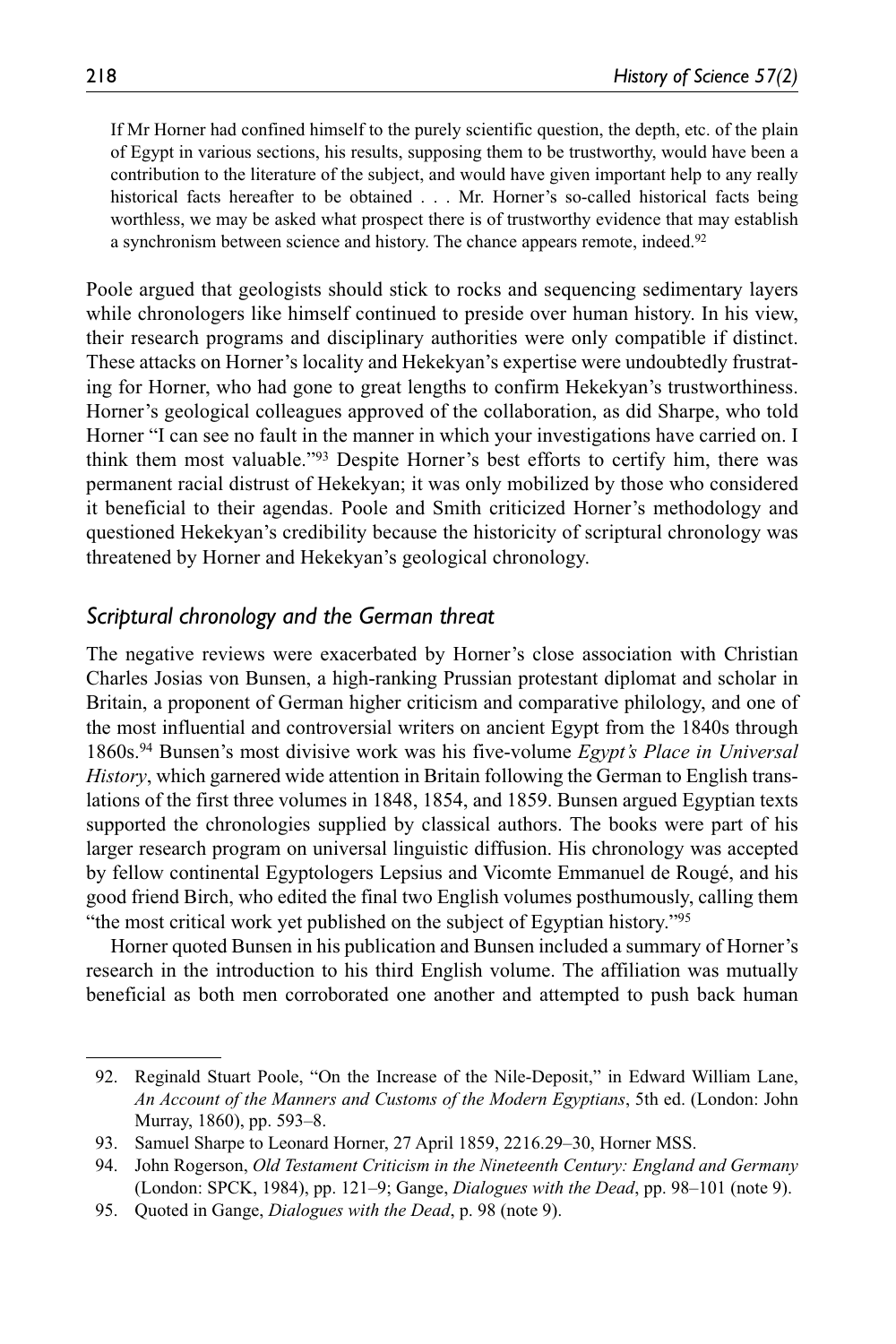antiquity beyond the traditional 6,000 years – Horner to 13,000 and Bunsen to 20,000. Bunsen defended Horner's argument and assured his readers that Horner's evidence was well grounded. He labelled Horner's research "historical, not geological" because "the soil which has been penetrated is exclusively historical soil, coeval with mankind."<sup>96</sup> Together, Horner's chronology and Bunsen's linguistic history attempted to blur disciplinary boundaries between geology and ancient history.

Horner's papers were reviewed alongside Bunsen's universal history in 1859 and both authors received similar criticisms. Smith also rejected Bunsen's chronology and accused him of hypocritically denying the authenticity of the Bible but using other ancient sources uncritically. Bunsen had "blind faith" in the Greek writers who were not "independent witnesses" to Egyptian civilization. Smith initially thought Bunsen might have "scientific corroboration" because Horner presented "at first sight something more tangible than his linguistic theory." But like Bunsen's Greek authors, Horner was not an independent witness, and his pottery was "no more likely than Mr. Bunsen's chronology, to compel us to abandon our faith in the old Hebrew records."<sup>97</sup>

This fight over ownership of chronological expertise was engulfed in wider debates about Scriptural authority and Biblical criticism. Evangelical fears over radical chronologies eased slightly by the early 1860s, but many, including Smith and Poole, continued to endorse a traditional Mosaic timeline for civilized humans. Smith claimed to be uncompromised by religious convictions but admitted he considered "the chronology of the Scriptures to be more credible" than Bunsen's classical authors or Horner's geological strata.98 Poole, who wrote on Egypt and chronology in Smith's influential three-volume *Dictionary of the Bible* (1863), similarly found Bunsen's history "repugnant to the Bible." He argued Bunsen was eager to accept Horner's chronology merely because it "fitted his elastic chronology with sufficient accuracy."<sup>99</sup>

Many nonconformists defended Bunsen's chronology despite the controversy. The Unitarian minister John Kenrick, a prominent member of the Syro-Egyptian Society, who had himself written on human prehistory, endorsed Bunsen. Kenrick hoped that the thoroughness of the work and Bunsen's character would "protect him from the outcry of impiety, so often raised against those who call in question opinions supposed to involve the authority of Scripture."100 Bunsen always knew his Egyptian history would be contentious for this reason and did not want "to be misunderstood or abused as an unbeliever."<sup>101</sup> He thought himself a pious person who fought against religious dogmatism, and like his

 <sup>96.</sup> Christian C.J. Bunsen, *Egypt's Place in Universal History*, trans. by Charles H. Cottrell, vol. 3 (London: Longmans, Green & Co., 1859), p. xxvi.

 <sup>97. [</sup>Smith], "Bunsen's Egypt," p. 401 (note 65); Gange, *Dialogues with the Dead*, pp. 98–9 (note 9).

 <sup>98. [</sup>Smith], "Bunsen's Egypt," pp. 384–5 (note 65).

 <sup>99.</sup> Poole, "Nile-Deposit," p. 594 (note 91); Poole, "Chronology," p. 325 (note 90); Reginald Stuart Poole, "Egypt," in William Smith (ed.) *A Dictionary of the Bible*, vol. 1 (London: John Murray, 1863), p. 506.

<sup>100.</sup> John Kenrick, "The Chevalier Bunsen on the History of Egypt," *The Prospective Review* 2, 31 January 1846, p. 30; Gange, *Dialogues with the Dead*, p. 104 (note 9).

<sup>101.</sup> Baroness F.W. Bunsen, *A Memoir of Baron Bunsen*, vol. 1 (London: Longmans, Green, and Co., 1868), pp. 464–5.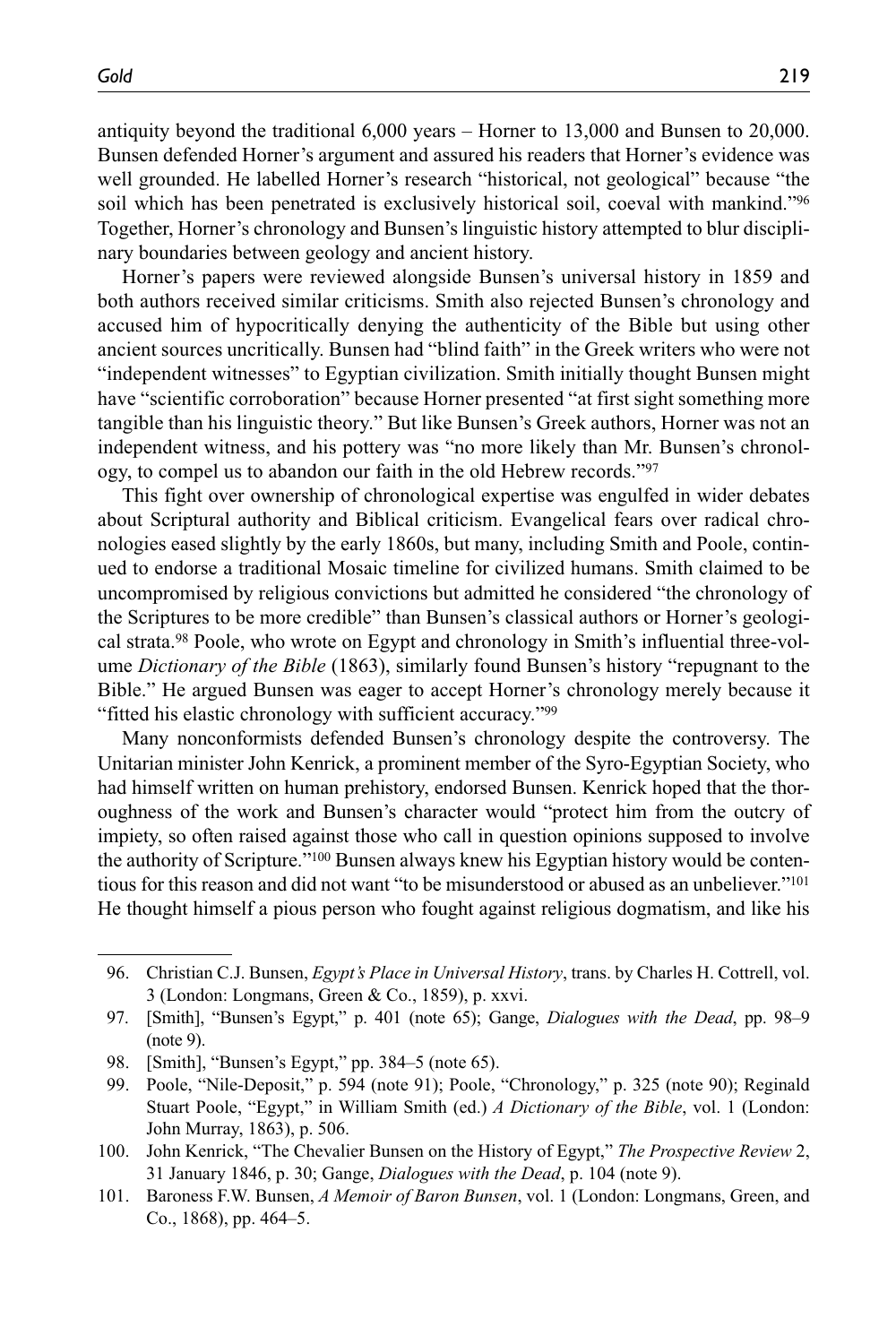fellow German biblical critics, claimed to only seek the truth. Bunsen defended himself against the "theologians" and the "zealots," musing that "one might have supposed that in the nineteenth century chronological and purely philological research would be very safe against these hateful charges of being dangerous and pernicious." Unfortunately, he considered Poole part of a "growing systematic opposition to all free and independent research."<sup>102</sup>

The feud between Bunsen and Poole was not unprecedented. Bunsen was equally critical of Poole's *Horae Aegyptiacae* calling the book "a failure from beginning to end." It was full of "arbitrary assumptions" specifically made to complement biblical chronology, "which he has taken under his protection."<sup>103</sup> Poole in return criticized Lepsius's *Die Chronologie der Aegypter* (1849) and Leonora and Joanna Horner's translation of Lepsius's *Letters from Egypt, Ethiopia, and the Peninsula of Sinai* (1853), arguing that Lepsius was "going out of his proper sphere of usefulness to join himself to a party which rejects everything in the Bible."104 Members of this party were the lions of Egyptian philology – Bunsen, De Rougé, and Birch – none of whom had been to Egypt. Lepsius's Egyptian expedition may have earned him respect from the traveling Egyptologists, but that credibility was questioned when he aligned himself with the biblical critics. It is unsurprising that Bunsen and Horner believed Poole to be the author of the scathing article in the *Quarterly Review*. Bunsen told Horner that the article did not warrant a response.

No, my dear Mr. Horner, not one word shall I answer Mr. Poole's article! Nothing is to refute when there is not a single, really argued account to match. The tone  $\&$  tenor is that of the writings of a whipped schoolboy. Rougé gave him 10 years ago a very well meant admonition. I endorsed it (in my preface) which was the least I could do, after the immature and fanatical book he had written against Lepsius and my (and indeed against all since) chronology of Egypt . . . However it be, I have better things to do than answer so stupid an article. The [?] of your excavations I should think ought to be treated in the same way, silence of contempt. What fact or argument has he brought forward?<sup>105</sup>

The continental Egyptologists and their British supporters were further disassociated from Poole by their disciplinary affiliations. Historians have shown that by mid-century, professional alliances had formed between German historicism, liberal Anglican historians, and British geologists, such as Horner and Lyell.<sup>106</sup> Those involved were united by an appreciation for the Roman history of Barthold Georg Niebuhr and the school of

<sup>102.</sup> Christian C.J. Bunsen, *Aegyptens Stelle in der Weltgeschichte: Geschichtliche Untersuchung in fünf Büchern*, vol. 3 (Hamburg: F. Perthes, 1845), p. 29; Kenrick, "Chevalier Bunsen," pp. 26–7 (note 99).

<sup>103.</sup> Bunsen, *Egypt's Place in Universal History* 3, pp. 30–1 (note 95).

<sup>104.</sup> Reginald Stuart Poole, "Egypt, Ethiopia, and the Peninsula of Sinai," *Journal of Sacred Literature and Biblical Record* 6 (July 1854): 315, 330.

<sup>105.</sup> Christian C.J. Bunsen to Leonard Horner, 16 July 1859, 2216.31–32, Horner MSS.

<sup>106.</sup> James R. Moore, "Geologists and Interpreters of Genesis in the Nineteenth Century," in David C. Lindberg and Ronald L. Numbers (eds.) *God and Nature: Historical Essays on the Encounter between Christianity and Science* (Berkeley: University of California Press, 1986), pp. 332–5; Stocking Jr., *Victorian Anthropology*, p. 37 (note 4).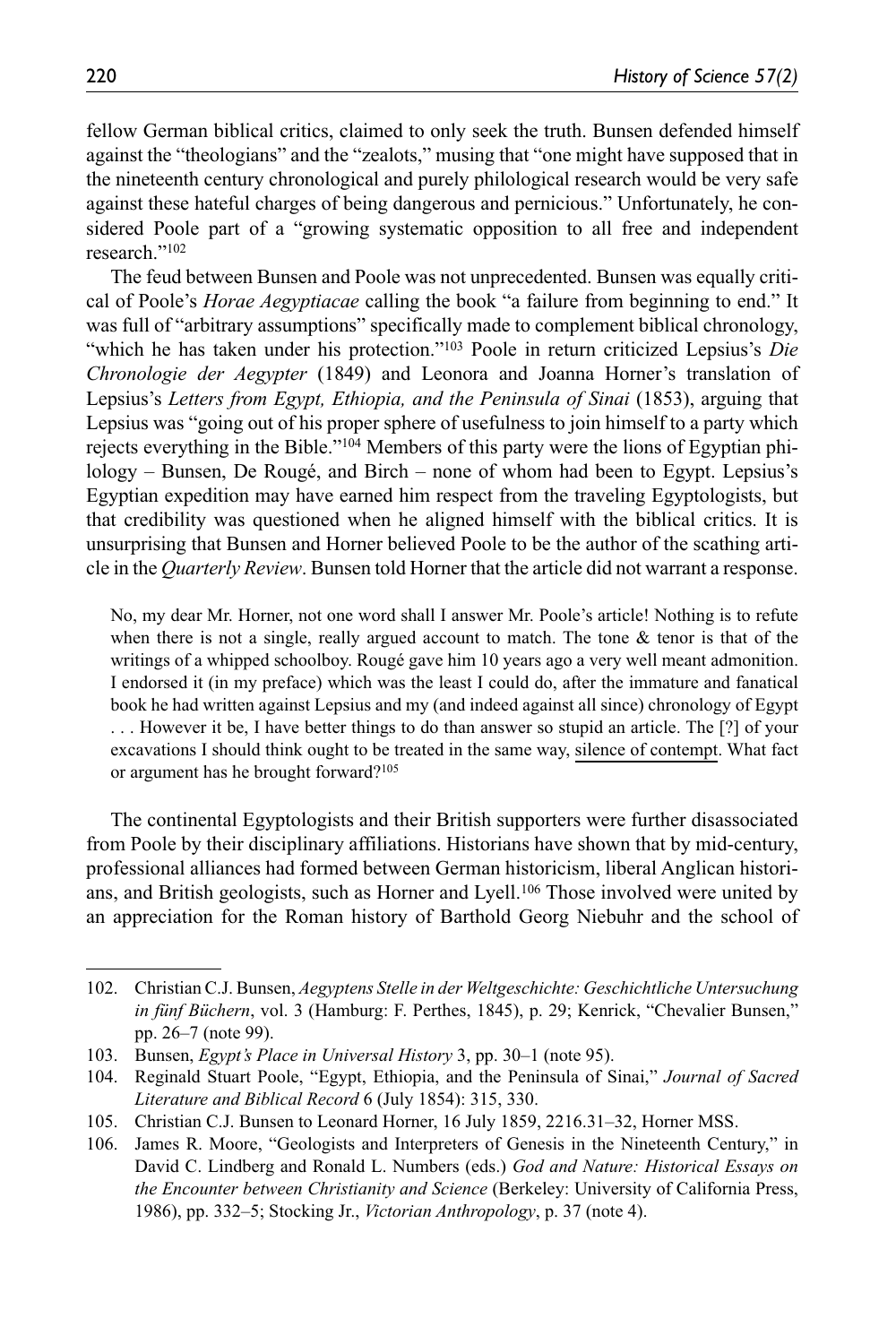comparative philology that he represented. Unitarian Egyptologists Kenrick and Sharpe shared this affinity.<sup>107</sup> Bunsen too enjoyed a close relationship with Niebuhr and dedicated the first volume of his Egyptian chronology to him. Bunsen also utilized geological terminology; his "law of [language] development" was based on a close reading of "linguistic strata."<sup>108</sup> These geologists, philologists, and historians aligned in their belief that a historicist approach, based on empirical evidence, would produce the most truthful accounts of the early stages of civilization.

Bunsen and Horner's opinions were consequently defended very publicly by the liberal churchman Rowland Williams in the influential *Essays and Reviews* (1860). Williams wrote that before them, archaeologists unanimously believed that "Biblical chronology was too narrow in its limits." While Bunsen's twenty thousand years might be extreme, it would be difficult to disprove. As for Horner, "if pottery in a river's mud proves little, its tendency may agree with that of the discovery of very ancient pre-historic remains in many parts of the world." Bunsen's comparative linguistics "plead as convincingly as the succession of strata in geology, for enormous lapses of time."<sup>109</sup>

*Essays and Reviews* was widely read and criticized. Bishop Samuel Wilberforce condemned the publication, claiming the essays merely strung together "already abundantly repelled objections and fallacies of German rationalism." Much of Wilberforce's criticism focused directly on Bunsen and William's "daring flippancy."<sup>110</sup> In response, Lubbock drafted a letter in support of *Essays and Reviews* to the Archbishop of Canterbury in 1861, proclaiming to "welcome these attempts to establish religious teachings on a firmer and broader foundation." Horner, Lyell, and Darwin were among the co-signers of the address.<sup>111</sup> The letter cemented a union between historical critics and geologists in opposition to evangelical theologians. It appears Smith, Poole, and others attacked Bunsen and Horner's chronologies, in part, because they were unfaithful to scripture and represented a branch of continental Egyptology that was closely affiliated with the German higher critics and their geological allies in Britain.

#### *The chronological problem of human origins*

Horner and Bunsen's Egyptian chronologies also proved useful for members of the Ethnological Society of London investigating the origins of the earliest human races. The founder James Cowles Prichard had propounded an ethnology that relied heavily on

<sup>107.</sup> Gange, *Dialogues with the Dead*, p. 107 (note 9).

<sup>108.</sup> Bunsen, *Egypt's Place in Universal History* 3, p. xxvi (note 95); Christian C.J. Bunsen to Leonard Horner, 16 July 1859, 2216.31–2, Horner MSS.

<sup>109.</sup> Dr. Rowland Williams, "Bunsen's Biblical Researches," in John William Parker (ed.) *Essays and Reviews* (London: John W. Parker and Son, 1860), pp. 54–5.

<sup>110.</sup> Samuel Wilberforce, "Essays and Reviews," *Quarterly Review* 109 (January 1861): 299.

<sup>111.</sup> Horace Hutchinson, *Life of Sir John Lubbock*, vol. 1 (London: MacMillan and Co., 1914), pp. 57–8; William H. Brock and Roy M. MacLeod, "The Scientists' Declaration: Reflexions on Science and Belief in the Wake of Essays and Reviews, 1864–5," *British Journal for the History of Science* 9 (1976): 45; Moore, "Geologists and Interpreters of Genesis," p. 342 (note 105).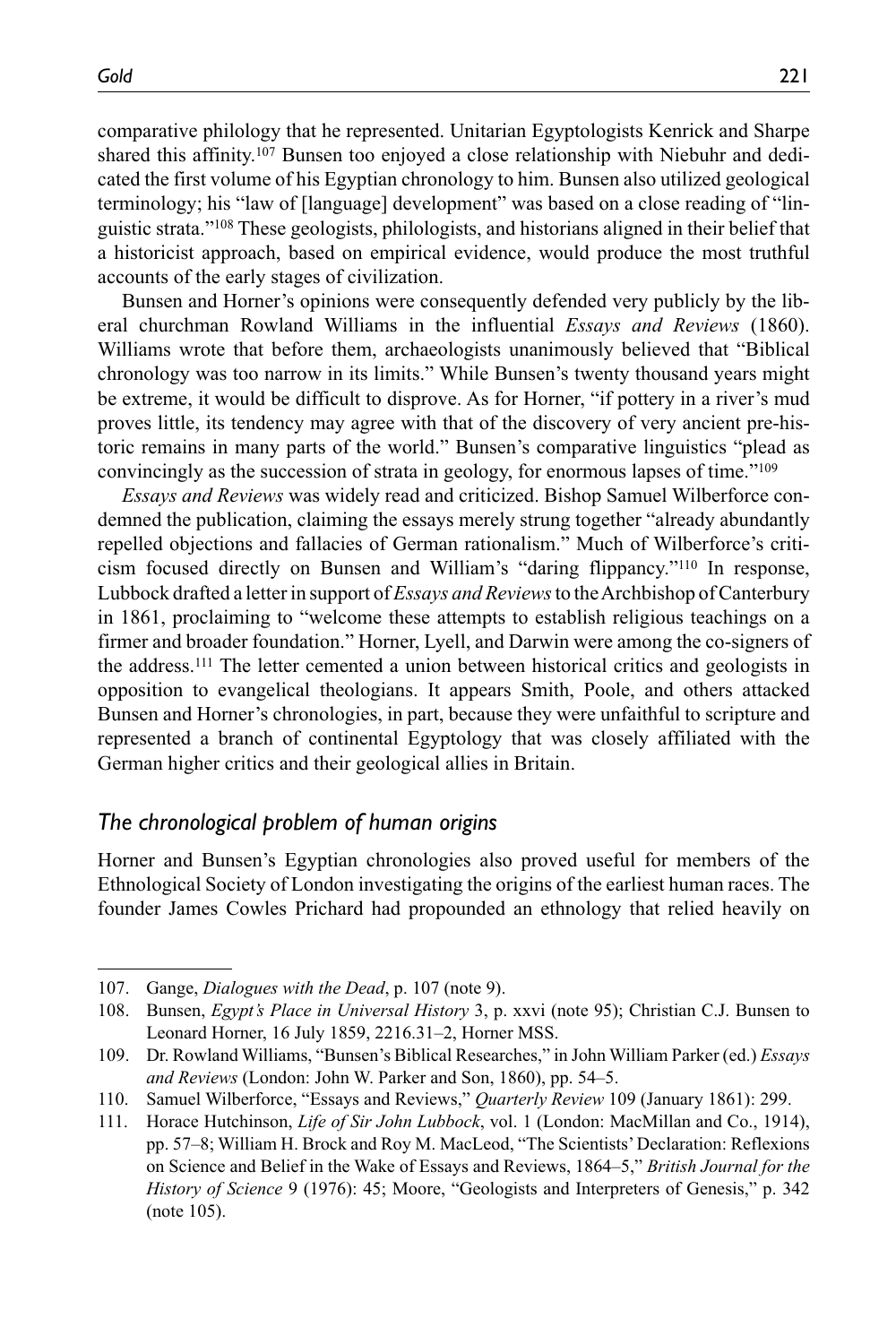philology and biblical chronology to demonstrate the unity of mankind. Prichard and Bunsen presented alongside one another at the 1848 meeting of the BAAS. Bunsen claimed then that "Egyptological discoveries are most intimately connected with the great question of the primeval language and civilization of mankind" and that they supported "the opinion of the high, but not indefinite antiquity of human history," as well as "the hypothesis of the original unity of mankind and of a common origin of all languages of the globe."<sup>112</sup> Bunsen's universal history took a diffusionist approach, arguing that ancient people migrated from East to West and brought languages with them. This was complementary to the monogenist umbrella under which the Ethnological Society functioned. Prichard ultimately accepted Bunsen's twenty thousand years because it allowed enough time for human races to develop from a common origin.<sup>113</sup> In the new Darwinian context of the early 1860s, members like Lyell and Lubbock were still thinking about human antiquity in a monogenist framework. They thus regarded Bunsen's and Horner's chronologies as a part-solution to the problem of civilization – this being the challenge confronting ethnologists, philologists, and geologists to explain human diffusion and racial variety in a relatively short period of time.

In contrast, society members who were part of a growing opposition of polygenists – those who believed in multiple origins for the human species – rejected Bunsen's chronology. Poole was one of these vocal opponents. He contributed to an apologetic movement that used pre-Adamite polygenism to harmonize archaeology, anthropology, philology, and geology with Genesis.<sup>114</sup> Poole's uncle Edward William Lane anonymously provided a pre-Adamite theory in *The Genesis of the Earth and of Man* (1856), using his expertise in Semitic languages. Poole edited the expanded second edition in 1860. Poole supported Lane's argument that there were two distinct human sources for linguistic traditions: a civilized Caucasian race descended from Adam and a barbarous pre-Adamite race that had produced crude flint tools. The latter had originated in the Nile Valley and spread through Africa and Asia.<sup>115</sup> Poole and Lane used the pre-Adamite theory to defend the biblical creation date and reconcile it with the recent geological evidence for remote human antiquity. They added a note to the second edition summarizing the errors in Horner's research and concluding it merely

<sup>112.</sup> Christian C.J. Bunsen, "On the Results of the Recent Egyptian Researches in Reference to Asiatic and African Ethnology, and the Classification of Languages," in *Report of the Seventeenth Meeting of the British Association for the Advancement of Science* (London: John Murray, 1848), p. 299.

<sup>113.</sup> James Cowles Prichard, "Note on the Biblical Chronology," in *Researches into the Physical Unity of Mankind*, 3rd ed., vol. 5 (London: Sherwood, Gilbert, and Piper, 1847), pp. 552– 70; George W. Stocking Jr., "From Chronology to Ethnology: James Cowles Prichard and British Anthropology 1800–1850," in George W. Stocking Jr. (ed.) *Researches into the Physical History of Man*, by James Cowles Prichard (Chicago: University of Chicago Press, 1973), pp. xcv–xcvi; Stocking Jr., *Victorian Anthropology*, pp. 48–53, 57–8, 74–5 (note 4).

<sup>114.</sup> Van Riper, *Men among the Mammoths*, pp. 169–71, 181 (note 4); David N. Livingstone, *Adam's Ancestors: Race, Religion, and the Politics of Human Origins* (Baltimore: Johns Hopkins University Press, 2008), pp. 100–3.

<sup>115.</sup> Reginald Stuart Poole, "The Ethnology of Egypt," *Transactions of the Ethnological Society of London* 2 (1863): 260–4.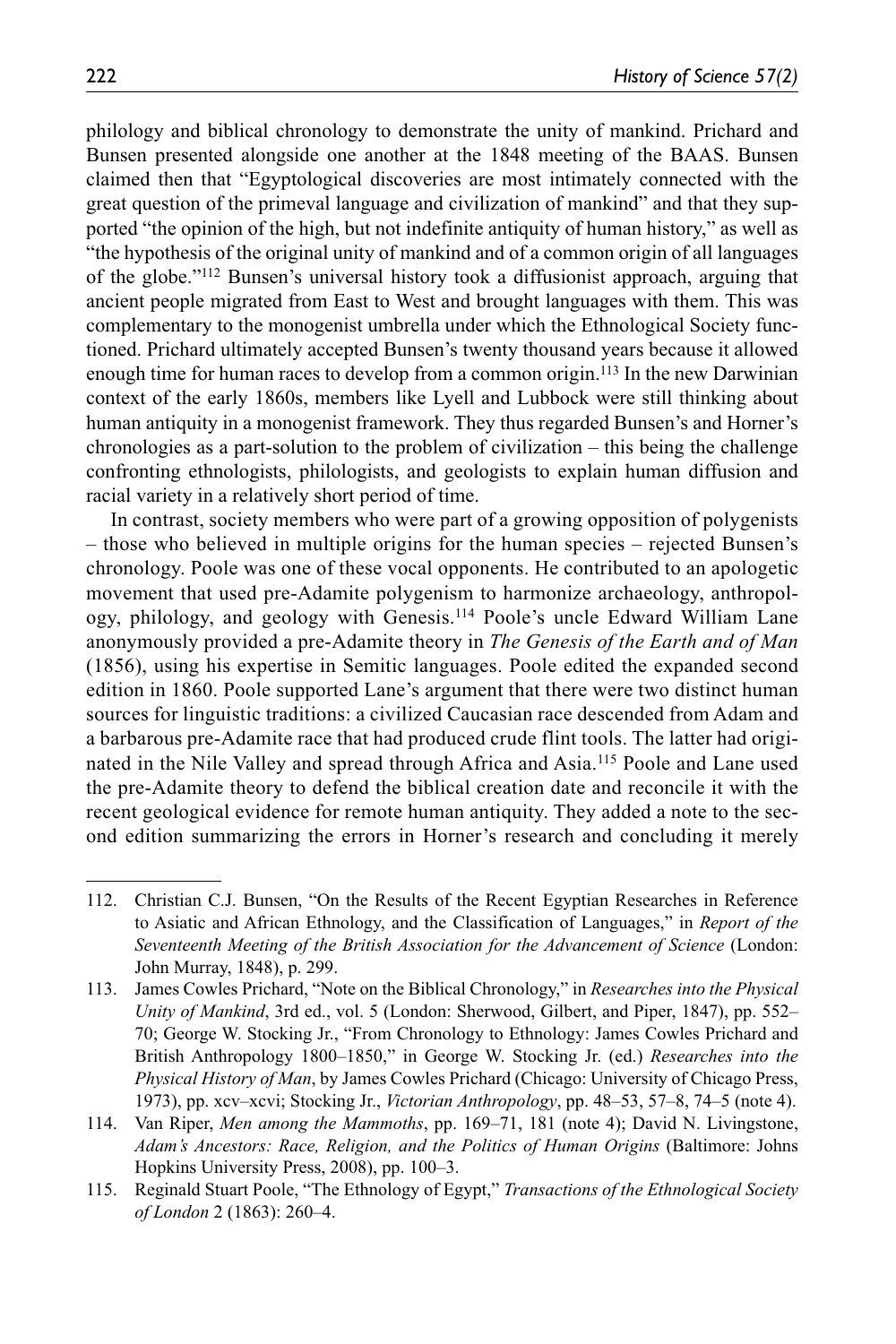showed that Egypt was inhabited by uncivilized humans thousands of years before Adam and Eve.<sup>116</sup>

Poole used his uncle's book and the ethnological society as additional platforms to attack Bunsen's monogenist chronology. The book's preface accused Bunsen of being "the representative of a school" who believes in "the unity of origin of the human race."<sup>117</sup> At an 1862 meeting of the society, after President John Crawfurd read his polygenist paper on the antiquity of man, Poole agreed that "no period of time could account for the growth of such languages" in the manner that Bunsen had suggested. Similarly, he argued stone, bronze, and iron tools in the archaeological record were evidence of different races, rather than successive periods in time. For him, neither language diffusion nor prehistoric artefacts were absolute evidence of the antiquity of one human species.<sup>118</sup> The explanation offered by Poole for his continued rejection of Bunsen and Horner's chronologies varied. Elsewhere he denounced their credibility based on their lack of field experience and deviance from scripture. Here he denied their joint supposition of a single human origin to secure his role as a leading pre-Adamite theorist and polygenist ethnologist.

When the polygenists broke away in 1863 to establish the competing Anthropological Society of London, Poole followed and was elected a local secretary.<sup>119</sup> James Hunt, the president and anonymous editor of the new society's *Anthropological Review*, similarly asserted the vast age of humans. Like Poole, he believed all savage races developed their languages independently.<sup>120</sup> Hunt sarcastically lambasted Lyell in the very first volume for including Horner's Egyptian research in his book on human antiquity. He targeted Hekekyan's credibility.

We are sorry to find that Sir Charles Lyell has thought it worthwhile to notice such absurdities. Because some burnt brick was found sixty feet deep, therefore it must be twelve thousand years old! At least Hekekyan Bey, an Armenian, vouches for the pottery being found at that depth, and no doubt correctly. To waste money of the Royal Society, and to occupy the paper and print of the *Philosophical Transactions*, was bad enough, but to base a chronology on the evidence of Mr Horner adduced was preposterous.121

<sup>116. [</sup>Edward William Lane], *The Genesis of the Earth and of Man*, ed. by Reginald Stuart Poole, 2nd ed. (London: Williams and Norgate, 1860), pp. 289–91.

<sup>117.</sup> Reginald Stuart Poole, "Editor's Preface," in [Lane], *Genesis of the Earth and of Man*, p. xvii (note 115).

<sup>118.</sup> John Crawfurd, "On the Antiquity of Man from the Evidence of Language," *Transactions of the Ethnological Society of London* 2 (1863): 179–81.

<sup>119.</sup> Ordinary Meeting, 7 July 1863, *Transactions of the Anthropological Society of London* 1 (1863): xxvi; Stocking Jr., *Victorian Anthropology*, pp. 245–57 (note 4); Efram Sera-Shriar, *The Making of British Anthropology, 1813–1871* (London: Pickering & Chatto, 2013), pp. 106–45.

<sup>120.</sup> On Hunt as the anonymous editor of the *Anthropological Review*, see Efram Sera-Shriar, "The Scandalous Affair of the Anthropological Review: Hyde Clarke, James Hunt and British Anthropology in the 1860s," in Bernard Lightman and Bennett Zon (eds.) *Victorian Culture and the Origin of Disciplines* (Cambridge: Cambridge University Press, forthcoming).

<sup>121. [</sup>James Hunt], "Lyell on the Geological Evidence of the Antiquity of Man," *The Anthropological Review* 1 (1863): 131–2.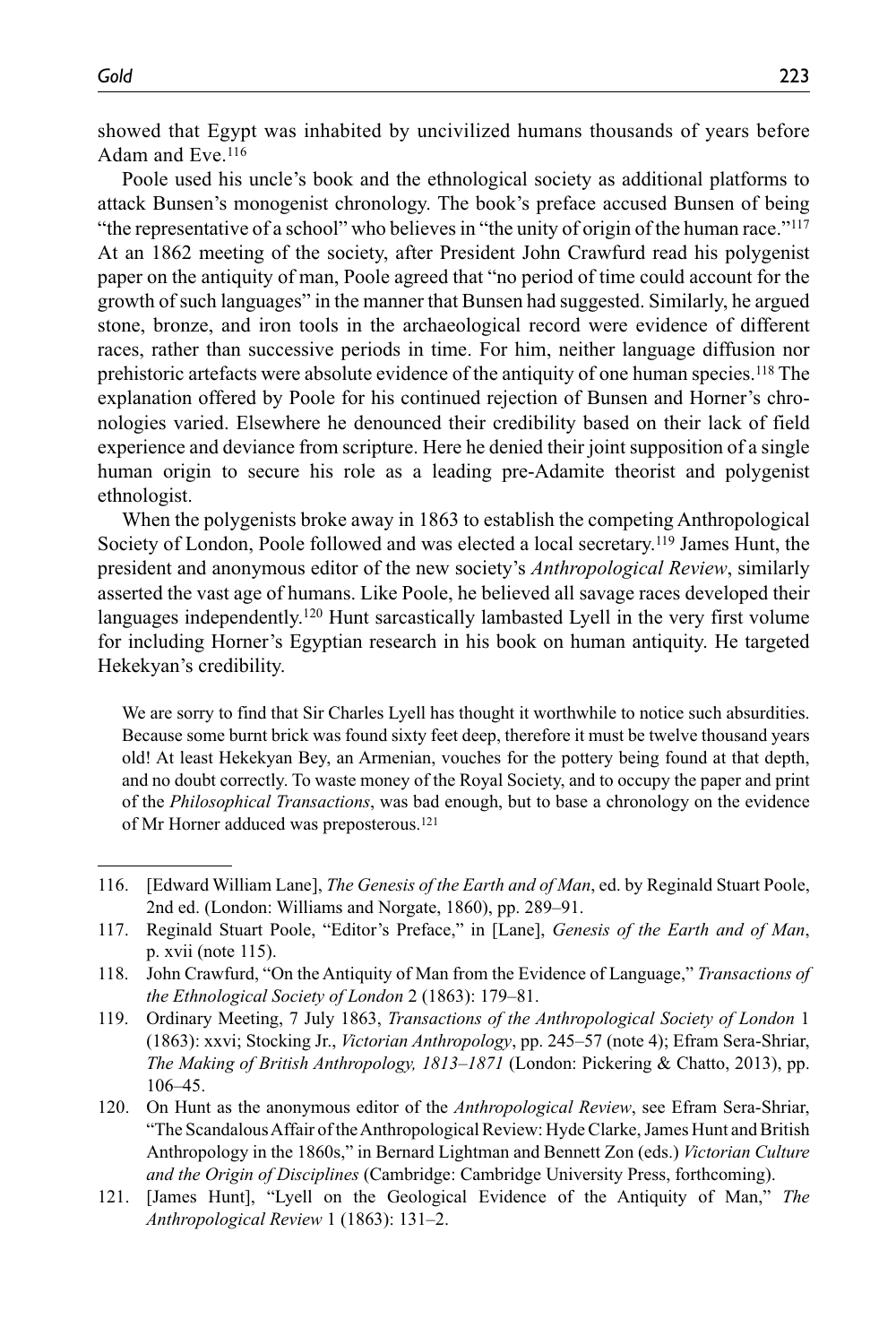Hunt opposed the Egyptian research because it supported Bunsen's monogenism; his racial distrust of Hekekyan was a convenient justification for his criticism. However, he took even greater issue with Horner's objective to determine absolute dates. Hunt accepted that recent geological and paleontological discoveries in Europe and North America, such as flint implements and human fossils, were compelling evidence of remote human antiquity. Humans were so old, he reasoned, that any attempt to assign even approximate dates to their age was entirely absurd. In his first presidential address to the Anthropological Society and in the first volume of the *Anthropological Review*, Hunt criticized Bunsen and Horner's chronologies for this reason. He explained that "the naturally slow progress among primitive people . . . render the calculation to fix the age of mankind nearly impossible," and "it belongs to Egyptologists and chronologists to separate the fabulous from the probability of these computations." Readers were instructed not to dwell on Horner's figure of 13,371 years for civilized humans in Egypt because his theory was worthless. He suggested Lane and Poole offered a pre-Adamite theory that was far more plausible and credible, not only because it explained how Egyptian civilization was already advanced only a short time after the biblical deluge, but because it did not calculate the age of man. Just like the reluctant geologists who only endorsed relative dating techniques, Hunt opposed Horner, Bunsen, and Lyell's absolute dates. He claimed that calculations to fix human chronology, whether on geological, archaeological, or linguistic evidence, were conjectural and an example of the poor "method of inquiry" that had been employed by anthropologists. Hunt instead promoted a new science of man that was based on "facts" and not "idle speculation," such as that apparent in Horner and Bunsen's publications.<sup>122</sup> His rejection of the geological chronology was therefore part of a strategy to legitimize his new society and the methodological direction he hoped it would take.

### *Leonard Horner and the antiquity of man*

Human antiquity was a controversial geological issue for the first half of the nineteenth century. With few exceptions, gentlemanly geologists in Britain cautiously avoided discussing human chronology, especially in meetings of the Geological Society, fearing the religious and theoretical implications.123 Man's appearance on earth marked the beginning of the most recent epoch in geological time. Therefore, estimating the age of the human species required taking a stance on biblical authority, as well as revising the temporal basis of the Quaternary period itself. The strongest cases for a lengthy human period were through identifications of flint tools. These had been found by naturalists in European caves from the late eighteenth century, often alongside human fossils and bones of extinct animals. Until the 1850s, British geologists rejected flint tools as dubious, either because their investigators were considered untrustworthy or because of the

<sup>122.</sup> James Hunt, "On the Study of Anthropology," *Anthropological Review* 1 (1863): 6; [James Hunt], "Notes on the Antiquity of Man," *Anthropological Review* 1 (1863): 63–5.

<sup>123.</sup> Some exceptions were generally limited to popular books, see Van Riper, *Men Among the Mammoths*, pp. 69–73 (note 4).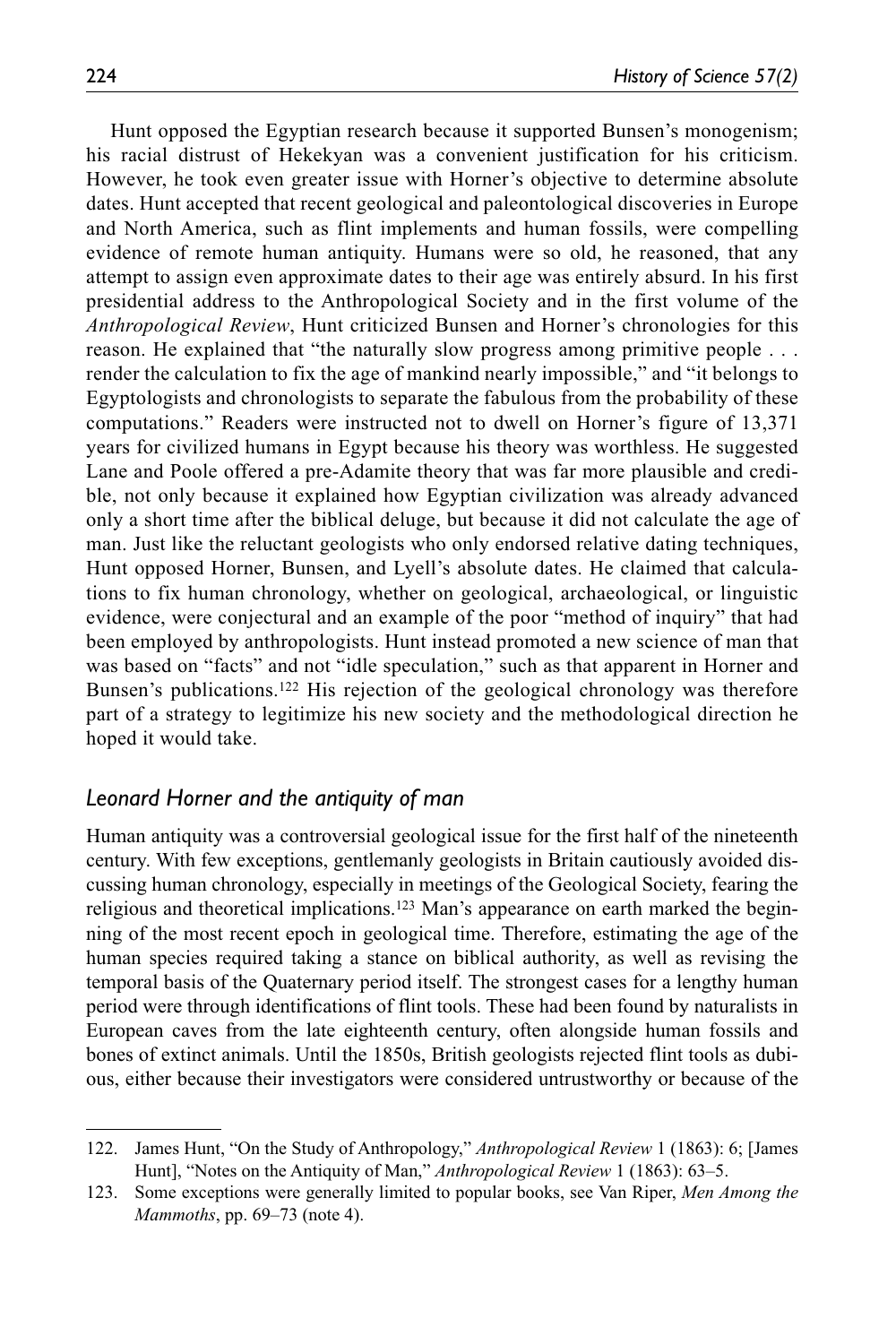complexity of cave stratigraphy.<sup>124</sup> The year Charles Darwin published *On the Origin of Species* was also a landmark for the disciplinary development of prehistoric archaeology. Some historians regard the year 1859 – when Hugh Falconer, Joseph Prestwich, and John Evans carefully documented and announced their discoveries of hand-axes in Brixham Cave and the Somme Valley – so consequential that they have dubbed it a "revolution in human time."<sup>125</sup> The credibility of these discoveries encouraged similar proclamations by geologists William Pengelly and John Flower in the months following, and eventually, legitimization by Lyell in his address to the BAAS in September 1859. Flint tools were finally accepted by the scientific elite as sound evidence of human antiquity.<sup>126</sup> The study of human prehistory in Britain, previously the scholarly domain of philologists and text-based chronologists, quickly became the subject of inquiry by geologists, anthropologists, and evolutionary theorists.

Horner spearheaded this mid-century shift in geological focus. His 1847 presidential address to the Geological Society was partly responsible for the ensuing flurry of interest in recent chronology, as it gave members the new freedom to pursue the topic. Unlike flint tool enthusiasts, Horner believed that *sedimentation* was the key to proving remote human antiquity and to defining the start of the last geological epoch. Horner made arrangements for his Egyptian research in 1851 and published his findings in 1855 and 1858, expecting that geologists might now consider human chronology on the condition that evidence was presented by a trustworthy source such as himself. While Horner's research was not received as he had hoped, and his absolute dates were rejected by most of his colleagues, he did not fail entirely. His project contributed significantly to the scientific acceptance of the antiquity of man by encouraging its discussion among geologists. His final presidential address in 1861 also focused on human antiquity and was of strategic importance to his cause. Horner summarized the recent flint tool discoveries before mentioning his and Bunsen's Egyptian researches, and Rowland William's comments in *Essays and Reviews*. He argued that his geological chronology, along with these other philological, archaeological, and geological studies, "has been gradually producing an impression in the minds of earnest thinkers that the first appearance of man on the earth must be carried far beyond the time hitherto usually assigned to it."<sup>127</sup>

Horner also used his presidential authority to address the theological opposition on its own grounds. He blamed the widely held belief that humans had only existed very recently on the marginal note that appeared alongside the first sentence of most Bibles: the creation date of 4004 BCE. He argued this number was merely one of

<sup>124.</sup> Van Riper, *Men among the Mammoths*, pp. 60–64 (note 4); Rudwick, *Bursting the Limits of Time*, pp. 279–87 (note 14); Trigger, *History of Archaeological Thought*, pp. 139–41 (note 8); Rudwick, *Worlds before Adam*, pp. 407–16 (note 24); Gamble and Moutsiou, "Time Revolution of 1859," p. 46 (note 4).

<sup>125.</sup> Grayson, *The Establishment of Human Antiquity*, pp. 199–220 (note 4); Stocking, *Victorian Anthropology*, pp. 69–74 (note 4); Gamble and Moutsiou, "Time Revolution of 1859" (note 4); Gamble and Kruszynski, "Stone That Shattered the Time Barrier" (note 4).

<sup>126.</sup> Van Riper, *Men among the Mammoths*, pp. 74–143 (note 4).

<sup>127.</sup> Horner, "Anniversary Address," (1861), pp. lxvi–lxx (note 16).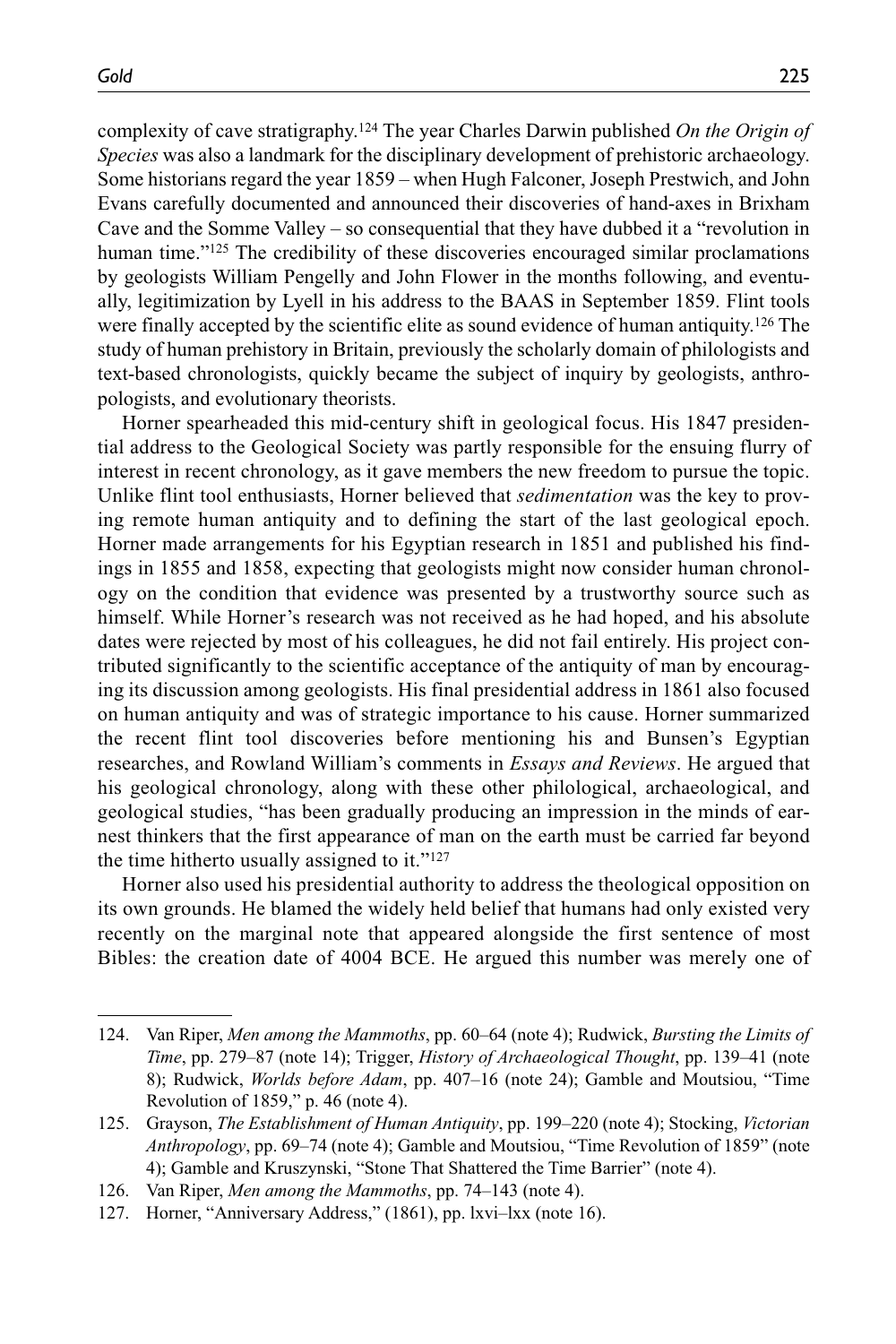many proposed by chronologists. He was concerned about the confusion that would inevitably confront any young person who was told at school that the earth was only 6,000 years old, and was then told in a geological lecture that the earth was probably half a million years old. The only solution was to remove Ussher's note: "It is untrue, and therefore it is mischievous."

Horner's controversial statements solicited a wide-range of private responses from friends. Fellow gentlemen of science endorsed and applauded him. Darwin had written reservedly in the first edition of *Origin* that "Mr. Horner's researches have rendered it in some degree probable that man sufficiently civilized to have manufactured pottery existed in the Valley of the Nile thirteen or fourteen thousand years ago." After the poor reception of the geological chronology, Darwin removed his reference to Horner for the American revised edition in 1860.<sup>128</sup> He nevertheless wrote to Horner enthusiastically in 1861,

I thought that I had read up pretty well on antiquity of man, but you bring all the facts so well together in a condensed form, that the case seems much clearer to me. How curious about the Bible! I declare I had fancied that the date was somehow in the Bible. You are coming out in a new light as a Biblical critic!<sup>129</sup>

Henry Petty-Fitzmaurice, a Whig compatriot from Edinburgh, was relieved. He had "never read a statement so clear, and convincing." The antiquity of man was "no longer possible to doubt," and he was "glad to be able to indulge that opinion without having [his] Scriptural faith impeached." The physician Richard Fowler applauded Horner's remarks on Ussher, which he had no doubt were "the cause of the clamour which the over religious public had raised against Geologists for writing up the mountain to be older than Moses." The educationalist Richard Dawes agreed entirely about Horner's concern for the youth. He thought it was courageous to "quote the *essays and reviews* notwithstanding the anger of the Bishops."

Other public figures reacted more cautiously. William Gladstone had aligned himself with the Oxonian High Church movement and "wish[ed] well to all who are engaged in the careful collection of facts, and in concluding with caution from them." The Archbishop of Canterbury John Bird Sumner, in possession of Lubbock's letter supporting *Essays and Reviews*, declared that he had long believed in a "pre-Adamite world" and that it is "reasonable to believe that any former system of things should contain creations having the qualities of man than the contrary." The liberal Dean of Westminster and Oxford Professor Arthur P. Stanley thanked Horner: "Every scientific man who writes as you have done, calmly and reverentially on the relations of religion and science, does a substantial service to each."

<sup>128.</sup> Charles Darwin, *On the Origin of Species by Means of Natural Selection* (London: John Murray, 1859), p. 18; On the removal of the reference, see Frederick Burkhardt et al. (eds.), *The Correspondence of Charles Darwin*, vol. 8, 1860 (Cambridge: Cambridge University Press, 1993), pp. 63, 516–8.

<sup>129.</sup> This and the following letters appear in Lyell, *Memoir of Leonard Horner* 2, pp. 300–5 (note 33).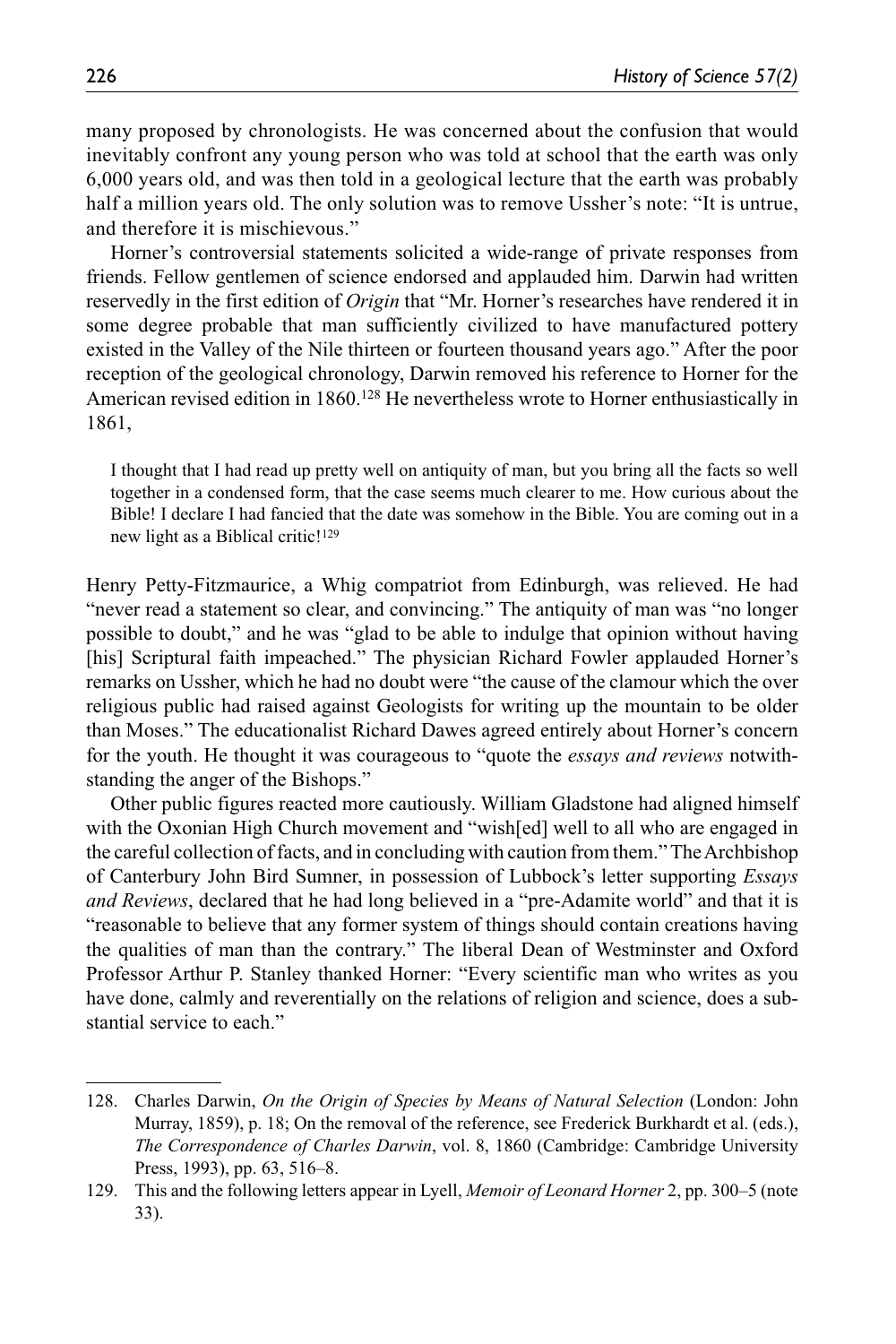In more public spaces, Horner's efforts to push back human antiquity were depicted as an attack on scripture. One reader asked the editor of *The Times* how "Bunsen, Horner, Darwin, and others assign at least 14,000 years as the term of man's existence on earth," while ignoring the biblical flood entirely?<sup>130</sup> Elsewhere, paleontologist Philip Egerton, another prominent member of the Ethnological and Geological societies, depicted the geological chronology as one example of several recent attempts to clarify man's antiquity and ancestry. This was illustrated in the poem 'Monkeyana', produced anonymously by him for *Punch* on 18 May 1861.<sup>131</sup> The poem was written from the perspective of a gorilla in the Zoological Society Gardens trying to understand his place in nature. The gorilla reviews the contributions of Darwin and the anonymous *Vestiges of the Natural History of Creation* to evolutionary thought, before contemplating Horner's alluvial research.

Leonard Horner relates, That Biblical dates The age of the world cannot trace; That Bible tradition, By Nile's deposition, Is put to the right about face.

According to the gorilla, Horner's was the first important attempt to trace human lineage, followed shortly by Pengelly and Prestwich's archaeological flint tools, and Richard Owen and Thomas Henry Huxley's debates about the anatomical differences between apes and humans. The poem parodies Horner's project as a geological endeavor to undermine biblical chronology. His alluvial research was apparently successful in demonstrating that "biblical dates" cannot determine the age of the earth, and that the antiquity of man was much older than "that Bible tradition" had long claimed. The poem shows that by 1861, two years before Lyell's influential publication, human antiquity was already a topic of general discussion for the Victorian public and Horner and Hekekyan's Egyptian research was central to that conversation.

### **Conclusion**

The middle decades of the nineteenth century witnessed enormous disciplinary changes to scholarly studies of human antiquity. Horner and Hekekyan's research contributed significantly to this shift. Although their work was quickly overshadowed by the geological acceptance of flint tools in 1859 (which was in turn outshone by Darwin's *Origin* 

<sup>130. &</sup>quot;Works of Art in the Drift," *The Times*, 1 December 1859; "Broken Flint in 'Drift'," *The Times*, 5 December 1859. The writer, who used the pseudonym Senex, was actually Robert Fitzroy, the captain of Darwin's Beagle voyage who later disapproved of Origin. See Burkhardt et al., *Correspondence of Charles Darwin* 7, p. 413–414 (note 78).

<sup>131. [</sup>Philip Egerton], "Monkeyana," *Punch* 40, 18 May 1861, p. 206.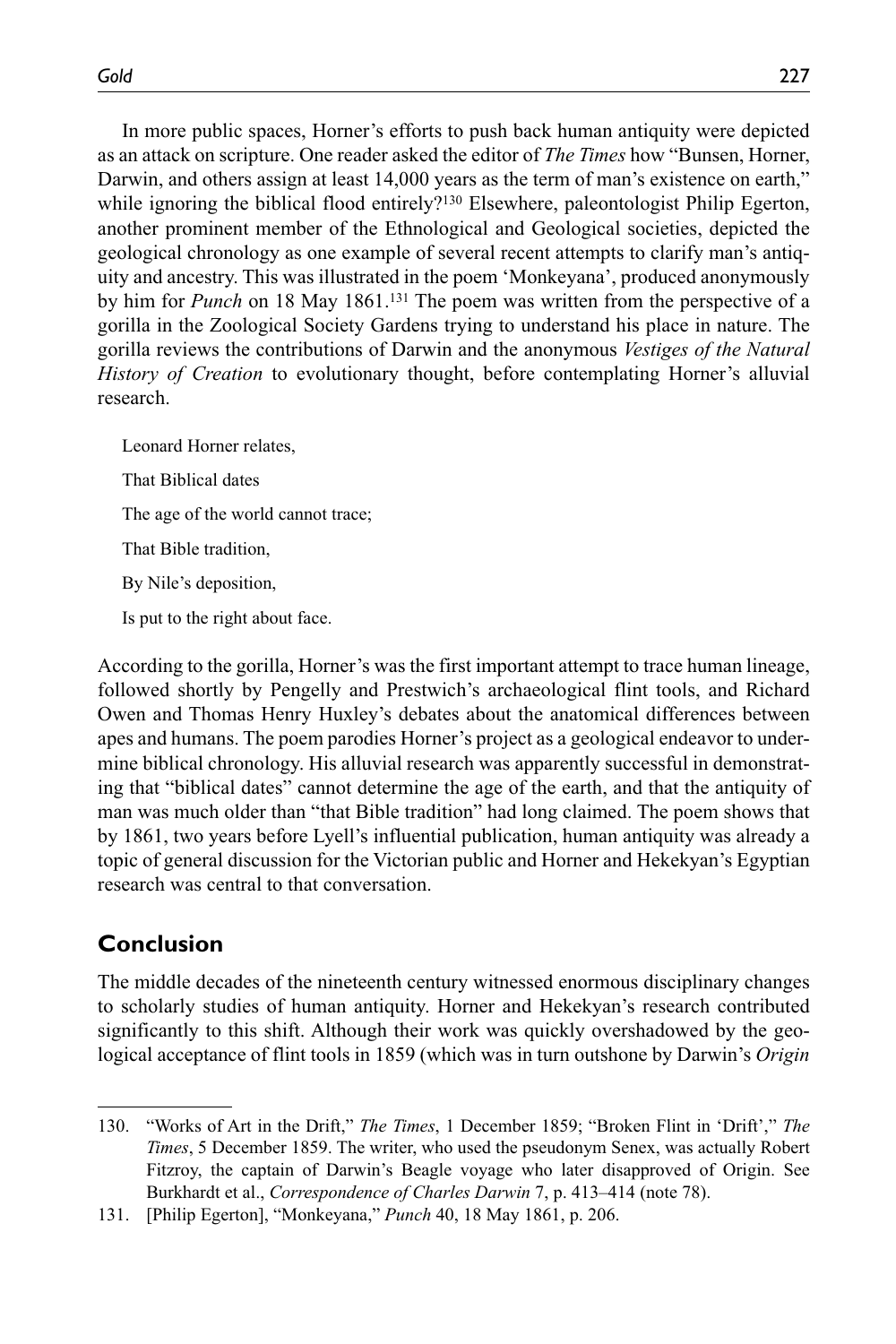*of Species*), their alluvial excavations are noteworthy as one of the earliest geological responses to the contentious human questions that confronted naturalists, scholars, and the public alike in the 1850s.

The episode draws attention to several critical issues in the global history of science and the circulation of field-based knowledge. Hekekyan and Horner's individual roles in the production and dissemination of the geological chronology shed light on European ambivalences towards first-hand 'field' experience and reliance on local labor and knowledge, as well as the moral economy of gentlemanly trust, and concerns with locality, credibility, and expertise. Surprisingly, there was no opposition to the methods of Hekekyan's excavation, possibly because there were relatively few British travelers and residents in the Nile valley and this type of work was unfamiliar to British audiences. Instead, racist objections often focused on the credibility of Hekekyan and his Egyptian supervisors and workmen. Hekekyan's thorough records were practical tools for long-distance knowledge management. Yet Horner had to legitimize Hekekyan, by demonstrating his exceptionality and trustworthiness, as well as his own hierarchical superiority to Hekekyan, in order to make use of his knowledge. Colonial practitioners often went to great lengths to establish their informants' credibility and produce reliable testimonies. For instance, Kapil Raj and Lawrence Dritsas have each looked at the local intermediaries employed by members of the Royal Geographical Society in the mid-nineteenth century, in the Trans-Himalayan survey and the search for the source of the Nile respectively. In contrasting cases, Raj and Dritsas show that there was rarely British resistance to indigenous collaborators *unless* the knowledge they provided invalidated the geographers' agendas.<sup>132</sup> Here too, permanent distrust of Hekekyan was not intrinsic to any reviewers of the geological chronology – it was deployed when necessary.

This article has further highlighted the crucial role that ancient Egypt played within discussions about the antiquity of man and the disciplinary transformations both subjects inspired. Egypt was not merely a geographical or temporal focus for natural historians, but a symbolic place of debate. Through this lens, we see the practical ways disciplines changed, as members borrowed and exchanged ideas reciprocally. Egyptologists adapted stratigraphy and empirical fieldwork from geology, geologists and ethnologists relied on the translations and chronologies pioneered by Egyptian language specialists, while Unitarian Egyptologists, Germanizing historical critics, universal chronologists and ethnologists, and Lyellian geologists agreed on a nonliteral, monogenist, and empirical approach to studying the remote human past. From their individual research programs, practitioners brought distinct approaches to Egyptology, whether that was knowledge of engineering, field recording, burnt bricks, languages, or stratigraphy. They were not necessarily contributing to disciplinary specialization, but rather, convening around a common line of questioning.

<sup>132.</sup> Kapil Raj, *Relocating Modern Science: Circulation and the Construction of Knowledge in South Asia and Europe, 1650–1900* (New York: Palgrave Macmillan, 2010), pp. 212– 22; Lawrence Dritsas, "Expeditionary Science: Conflicts of Method in Mid-Nineteenth-Century Geographical Discovery," in Charles W. J. Withers and David N. Livingstone (eds.) *Geographies of Nineteenth-Century Science* (Chicago and London: University of Chicago Press, 2011), pp. 255–78.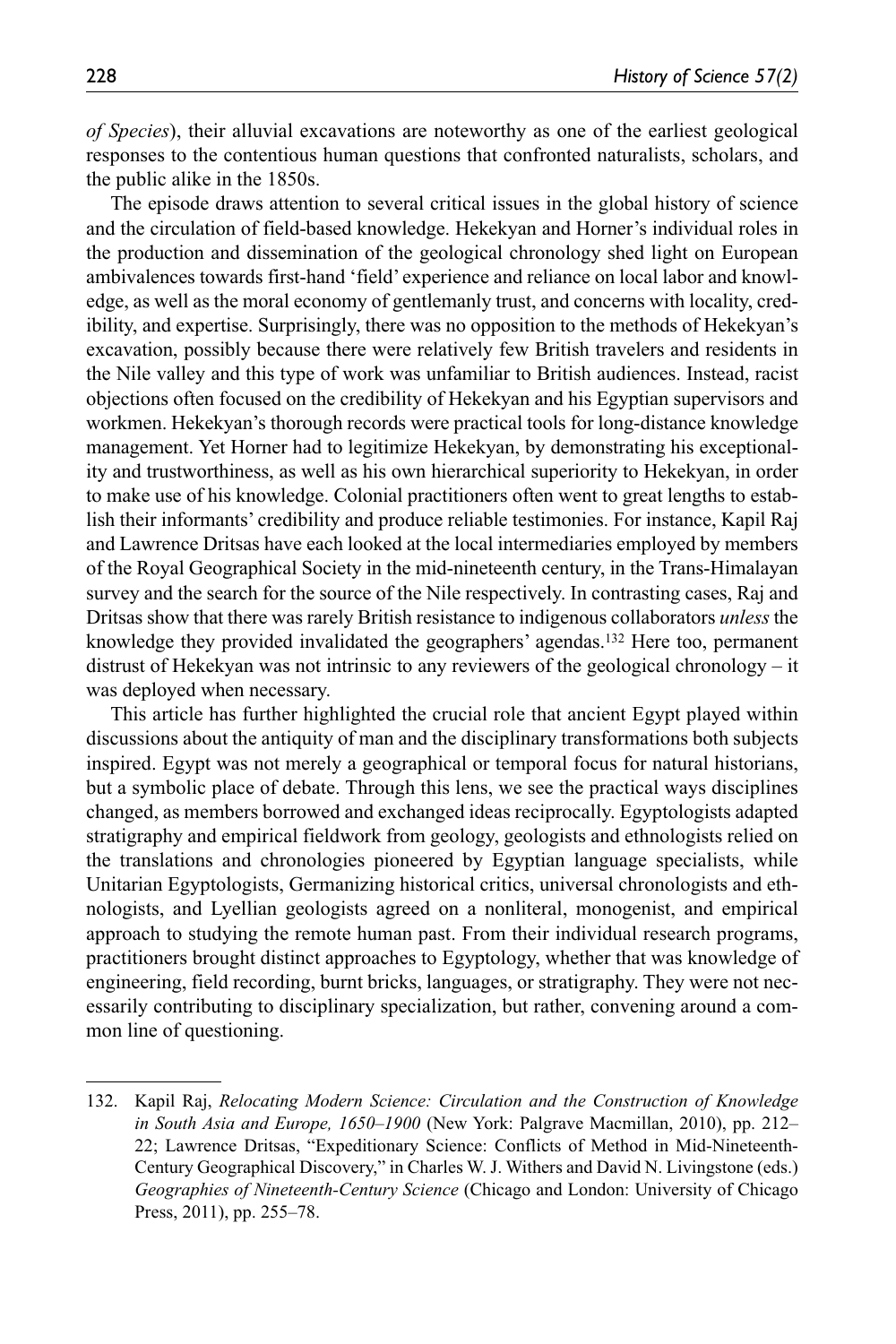Despite its repudiation, geo-archaeological research was especially influential in establishing long-term disciplinary changes. It fostered communication between Egyptology and anthropology and encouraged an intellectual separation between Egyptology and other natural sciences, notably geology and prehistoric archaeology. As an early attempt at absolute dating, the research set the stage for the geochronology of physicist Lord Kelvin, who from the late 1860s gradually succeeded in converting geologists from an indefinite view of earth history to quantifiable chronologies.<sup>133</sup> Moreover, Hekekyan's groundwork preceded two crucial late Victorian archaeological developments: detailed field recording and relative dating techniques independent of historical records.<sup>134</sup> Historians of Egyptology have remarked that Hekekyan was a "pioneer" who "led the way" in this regard, as his drawings anticipated by decades any comparable archaeological visual recording techniques.<sup>135</sup> Although relative chronological sequences had been used to classify and organize artefactual knowledge earlier in the century (e.g. the archaeological three-age system), $136$  this was the first effort to use stratigraphy of sedimentary deposits to date historical artefacts *in situ*. This practice was not accidental, but a direct result of Hekekyan and Horner's relationship through correspondence. Their mutual reliance in order to achieve personal objectives, their dialogue, individual skillsets, and their need to act at a distance, led to the mobilization of new techniques in new settings.

This application of geological tools to human antiquity, and the debates that followed, was a consequential moment for Egyptology in particular. The subsequent failure of the research helps explain why Egyptologists did not resume discussion of prehistoric (or predynastic) man until the end of the century when pottery analysis was promoted by archaeologists like W.M. Flinders Petrie as the best relative dating scheme, completely independent from earlier universal chronologies. In a broader sense, it clarifies how disciplinary forms changed. Just as the topic of human antiquity shifted after its scientific footing was established in Britain, ancient Egypt continued to be manipulated for different audiences and by many kinds of scholars, including archaeologists, anthropologists, geologists, astronomers, philologists, and more. The story of the first geological chronology of ancient Egypt demonstrates how the natural sciences and the study of antiquities were intertwined in the past and in different local settings: they should not be separated in present histories.

<sup>133.</sup> Joe D. Burchfield, *Lord Kelvin and the Age of the Earth* (London: The Macmillan Press Ltd., 1975).

<sup>134.</sup> Gavin Lucas, *Critical Approaches to Fieldwork: Contemporary and Historical Archaeological Practice* (London: Routledge, 2001), pp. 18–36; Gavin Lucas, *The Archaeology of Time* (London and New York: Routledge, 2005), pp. 1–15.

<sup>135.</sup> Jeffreys, "Joseph Hekekyan at Heliopolis" (note 42); Reid, *Whose Pharaohs?*, p. 62 (note 35); David G. Jeffreys, *The Survey of Memphis, vol. 7, The Hekekyan Papers and Other Sources for the Survey of Memphis* (London: Egypt Exploration Society, 2010), pp. 196–203.

<sup>136.</sup> Trigger, *History of Archaeological Thought*, pp. 121–38 (note 8); Rowley-Conwy, *Genesis to Prehistory* (note 8); Kasper Risbjerg Eskildsen, "The Language of Objects: Christian Jürgensen Thomsen's Science of the Past," *Isis* 103 (2012): 24–53.